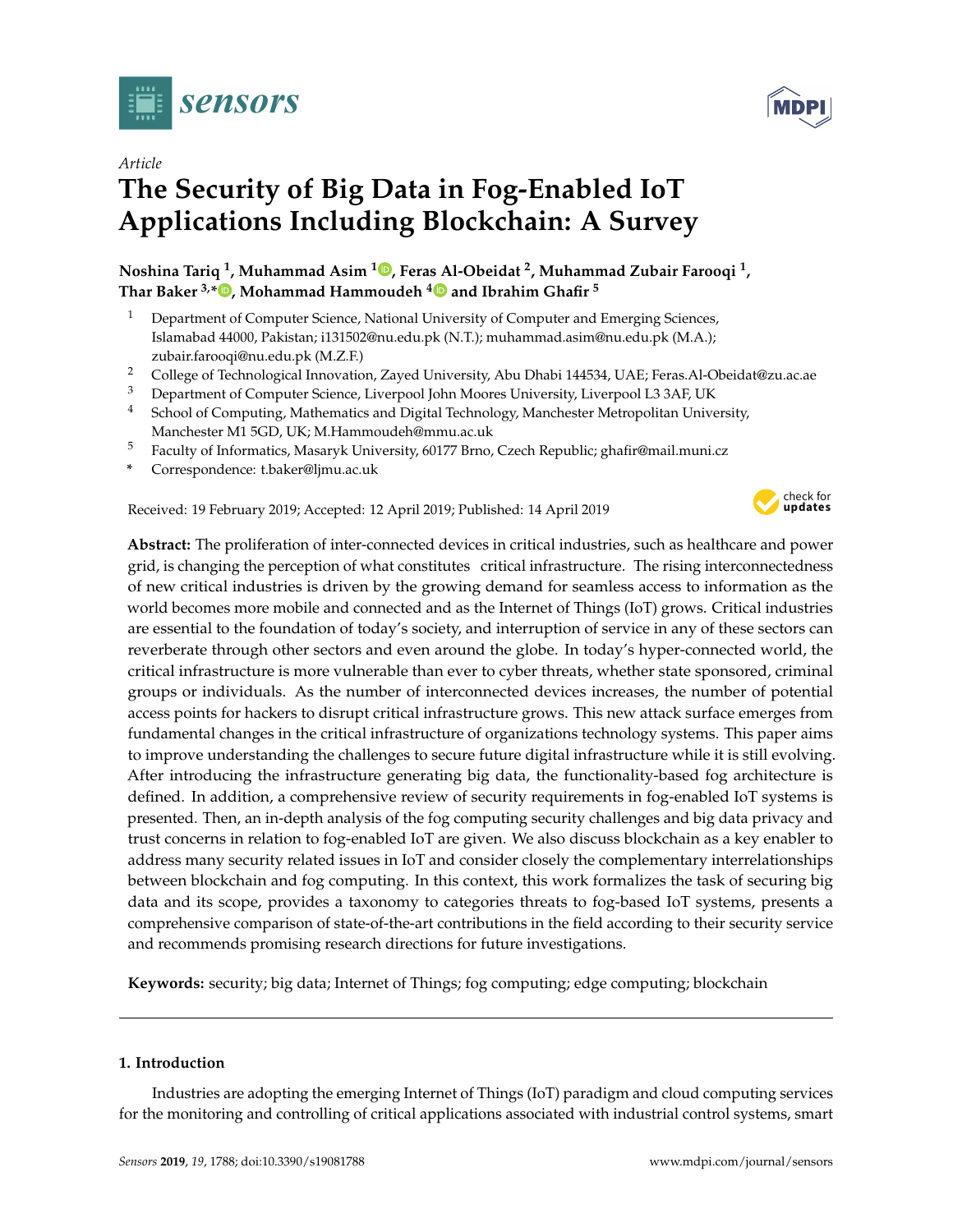grids, and other critical infrastructures  $[1-3]$  $[1-3]$ . In addition, industries are always concerned about the efficiency and how to reduce operational cost. They look for solutions that improve the performance, i.e., system stability, flexibility, fault tolerance and cost effectiveness, which may increase the interactivity and complexity [\[4\]](#page-23-2). The concept of IoT combined with cloud computing enables the systems to cater such industrial needs. The idea of IoT emerged as a result of interconnecting several kinds of physical devices [\[5\]](#page-23-3). The IoT provides users with innovative business models, modern embedded devices and better connectivity. The network through which these physical devices are interconnected lets them exchange data and communicates with each other. These devices can be sensors, smart meters, smart vehicles, smartphones, PDAs, Radio-Frequency IDentification (RFID) tags and any other device with embedded software [\[6\]](#page-24-0). Additionally, the automation is extended to the daily life of humans and lets IoT to be implemented in several domains such as smart homes, smart grid, smart city, e-healthcare, industrial automation, and intelligent transportation.

IoT devices generate a massive amount of confidential and security-sensitive data. Cisco expects that 50 billion devices would capture the Internet by 2020, and it will reach to 500 billion by 2025 [\[7](#page-24-1)[–9\]](#page-24-2). It has also been predicted that the amount of generated data would approach 500 zettabytes by 2019. However, global data center's IP traffic would merely reach 10.4 zettabytes [\[10\]](#page-24-3). However, cloud computing provides on demand storage and processing services for such kind of big data; there is a tradeoff between storage and latency. Most user-generated data are huge and need high bandwidth for transmission. Thus, moving the big data from the edge of the Internet to data centers, which are generally located near the core network and in places where operating cost is the lowest, is a challenging task [\[11–](#page-24-4)[13\]](#page-24-5). Additionally, users' experience with delay-sensitive applications such as real-time games, emergency services and human–computer interfaces, might be ruined when unexpected delays occur. Therefore, the importance of cloud computing cannot be ignored even for future innovations, yet there has emerged fog computing that might overcome the traditional drawbacks inherited from cloud computing such as latency issues, unavailability of location awareness, mobility support and bandwidth obstacles. Fog computing puts a substantial amount of communication, control, storage and management at the edge of a network as opposed to establishing dedicated channels to a more centralized remote cloud infrastructure. This approach reduces service latency, improves the Quality of Service (QoS) and provides a superior experience to end-users. It is estimated that fog computing would be used for 45% of IoT-generated data [\[10\]](#page-24-3), and can be installed within the close range of IoT sensors and devices for local processing and data storage [\[14\]](#page-24-6).

The Federal Trade Commission (FTC) Report on IoT urged business to adopt best practices to address consumer privacy concerns and security risks [\[15\]](#page-24-7). This report warns that smart devices are involved in harvesting huge amount of personal information and are exposed to a variety of potential security threats, such as unauthorized access and misuse of personal information. Data originating from ubiquitous devices are usually stored in cloud infrastructures, which not only attract intruders but also stakeholders, such as service providers and cloud operators interested to use these data for their own benefits (e.g., advertising) [\[16](#page-24-8)[,17\]](#page-24-9). Fog computing can help to address some security concerns related to IoT-generated data. For instance, fog computing facilitates the on-site data storage and analysis of time-sensitive heterogeneous data by reducing the amount of confidential data stored and transmitted to the cloud. However, fog computing has its own privacy and security challenges due to low latency, proximity to IoT devices, decentralized architecture and transient support [\[8](#page-24-10)[,18\]](#page-24-11).

This research was conducted to understand the challenges to secure future digital infrastructure while it is still evolving. The key contributions of our study are as follows:

1. An in-depth analysis of the fog computing security challenges, big data privacy, and trust concerns was performed in relation to fog-based IoT along with their existing solutions and respective limitations.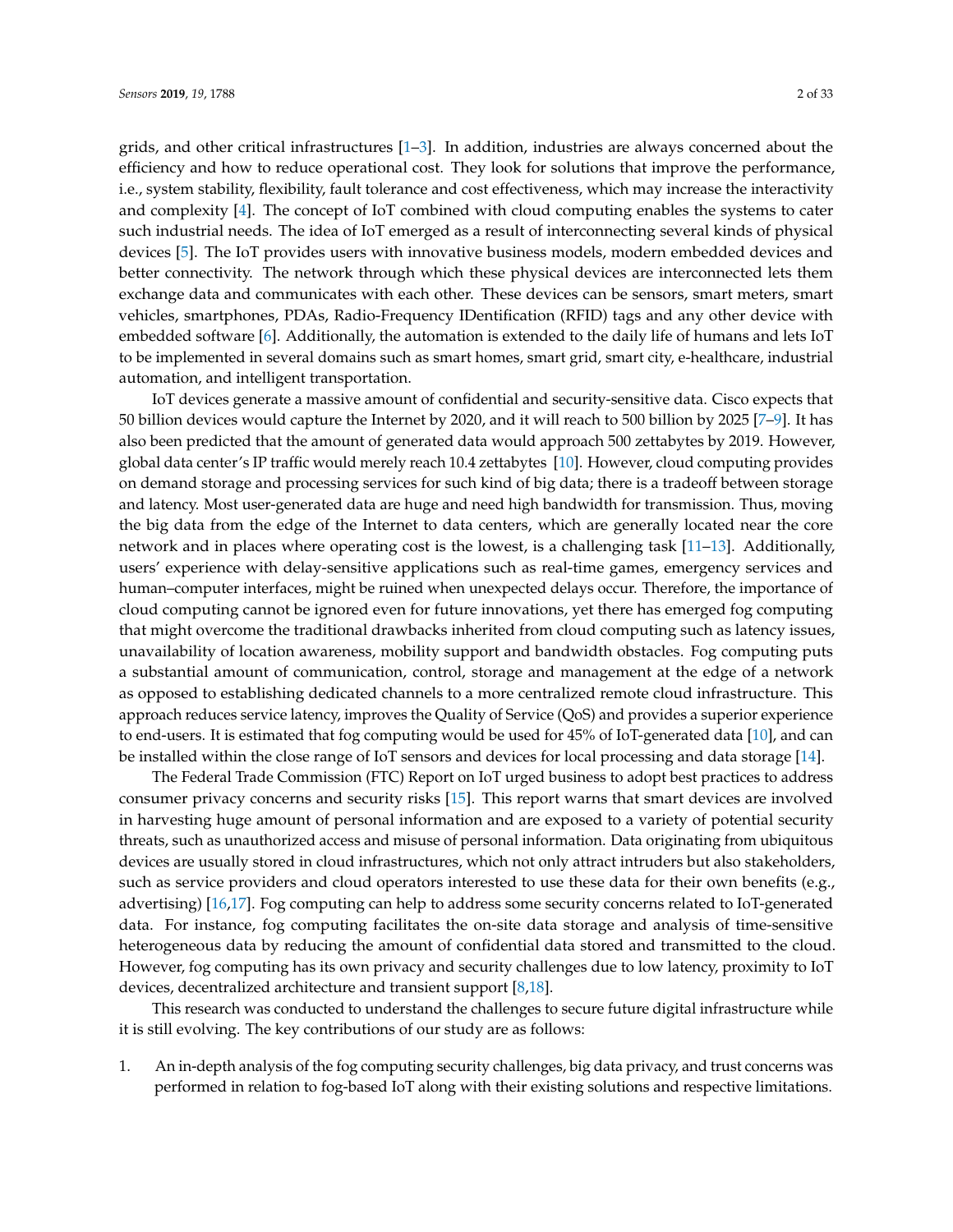- 2. It enacts the securing of big data with a novel functionality-based fog architecture taxonomy to categorize threats and security challenges in fog-enabled IoT systems accompanied by fog-enabled IoT applications security requirements. This provides a comprehensive comparison of state-of-the-art contributions in the field according to their security service.
- 3. Study of complementary interrelationship between blockchain and fog computing exploring blockchain-based solutions to cater privacy and security problems in fog paradigm along with the review of security requirements analysis of the fog-enabled IoT application with the combined blockchain.

This paper is structured as follows: Section [2](#page-2-0) defines IoT and explores several IoT applications. Section [3](#page-4-0) consists of fog computing generic and functionality-based architectures. Section [4](#page-6-0) presents Fog-enabled IoT applications security requirements followed by fog computing security challenges in Section [5.](#page-8-0) In Section [6,](#page-20-0) we highlight interrelationships between blockchain and fog computing along with the blockchain-based security solutions in fog-enabled IoT systems. Finally, the conclusion is drawn in Section [7.](#page-23-4)

# <span id="page-2-0"></span>**2. Data-Intensive IoT Applications**

<span id="page-2-1"></span>Any physical object that has the ability to connect over the Internet for data collection purposes with certain storage capacity and processing power is called a "thing" or IoT object. These "things" can be small sensors, mobile phones, gadgets, actuators or anything. Things are not only complex devices such as mobile phones, but can also be daily life things, such as food, a piece of art, furniture, landmarks, etc. IoTs have several areas of applications, from home automation to business functional areas such as logistics, transportation, health care, safety, intelligence and many morem as shown in Figure [1.](#page-2-1) Some of the most common data-intensive application are described below.



**Figure 1.** Data intensive IoT applications.

#### *2.1. Smart Homes*

Citizens are investing heavily in smart homes to save money and gain control of their homes and their lives. Smart homes use sensors and actuators attached to appliances and gadgets connected wirelessly to the home network and can communicate with each other to provide consumers with a seamless user experience. Various kinds of sensors installed in the homes constantly collect data from the surroundings and perform different intelligent home-related functions such as automatic turning on and off lights, appliances and gadgets, temperature control, security and many more. Sensors are heterogeneous, therefore the collected data are of various kinds. For example, sensors are installed to detect fire, humidity,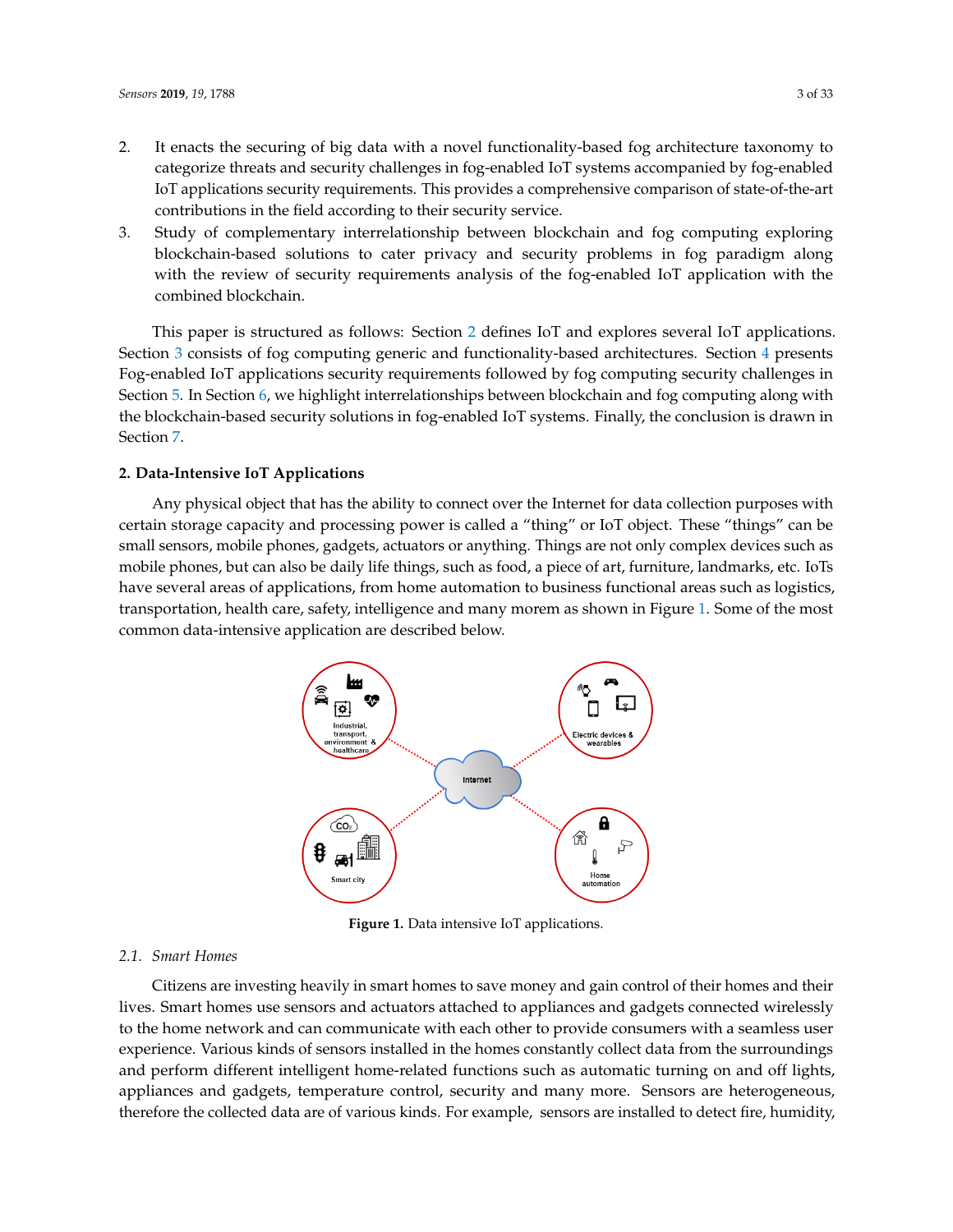gas leak, temperature changes, etc. If there is gas leak, for instance, it turns off the gas outlets automatically. There are also floor sensors installed to sense the pressure and track the movements of residents; in the case of any suspicious movement or falling of a person on the floor, they generate relevant actions. Smart homes also use surveillance cameras to record the activities or movements of the residents [\[8,](#page-24-10)[19\]](#page-24-12). Energy conservation is another important function that can be achieved through smart home application [\[20\]](#page-24-13).

#### *2.2. Smart Cities*

The smart city is a vast yet an important application of IoT  $[8,21]$  $[8,21]$ . It is implemented mainly to address specific issues related to citizens well-being such as traffic management, energy, transportation, and education. The smart city heavily relies on smart sensor devices to collect data such as temperature, humidity, pollution, and traffic conditions. For example, sensors are installed at the city water reservoirs and homes for the efficient utilization of water resources. Sensors installed at homes keep the record of the amount of water supplied, timings, pressure and other things. In addition, users can monitor the water meters for the billing purpose [\[8\]](#page-24-10). Smart traffic management is another smart city application where data collected from different sensors located in the city help in regulating the flow of traffic in response to demand. Such applications of the smart city lead to an exponential increase in data, which bring many problems and challenges, such as data security and privacy.

#### *2.3. Smart Healthcare*

Managing health services is another important task that has been automated using smart IoT-based e-health systems [\[22\]](#page-24-15). Technologists have developed many wearable smart devices, which monitor user's overall health conditions. These devices keep the record of the patients' health and generate alerts in the case of any abnormal activity. For example, smart e-Health services are proven very useful for the elderly and disabled individuals who find difficulty in movement. IoT systems can be deployed to remotely collect medical data (such as heart rate, physiological data, and blood pressure), and transmit these data to healthcare big data centers for storage and diagnosis [\[8](#page-24-10)[,23\]](#page-24-16). Given the extreme sensitivity and confidentiality of the collected medical data, one of the most significant threats to healthcare services is that of data security and privacy [\[24\]](#page-24-17).

#### *2.4. Smart Environment and Agriculture*

The technology has played a vital role in easing the daily life of the humans, yet there are dark sides which need to be addressed for their betterment. The smart environmental systems help in monitoring and controlling the environment. Air pollution has become a devastating issue around the globe. Smart environment applications use the sensors to detect the humidity, temperature, etc. Smart agriculture systems are used by farmers to get the greater yield of crops with better quality. The environmental parameters that are required for agriculture such as soil information, temperature, humidity, pesticide control, etc. are collected by sensors and sent to the servers. These parameters are analyzed in real time to guide the farmers about the condition of the soil and whether it is appropriate for the cultivation. Thus, it helps in producing the quality crops [\[8](#page-24-10)[,25\]](#page-24-18).

#### *2.5. Energy Conservation*

The smart grid is another useful yet complex application of IoT [\[26\]](#page-24-19). Smart grids have become the need of this time, which introduces a distributed and user-centric smart power grid system that aims to provide a reliable, efficient, secure and quality energy supply [\[27\]](#page-25-0). Smart grid technology comprises the two-way smart and intelligent flow of information is between consumer and the supplier. IoTs or sensors are installed at consumers' place and the grid stations [\[28\]](#page-25-1). The sensors installed at consumers' site are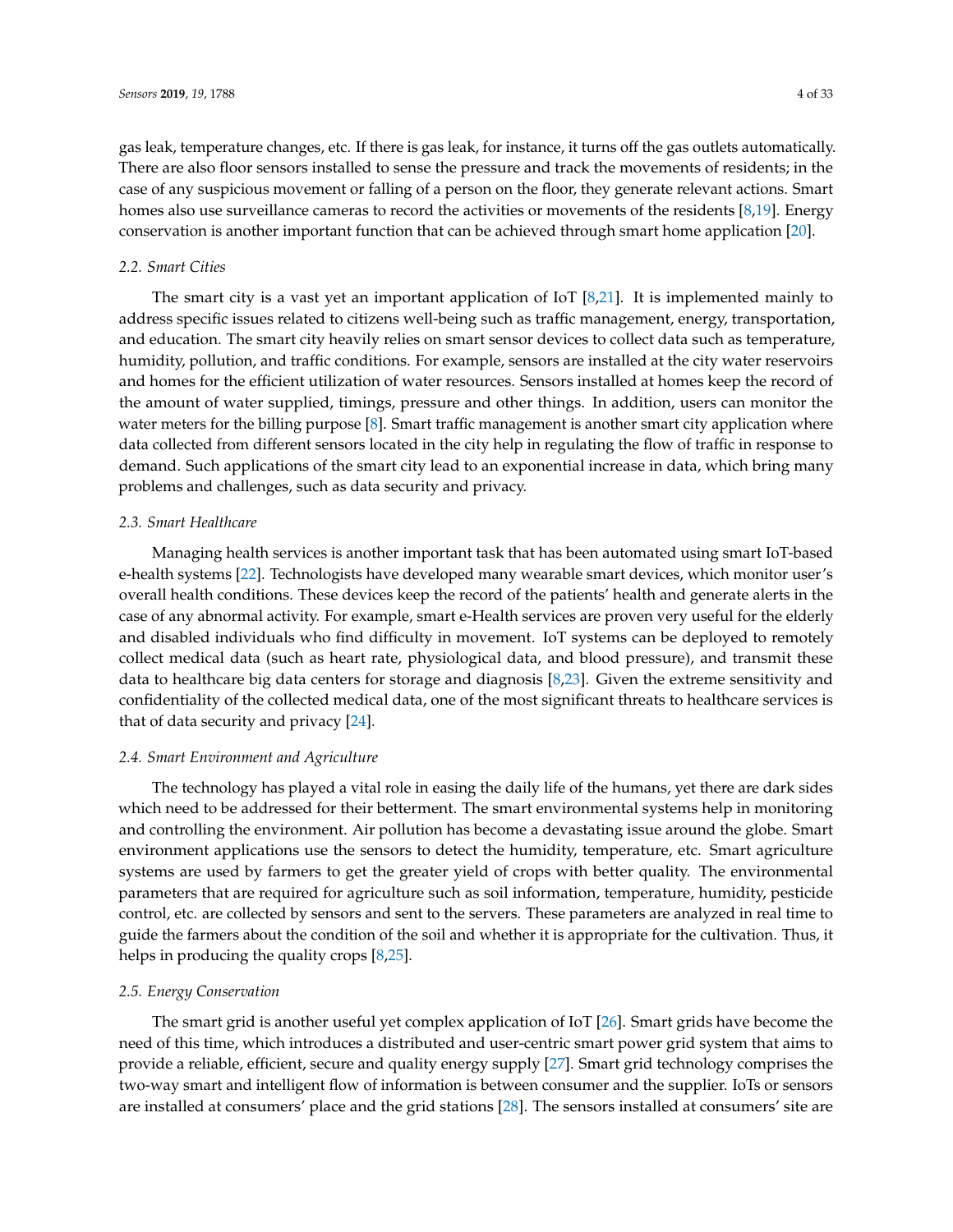responsible to collect data related to electricity supply, consumption patterns, smart metering, pricing and other details. While the sensors at grid stations monitor the supply, distribution, discontinuity of supply, location identification, consumers' information, etc. The data collected from those sensors are sent to their respective control centers where relative warnings are generated for smart and optimal distribution of electricity. A successful implementation of smart grid system requires explicit security and privacy solutions to maintain data confidentiality.

## <span id="page-4-0"></span>**3. Fog Computing Architecture**

Fog computing provides decentralized on-demand services and applications for managing and analyzing big data directly at the network's edge. It provides storage, processing, controlling and networking analogous to cloud computing. The fog layer serves as an intermediary between IoT devices and the cloud. The term fog-enabled IoT system is not new and has already been used in the literature [\[29](#page-25-2)[–31\]](#page-25-3). For example, Byers [\[29\]](#page-25-2) discussed some important architectural requirements for fog-enabled IoT systems along with a wide variety of potential IoT use cases, applicable to many vertical markets (i.e., transportation, utilities, smart cities, manufacturing, retail, agriculture, and health etc.). Azimi et al. [\[32\]](#page-25-4) proposed a fog-enabled healthcare IoT system that is based on a three-layer architecture: sensor layer, fog layer and cloud layer. However, to the best of our knowledge, there is no standard architecture for fog computing [\[9\]](#page-24-2). We can broadly classify the fog-enabled IoT systems into three layers, as illustrated in Figure [2:](#page-4-1) IoT device layer, fog layer and cloud layer. For example, a fog-enabled IoT application of smart city collects data through various sensors, and offload some computations to the fog layer. This may also include the analysis and processing of delay-sensitive data at the fog layer. Moreover, if further computing and processing is required and it is not time crucial, the data can be sent to the cloud.

In this work, we classified fog architecture into three distinct layers, which is inline with the architecture proposed in [\[16\]](#page-24-8), as shown in Figure [3:](#page-5-0)

- Core-network and service layer
- Data center layer
- <span id="page-4-1"></span>• Device layer with inter and cross layer communication technologies



**Figure 2.** Fog-enabled IoT systems.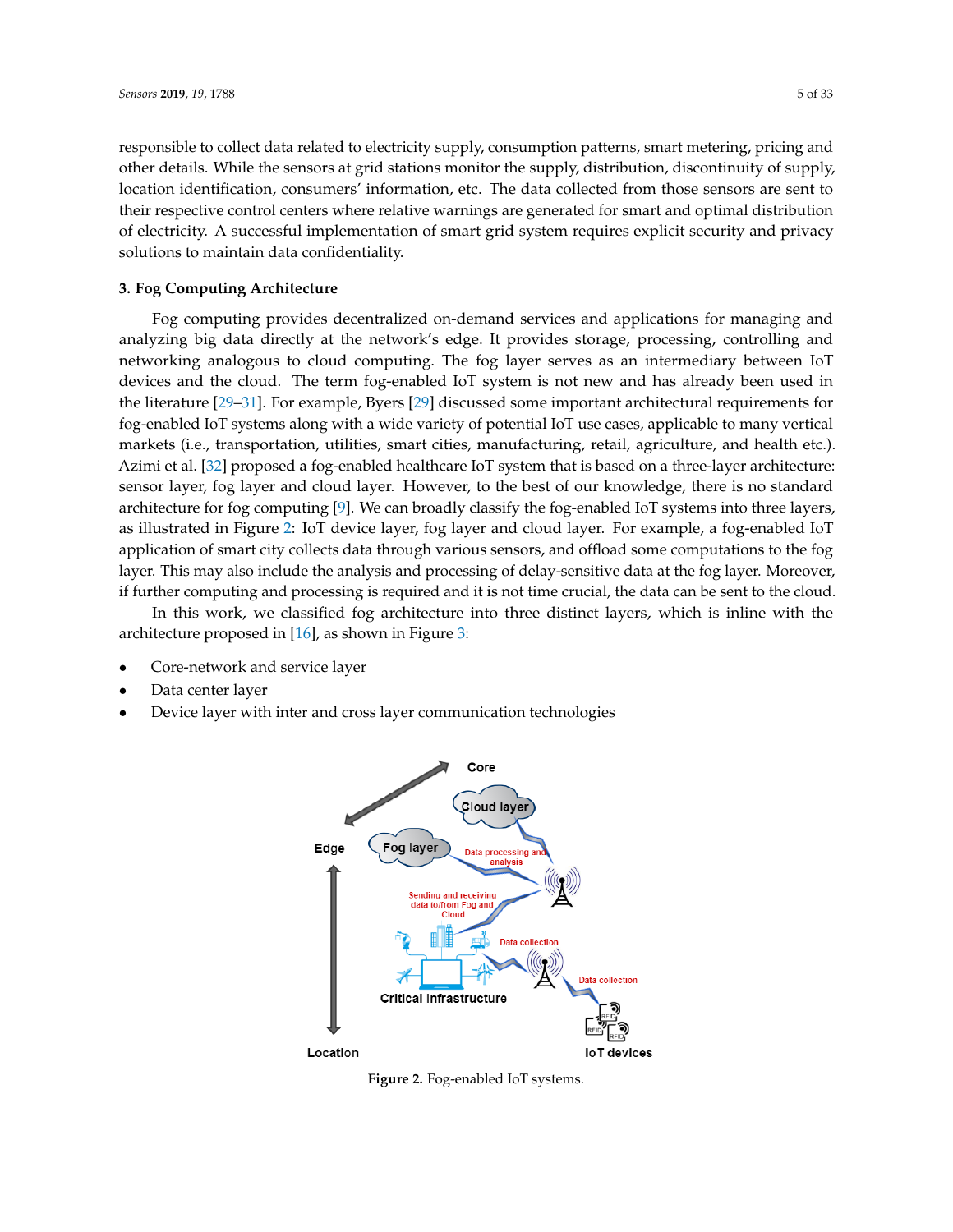<span id="page-5-0"></span>

**Figure 3.** Functionality-based fog architecture.

The core layer is responsible for providing network, management and other services to the end users. It encompasses fog nodes, e.g., routers, bridges, gateways, switch, base stations, etc. They are assisted with computing resources and local servers entailing controllers, embedded computing, smart phones and cameras. Network connections are used to deploy these fog nodes wherever needed, for example on roadsides, factory floors, power stations and in smart phones and vehicles. Infrastructure providers deploy data centers, which are found on edge of the network. Data center layer is responsible for multi-tenant virtualization infrastructure, which is used for scalability, flexibility and for enhanced computation, storage and other resource sharing requirements to meet user demands. It is used to achieve data and IoT application isolation and security for a concurrent and independent processing. Although these data centers are interconnected with the cloud layer through the network infrastructure, they can work and cooperate autonomously. The computing and storage capacity increases as we move forward from device to cloud in chronological order. There are two types of devices involved at the device layer: Mobile-IoT and fixed-IoT devices [\[8\]](#page-24-10). Mobile devices encompass peripatetic devices such as smart watches, smartphones, trackers, etc., whereas fixed-IoT devices have specific functions and remain stationary at particular locations, such as sensors and RFID tags. They are constrained in terms of storage and computing resources with limited bandwidth [\[33\]](#page-25-5). Due to their limited characteristics, they are not suitable for responding to emerging events and occurrences and are mainly used for data collection and submission to a higher layer.

Due to the underlying differences between cloud computing and fog computing, security solutions proposed for cloud computing may not suit fog services, which are available to end users at the edge of networks. This might impact the adaptation of fog-enabled IoT systems. Therefore, addressing security concerns at fog layer could enable fog paradigm to provide not only additional computational resources, but also adequate level of security to minimize cyber-attacks in fog-enabled IoT systems. Apart from fog security, the security of fog-enabled IoT systems is equally important for ensuring veracious data analysis and decision making. The security requirements and challenges in both fog-enabled IoT applications and fog layer are further elucidated in subsequent sections.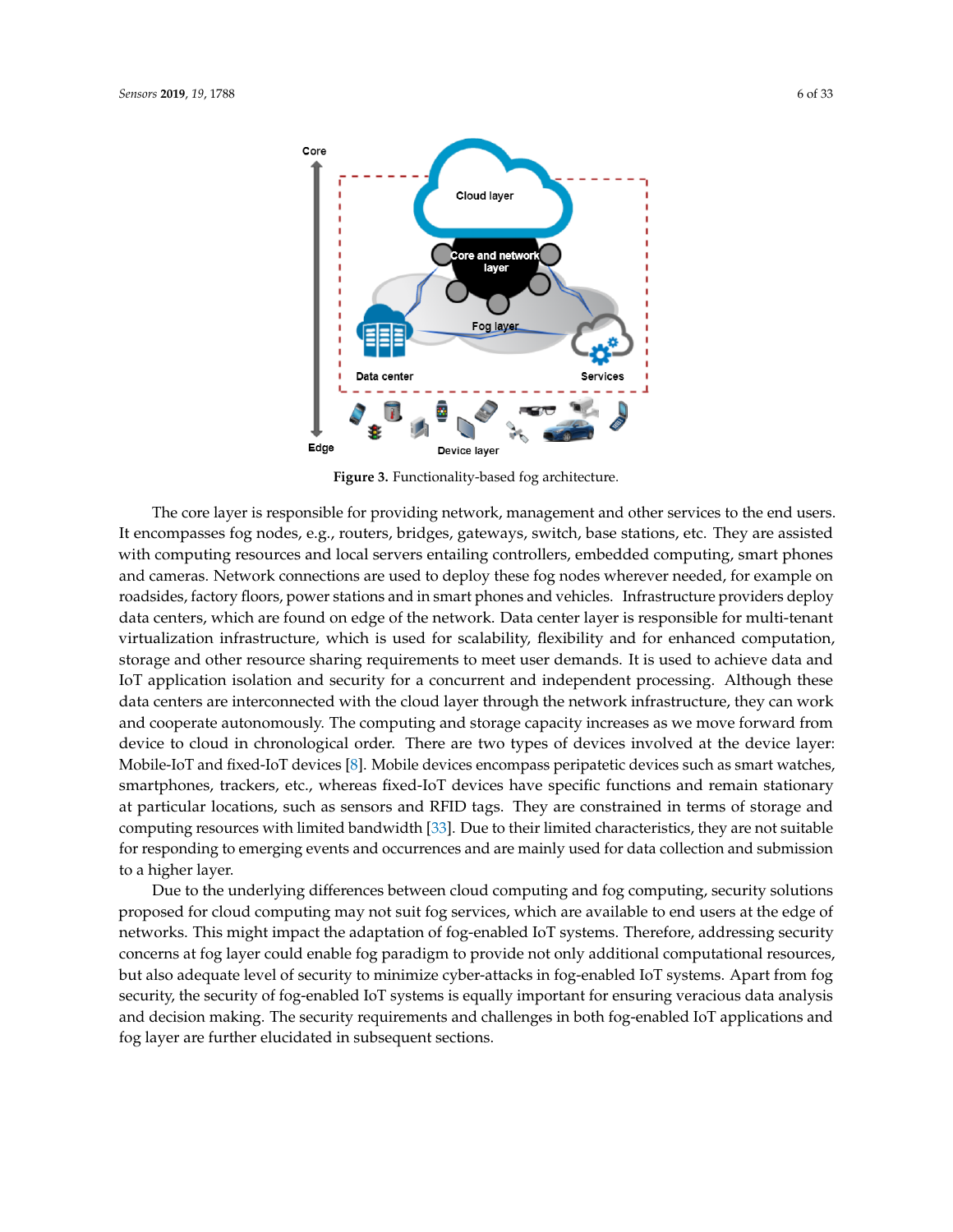#### <span id="page-6-0"></span>**4. Fog-Enabled IoT Applications Security Requirements**

As discussed in the previous section, fog-enabled IoT applications are going to be used in every field of life. These networks of smart devices are expected to be remote in nature and use wireless connection for communicating with other IoT devices or fog nodes [\[34\]](#page-25-6). This wireless communication medium is vulnerable to various network attacks, such as eavesdropping, etc. (Table [1](#page-7-0) presents a list of different security threats to IoT-enabled applications). Thus, the most crucial security properties regarding data security are confidentiality, integrity, and availability. Confidentiality ensures adversaries do not gain unauthenticated and unauthorized access to data. Integrity refers to the completeness and accuracy of data. While, the availability of data and resources guarantees provisioning of network services and data to authorized users when required. In fog-enabled IoT applications, if these properties become compromised by attackers, the result may be devastating and disastrous. Another important factor in the security of IoT applications is the lack of standardized security. Mostly, IoT devices are manufactured by different vendors and the security of these devices lacks industry-accepted standards. Since many IoT security frameworks exist, there is no single agreed-upon framework. Big companies and industry organizations may have their own precise standards, while certain sectors have proprietary, incompatible standards from industry leaders. The variety of these standards makes it difficult to not only secure systems, but also to ensure interoperability between them. Furthermore, authorized entities may start misbehaving to exploit IoT devices with respect to offensive data manipulation, false data injections and so on. Besides that, IoT applications are largely deployed as Low power and Lossy Networks (LLN), such as wireless sensor networks, smart city, and smart health applications. The LLN are a class of networks where the interconnected devices are highly resource constrained (power, memory, processing, etc.), and are characterized by high loss rates, low data rates and instability in the communication links [\[35\]](#page-25-7). Conventional cryptography and trust-based security protocols consume power, storage and computing resources and may result in message overhead and low trust convergence. In IoT environment, existing solutions do not seem to be effective in the sense of security and protection against internal attacks. Table [2](#page-8-1) presents a list of internal attacks on the fog-based IoT applications routing mechanism. Moreover, Existing security mechanisms do not take into account the impact of device mobility, which is essential in scenarios such as smart city, smart health, etc. The interconnecting devices such as gateways or field devices can also easily be targeted by hackers from various network communication interfaces. Therefore, all smart devices, for example in a smart home environment, need to be secured with strict security mechanisms; otherwise, an attack on any individual device may result in the malfunctioning of the whole network [\[36\]](#page-25-8).

IoT systems can be established by connecting sensors with a distributed data transmission system for remote access, processing and storage. Thus, the biggest threat in this working environment is the data security breach, which is often high due to its complex nature at rest and in transit. For example, Liu et al. [\[37\]](#page-25-9) discussed the significance of secure data transmission among WLAN-based IoT applications. Moreover, the architecture of IoT devices make it difficult to embed security solutions in every device. Therefore, the need of integrating the fundamental security controls in devices and applications arise while considering the ecosystem where these devices are used. The major challenge is the privacy and security of the data generated by home sensors and detectors. The collected data are stored at multiple locations, e.g., on the connected device itself, in the cloud, at the edge, or in on-premises infrastructure. Researchers and cyber security experts are routinely uncovering vulnerabilities in smart homes IoT devices, which could lead to unauthorized access to consumer data, and compromise consumer privacy, security and safety [\[8](#page-24-10)[,38\]](#page-25-10). In smart city domain, secure interactions and verification are also prodigious security concerns [\[39\]](#page-25-11). It should support the digital forensic investigation among the connected components [\[36\]](#page-25-8) along with implementing and maintaining the end-to-end security and privacy supports for data acquisition, transmission and processing [\[40\]](#page-25-12). The system should be equipped with lightweight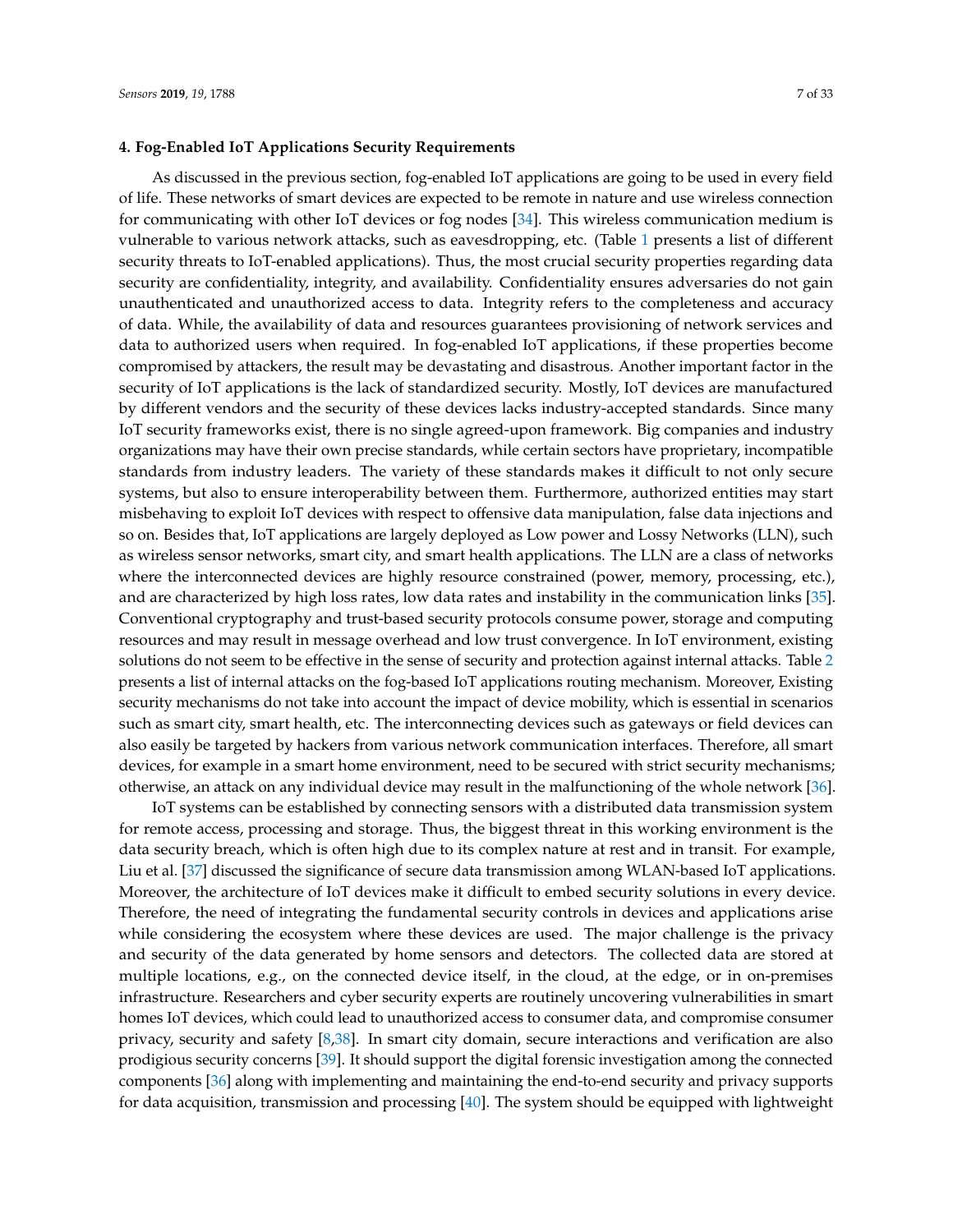cryptography-based policies for working in an environment where the resource-constrained IoT devices are in abundance [\[41\]](#page-25-13).

The health care related IoT applications generally deal with patients personal data, which are subject to data breach if proper security measures are not in place. The devices used in these applications are generally low in processing and storage, due to which they cannot integrate additional security protocols. In addition, these applications are mobile in nature (i.e., they may require to be connected to any public network such as home and office), thus making these applications more vulnerable to tempering and forgery attacks. The increasing number of IoT devices have also made it difficult to design a dynamic and stable security system that can guard against all the possible security threats [\[42\]](#page-25-14).

Similarly, smart grids are the hot points for security and privacy attacks during collecting, receiving and sharing data. If an attack is successful, it may result in the deterioration of government services such as telecommunication companies, energy distribution and other associated services [\[43\]](#page-25-15). The loss may be in the form of data or service impairment. The main source of these attacks is the unauthorized access to the network, which results in the alteration or destruction of database.

<span id="page-7-0"></span>**Threat Description** Forgery [\[44\]](#page-25-16) Fake identities and profiles, fake information to mislead the user. Saturate resource consumption through fake data. That is, in E-Health and home automation systems, one can easily fake their identifications and profiles to generate any attack. Tampering [\[45\]](#page-25-17) Degrading the efficiency of fog by dropping/delaying transmitting data. That is, energy conservation systems are responsible to collect the data related to electricity supply, consumption patterns, smart metering, pricing and other details. As the data are very critical, dropping or delaying the data may cause problems. Spamming [\[46\]](#page-26-0) Spreading redundant information which causes to consume resources unnecessarily. The attack generated on smart cities lies in this domain. Sybil [\[47\]](#page-26-1) Legitimate user personal information and manipulation of fake identities to take over the illegal control on fog resources. That is, in smart home and smart cities, legitimate user can manipulate the fake identities to take control of the network. Jamming [\[48\]](#page-26-2) Jam communication network by spreading burst if dummy data on the network. Any type of smart environment can be attacked by Jamming. Eavesdropping [\[49\]](#page-26-3) Capturing of transmitting packets and try to read the contents. Any type of smart environment can be a victim of these attacks. DoS [\[50\]](#page-26-4) Flooding of superfluous requests to fog nodes to disrupt the services for users. The data generated by smart cities and smart agriculture can be a victim of DoS and flooding attacks. Collusion Acquiring unfair advantage through deceiving, misleading and defrauding legal entities by collusion of two or more parties. Man-In-The-Middle [\[50\]](#page-26-4) Involving between two parties and manipulate exchanged data between them. E-Health and Smart cities are the best fit examples. Impersonation [\[51\]](#page-26-5) Pretending the fake services as fog services to the users. Identity Privacy [\[52\]](#page-26-6) User personal information leakage such as phone number, visa number, etc. on a communication channel. Data Privacy [\[52\]](#page-26-6) Exposure of user data to unreliable parties considerably reaches to privacy leakage. Smart homes, smart cities and E-Health systems are commonly known victim of these types of attacks. Usage Privacy [\[52\]](#page-26-6) Leakage of services utilization pattern of users. Location Privacy [\[52\]](#page-26-6) Capturing user's location information to expose or observe user moments. Smart homes, smart cities and E-Health systems are commonly known victims of these types of attacks.

**Table 1.** Security and privacy threats in IoT-enabled applications.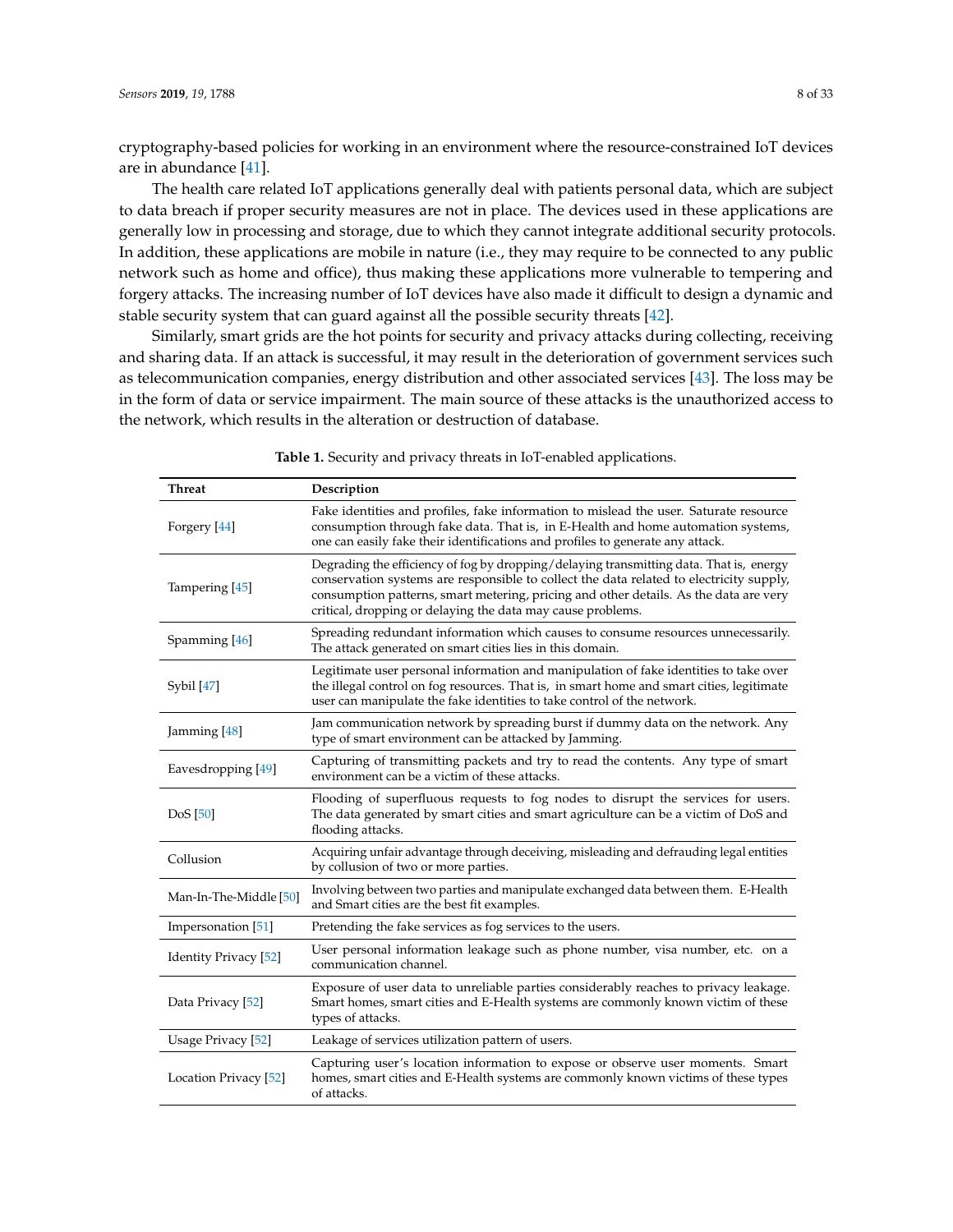<span id="page-8-1"></span>

| Attacks                    | Description                                                                                                                                                                                                                                                                                                                              |
|----------------------------|------------------------------------------------------------------------------------------------------------------------------------------------------------------------------------------------------------------------------------------------------------------------------------------------------------------------------------------|
| Wormhole [53]              | Initial attacked node forms a path by colluding with other nodes to transfer malicious<br>packets. The path formed among conspiring nodes is called wormhole.                                                                                                                                                                            |
| Blackhole [54]             | A malicious node intervenes in route discovery to be a part of path. It then drops<br>the packets instead of forwarding them. Some blackholes attack the received packets<br>before forwarding.                                                                                                                                          |
| Greyhole <sup>[54]</sup>   | A modified version of blackhole attacks. Data are dropped by the attacking node, but it<br>tells the router that data are transmitted. This attack is difficult to detect by the router<br>as it shows end-to-end connectivity.                                                                                                          |
| Selective forwarding [55]  | Selective data packets that are required to be transmitted are dropped by nodes resulting<br>in network performance degradation.                                                                                                                                                                                                         |
| Local repair [46]          | Destabilizing the network and draining neighbor nodes battery by sending false link<br>repair messages. It reduces packet delivery increases end-to-end delays.                                                                                                                                                                          |
| Route cache poisoning [56] | It involves the alteration of route tables by malicious nodes to poison route caches to<br>other nodes.                                                                                                                                                                                                                                  |
| Sybil [47]                 | Assumptions of nodes to have multiple identities over the network to create confusion<br>and disruption, which opens the opportunity for malicious nodes to operate.                                                                                                                                                                     |
| Sinkhole [57]              | Malicious node pretends to be the optimal route to the destination node by sending<br>false messages to the initiator node, thus after receiving traffic, it alters the routing and<br>other data to complicate the topological structure of the network.                                                                                |
| Hello flood [58]           | The attacker node broadcasts links to other nodes. The unsuspecting nodes accept that<br>link and consider the attacker node to be the neighbor node. The unsuspecting node<br>start sending packets that are actually wasted as the adversary node is far away and not<br>the neighbor. This creates a routing loop within the network. |
| Neighbor <sup>[54]</sup>   | The neighbor node considers the attacking node (while broadcasting DIO messages<br>with no DIO details) as a newly joined node, which could be a parent node, but this<br>node is out of reach when the neighbor node tries to select it as a parent node.                                                                               |
| Version number [54]        | The attacker node alters its version number in DIO messages and broadcasts to neighbor<br>nodes. This results in routing loops in the network, which disrupt the network topology<br>and deplete nodes energy resources.                                                                                                                 |
| Modification [59]          | Malicious nodes take advantage of no trust levels being measured in the ad-hoc<br>networks to engage in discovering, altering and disrupting the routing in the<br>network. This attack causes traffic redirection and DoS attacks by modifying the<br>protocol messages.                                                                |
| Fabrication [60]           | Creates forged routing information using routing table overflow attacks, resource<br>consumption and fake route error messages.                                                                                                                                                                                                          |
| Byzantine [61]             | Aims to decline the network services; the attacker node selectively drops route<br>packets, which create routing loops and send forward those route packets through<br>non-optimal paths.                                                                                                                                                |
| Location spoofing [61]     | Pretends to be the nearest destined node to disrupt normal network protocol operations.                                                                                                                                                                                                                                                  |

**Table 2.** Internal attacks on fog-based IoT routing.

# <span id="page-8-0"></span>**5. Fog Computing Security Challenges**

Cloud computing has significant weaknesses to protect its computing framework and storage from malicious attacks [\[62,](#page-26-16)[63\]](#page-26-17). Some of the security and privacy threats are summarized in Table [1.](#page-7-0) Fog-based architectures are more secure than cloud architectures for several reasons including less dependency on the Internet and possible storage and information exchange between the cloud and its users in non-real-time [\[64\]](#page-26-18). Fog-enabled IoT systems employ various networks for interconnecting all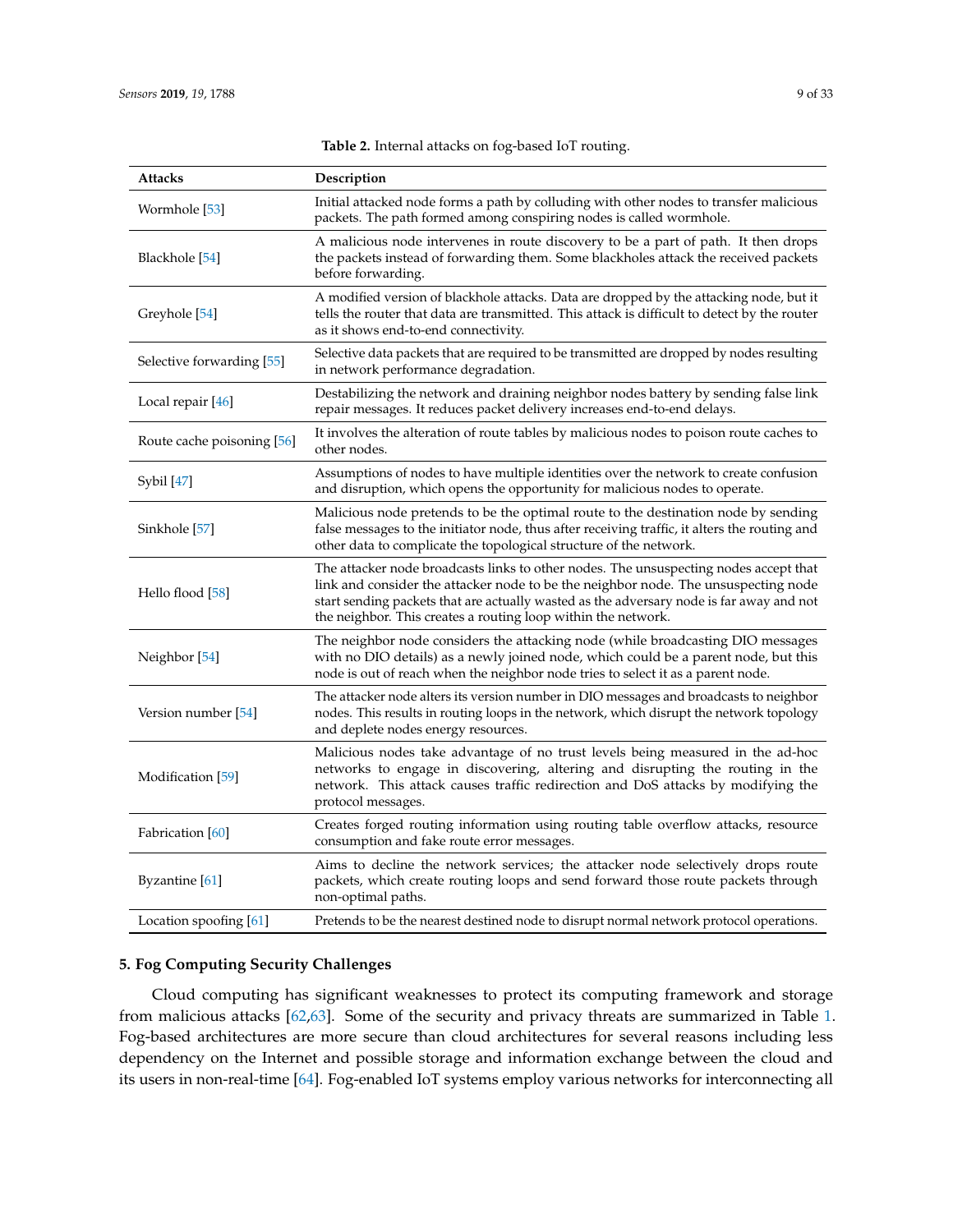the participating devices, such as wireless and mobile core networks making them potential targets for any attack [\[65\]](#page-26-19). Network monitoring can be helpful in detecting anomalies and security vulnerabilities [\[66\]](#page-26-20).

Therefore, the analysis of these top layers becomes more critical from security point of view. Furthermore, in some of fog-enabled systems, the core infrastructure is implemented by same party who manages these centers [\[16,](#page-24-8)[67](#page-26-21)[,68\]](#page-26-22). A virtualization infrastructure in edge data centers can be integrated to give the ability for deployment of cloud at the network edge. The biggest threat in this system is potential attacks on virtual machines [\[69](#page-27-0)[–71\]](#page-27-1).

In the real-world, the data centers are a hub of virtualization servers along with other managerial services controls. From security prospective, the whole edge data center is at great risk as it includes all public APIs, which are responsible for providing the services to connected users and other access points such as webs applications [\[72](#page-27-2)[,73\]](#page-27-3). Individual IoT devices are also the rudimental targets for security attacks as they actively participate in data transmission [\[74,](#page-27-4)[75\]](#page-27-5). However, the extent of damage by a compromise of these devices is very limited as they can influence only the network segment they are attached to, which makes them low-risk compared to the previously discussed threats.

<span id="page-9-0"></span>Fog security challenges are divided into three major classifications, as described in Section [3:](#page-4-0) (a) core-network and service level; (b) data center level security; and (c) device level. Figure [4](#page-9-0) shows a taxonomy of these security challenges and the following subsections present detailed discussions of these challenges.



**Figure 4.** Taxonomy of IoT-based fog security challenges.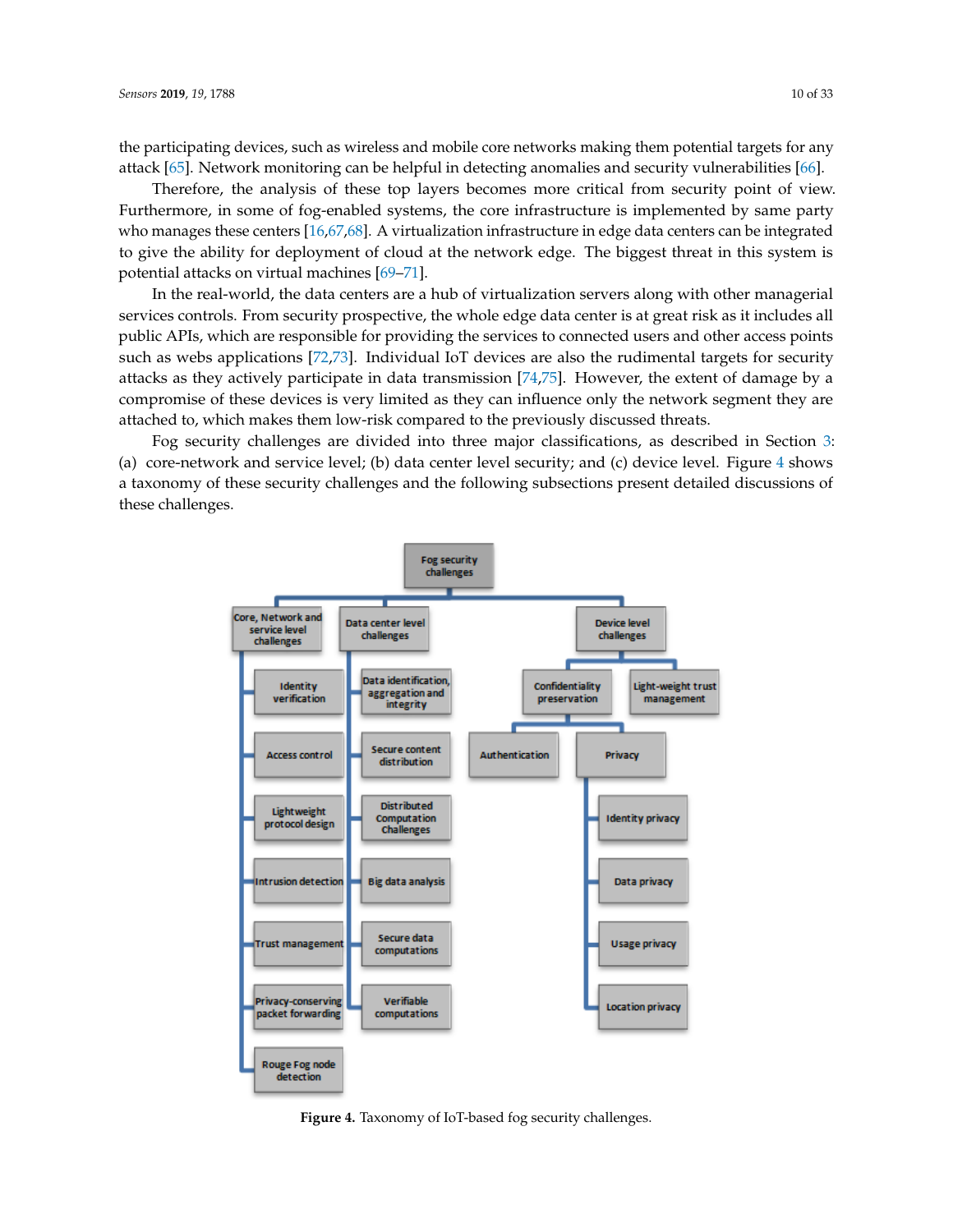#### *5.1. Core-Network and Service Level Challenges*

The core-network and service layer leads to maintain a hierarchical multi-tiered architecture. The underlying core infrastructure, such as mobile core infrastructure or centralized services makes it easy to manage and register various services [\[16\]](#page-24-8). As in cloud, fog also has capabilities to provide storage and processing of data collected from local IoT devices. With this facility, the fog can handle real-time local computational services. Specifically, IoT applications and services are offered by the fog nodes, which are installed at the network edge to control activities as well as decision-making tasks based on the data collected from IoT devices with the response time of milliseconds [\[76\]](#page-27-6). Therefore, it is possible to develop several delay-sensitive IoT applications that can be used for quick decision-making activities while collecting local data from these IoT devices. Smart traffic lights, healthcare and activity tracking, and decentralized vehicular navigation are a few of the delay-sensitive IoT applications that are fog assisted.

There are several proposals in the literature to secure core-network and overcome real-time service challenges, which are summarized in Table [3](#page-12-0) and discussed below.

# 5.1.1. Identity Verification

Identity verification is referred to as the authentication of a legitimate IoT device within an IoT network to use fog-based services. IoT devices must verify their identities to avail fog services in a secure manner. Several authentication schemes are proposed in the literature [\[9,](#page-24-2)[77,](#page-27-7)[78\]](#page-27-8). These schemes support IoT services and build secure fog computing environment. An effective technique is the cooperative authentication mechanism [\[8\]](#page-24-10), which focuses on the minimization of authentication overhead by removing redundant authentication messages to reduce the delay caused by the authentication process. In real-time services, another challenging issue is related to user privacy. To fulfill user privacy requirement, anonymous authentication mechanisms have been adopted to authenticate users without revealing their identity [\[79\]](#page-27-9).

#### 5.1.2. Access Control

Access control determines permissibility of certain network resources to only those devices/users who possess certain rights to use the requested resource. Authorization is just as important as authentication in fog computing. Due to heterogeneity and poor security controls in IoT devices, it is often easier for attackers to gain access to these devices. Salonikias et al. [\[80\]](#page-27-10) proposed a role-based authorization in traditional web services in which administrators have to regulate access rights. In [\[81\]](#page-27-11), attribute-based encryption is proposed, in which predefined attributes of users must be satisfied [\[82](#page-27-12)[,83\]](#page-27-13). However, there are open challenges related to multiple devices for predefined policies.

#### 5.1.3. Lightweight Protocol Design

In real-time services, short-range communication between IoT and fog nodes one or two hops away may have a significant impact on the overall system performance. Due to the resource-constraint nature of IoT devices, there are several lightweight protocols designed to resolve these runtime issues. The authors of [\[84\]](#page-27-14) provided multiple lightweight cryptography schemes including hash functions and stream chippers for secure end-to-end communication.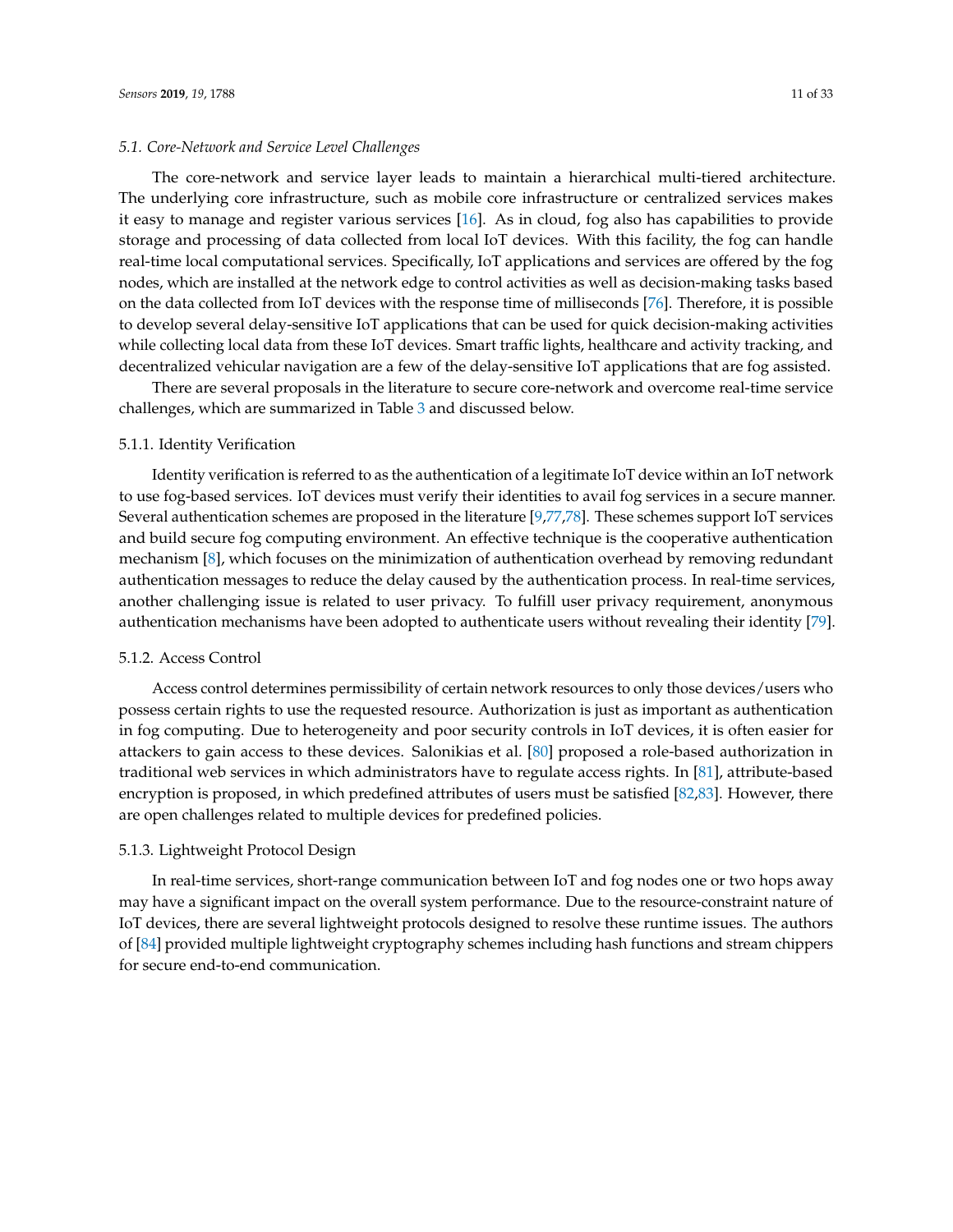| Challenges                   | Solution                                                                                                                                                                          | Limitations                                                                                                                                                                                                                                                                                                                                                                                                                                                                                                                                                                                                                                                                                                                                                                                                                                     |
|------------------------------|-----------------------------------------------------------------------------------------------------------------------------------------------------------------------------------|-------------------------------------------------------------------------------------------------------------------------------------------------------------------------------------------------------------------------------------------------------------------------------------------------------------------------------------------------------------------------------------------------------------------------------------------------------------------------------------------------------------------------------------------------------------------------------------------------------------------------------------------------------------------------------------------------------------------------------------------------------------------------------------------------------------------------------------------------|
| <b>Identity Verification</b> | Identity authentication<br>٠<br>Co-operative authentication<br>Anonymous authentication                                                                                           | Difficult identity authentication realization due to decentralized nature of fog<br>٠<br>computing<br>Difficult to manage the increased number of users<br>Authentication overhead and delays due to the mobility of IoT devices<br>Redundant authentication efforts are needed<br>Cooperation of fog nodes is needed<br>Privacy preservation is needed<br>Response delay is not acceptable for real time services                                                                                                                                                                                                                                                                                                                                                                                                                              |
| <b>Access Control</b>        | Role-based Access Control policy<br>Attribute-based Access Control policy<br>Device and key management                                                                            | Strong credential handling policies are needed to ensure trustworthiness<br>Federated and distributed access control architecture is needed due to mobility<br>and dynamic device management by the user<br>Multiple device management is needed when accessed by a single user<br>$\bullet$<br>There must be consistent access policy for each user employing different devices<br>$\bullet$<br>to access the services<br>Key management is needed                                                                                                                                                                                                                                                                                                                                                                                             |
| Lightweight protocol design  | Lightweight cryptographic techniques<br>$\bullet$<br>Lightweight elliptic curve cryptosystem                                                                                      | Need to design efficient lightweight protocols to support real time services of fog<br>assisted IoT applications                                                                                                                                                                                                                                                                                                                                                                                                                                                                                                                                                                                                                                                                                                                                |
| <b>Intrusion Detection</b>   | Host-based Intrusion Detection system<br>$\bullet$<br>(IDS)<br>Network-based IDS<br>Distributed IDS<br>Mobile Sybil defence<br>$\bullet$<br>Cryptography-based Sybil defence<br>٠ | It is challenging to design a robust, reliable and efficient IDS for fog computing<br>٠<br>due to its heterogeneous, decentralized and distributed architecture<br>Local as well as global intrusion detection systems are needed in fog computing<br>$\bullet$<br>Behavior features sharing is needed among cooperative fog nodes; the way<br>٠<br>information is shared in a decentralized architecture to obtain quick detection<br>of intrusion and its prevention is a challenging matter<br>The basic information of the user is needed by the detector to differentiate between<br>$\bullet$<br>legitimate and Sybil user resulting in privacy leakage<br>In Sybil Defence, the data available on single fog node might not be enough to<br>$\bullet$<br>know if the user is Sybil or not because of crucial cooperation among fog nodes |

**Table 3.** Core-network and service level challenges and solutions with respective limitations.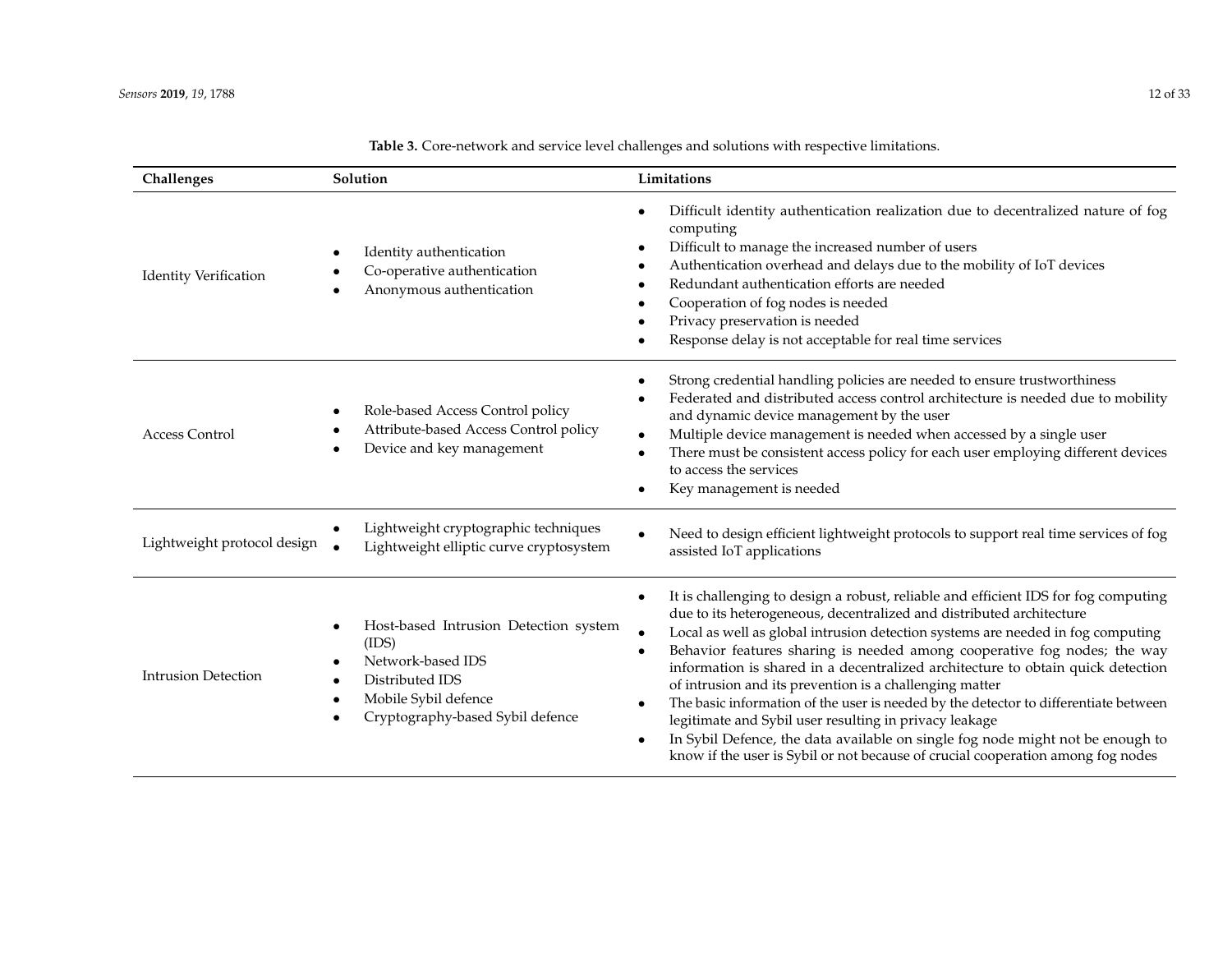Challenges Solution

| Table 3. Cont.   |                                                                                                                                                                                                                                                                    |
|------------------|--------------------------------------------------------------------------------------------------------------------------------------------------------------------------------------------------------------------------------------------------------------------|
|                  | Limitations                                                                                                                                                                                                                                                        |
| nodel<br>t model | Behavior information of fog nodes is difficult to collect and maintain in order to<br>$\bullet$<br>maintain the trust evaluation of fog computing in decentralized architecture<br>City of one I fund no turns are needed for warious souriess and annualizations. |

<span id="page-12-0"></span>

| Rogue fog node detection                | Trust-Based Routing Mechanism                                                       | Complex calculations<br>$\bullet$<br>Scalability issues<br>٠<br>Message overhead<br>٠<br>Slow convergence<br>٠                                                                                                                                                                                                                                                                  |
|-----------------------------------------|-------------------------------------------------------------------------------------|---------------------------------------------------------------------------------------------------------------------------------------------------------------------------------------------------------------------------------------------------------------------------------------------------------------------------------------------------------------------------------|
| Privacy-conserving packet<br>forwarding | Privacy-preserving packet forwarding                                                | Users privacy leakage<br>$\bullet$                                                                                                                                                                                                                                                                                                                                              |
| <b>Trust Management</b>                 | Evidence-based trust model<br>Monitoring-based trust model<br>Reputation management | behavior information of log hours to unificate to concer and maintain in order to<br>maintain the trust evaluation of fog computing in decentralized architecture<br>Situational trust matrices are needed for various services and applications<br>$\bullet$<br>Adaptive, scalable and consistent trust management design is needed due to IoT<br>$\bullet$<br>device mobility |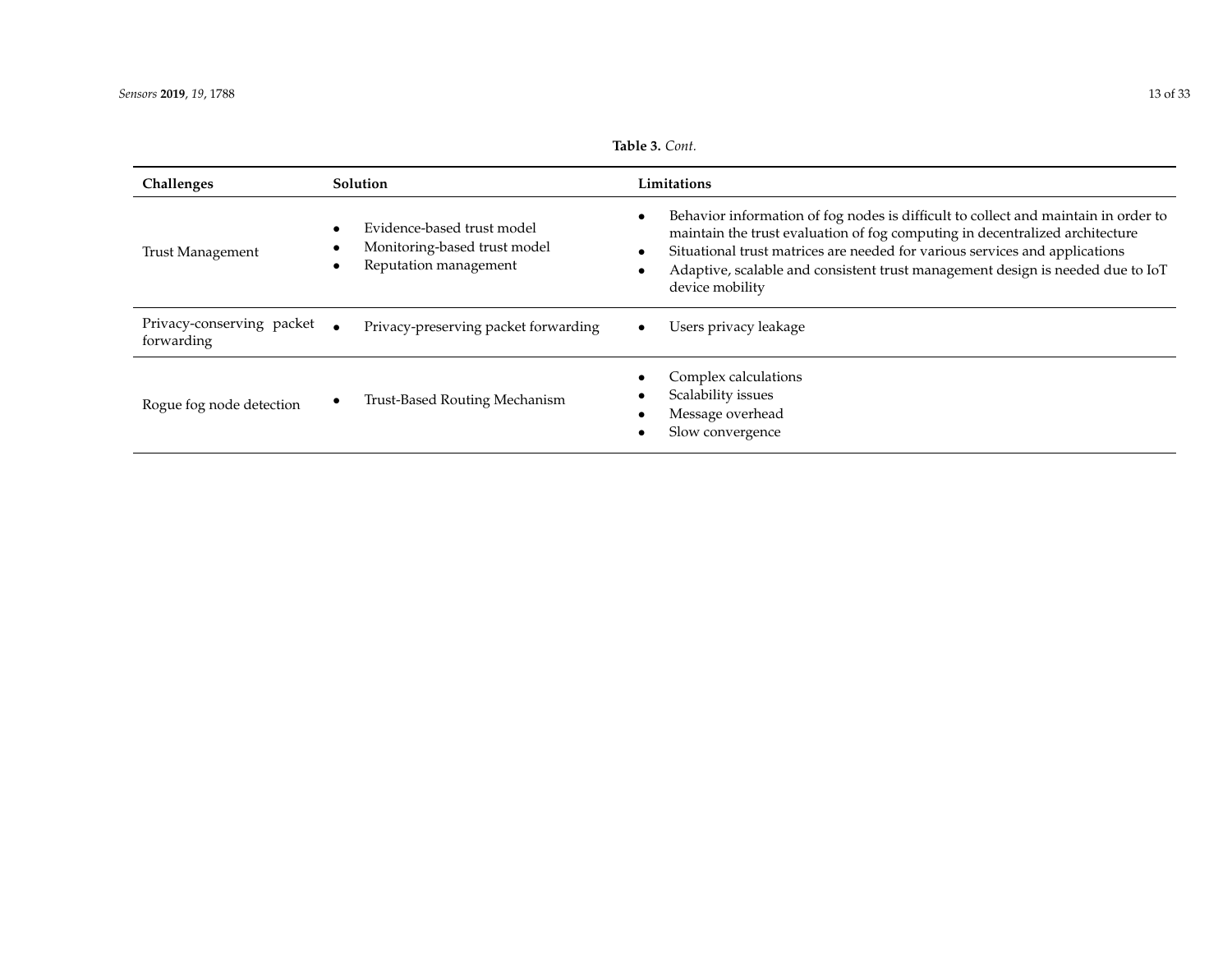#### 5.1.4. Intrusion Detection Challenges

Many intrusion detection techniques have been proposed in the literature to reduce the success of attacks such as flooding, insider attacks, pot scanning, and attacks on a virtual machine and on hypervisor in the cloud system. Intrusion detection mechanisms monitor a network for distinguishing between malicious and benign nodes/activities. These mechanisms monitor and analyze user login information, log files and access control policy to identify any malicious activity on the network. For secure fog, intrusion detection is one of the important elements. There are several proposed works such as the host-based intrusion detection system [\[27\]](#page-25-0), which collects from the cloud information including systems calls and file systems and then analyzes it. Arshad et al. [\[85\]](#page-27-15) proposed a model for intrusion detection with minimal human intervention and response time. Hamad et al. [\[86\]](#page-27-16) introduced intrusion detection system as a cloud service. Houmansadr et al. [\[87\]](#page-27-17) proposed a mobile phone-based intrusion detection system.

#### 5.1.5. Trust Management

Although identity verification and access control create a trustful connection between fog nodes and IoT devices, to procure authenticated misbehaving nodes projecting insider attacks still pose a challenge. Some of the important internal attacks are discussed in Table [2.](#page-8-1) A certain trust levels among fog network devices is needed as well as a resilient security mechanism to prevent such internal attacks. Hence, trust-based mechanisms are widely used to cater such issues. There are so many definitions given to trust in the literature. Here, trust is defined as an acceptance level between two nodes for a defined action. The trust value is used to imitate whether a sensor node is eager and able to perform normally. A threshold is set for the node to be tagged as good or bad. The range of the trust value is mostly between 0 and 1 [\[88\]](#page-27-18). Often, 0 refers to completely malicious and 1 is the opposite. For mobile social networks, an investigation of trustworthy user's evaluation service was proposed by [\[89\]](#page-28-0) to mitigate the capabilities of Sybil attacks. There might be multiple trust levels of fog nodes. Therefore, for real time services, there is no cooperation between patterns behaviors, which causes a lack of trust management. Different trust management schemes are adopted in [\[90,](#page-28-1)[91\]](#page-28-2) to analyze different trust management models. Wei et al. [\[92\]](#page-28-3) proposed a direct evidence-based trust management scheme. Su et al. [\[93\]](#page-28-4) contributed an attribute-based trust management scheme.

#### 5.1.6. Privacy-Conserving Packet Forwarding

Data packets that are received either from IoT devices or other fog nodes are forwarded through fog nodes, hence it is mandatory to preserve privacy of forwarded packets [\[8\]](#page-24-10). Resource constrained and mobile nature of IoT networks cause distinct packet forwarding features in fog-enabled IoT system. End-to-end connectivity is difficult, thus cooperation of other nodes is required for message delivery. Selfish nodes may become reluctant to be a part of message forwarding due to consumption of limited resources such as energy. Moreover, malicious nodes may collude to be the part of the route to perform malicious activities on data packets [\[94\]](#page-28-5). Therefore, privacy-conserving packet forwarding is a must. There are many security solutions such as remote data integrity verification, which allows the user or other trusted party to verify the data integrity. Data encryption before uploading on fog node by IoT devices is a fundamental requirement that secures the data from privacy leakage. Encryption of data by IoT devices causes an obstacle to share data with trusted parties. An atomic proxy cryptography scheme was proposed by Blaze et al. [\[77\]](#page-27-7), in which semi-trusted proxy convert cipher-text by a sender is decryptable by a receiver without watching the original plain text through proxy encryption key. Blaze et al. [\[77\]](#page-27-7) proposed chosen cipher-text-based secure proxy re-encryption. Canetti et al. [\[95\]](#page-28-6) proposed a conditional proxy re-encryption that meets various data sharing requirements. For secure data sharing, the authors of [\[96\]](#page-28-7) proposed attribute-based re-encryption in which secret key assignment is based upon attributes of the user.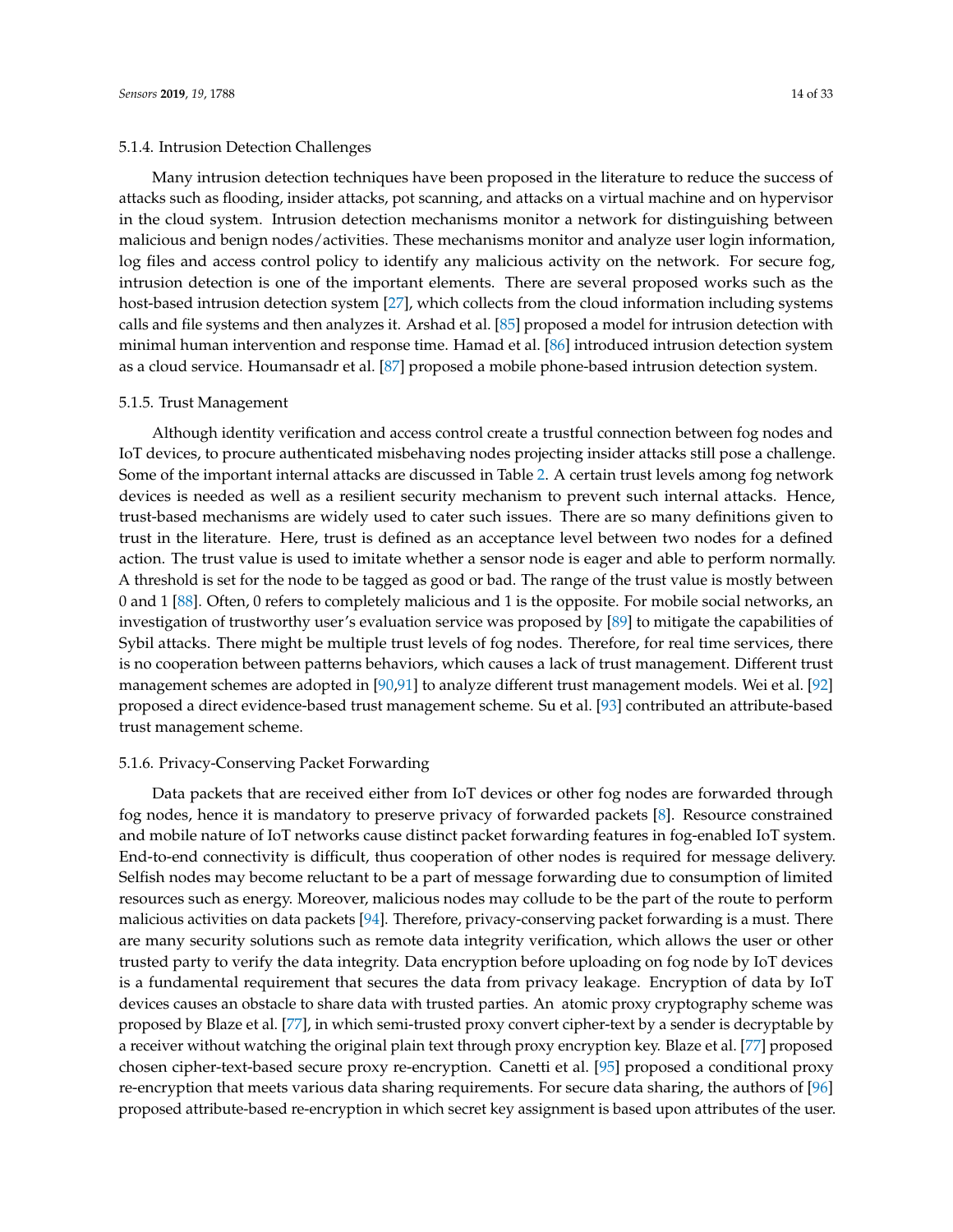The authors of [\[97\]](#page-28-8) proposed Ciphertext-Policy Attribute-Based Encryption (CP-ABE) and Key-Policy Attribute-Based Encryption (KP-ABE) schemes with a difference of associated access policies. Intermediate networks are utilized for IoT devices and cloud communication to build two-way communication by fog nodes. End-to-end security is a basic requirement to prevent sensitive data to disclose during transmission. It degrades properties of data sharing such as aggregation, search, and sharing.

#### 5.1.7. Rogue Fog Node Detection

In fog environments, IoT devices transmit data to fog nodes, which process those data to provide services to the users. The workload is divided and assigned to several fog nodes to be processed in the case it is increased. A fog node is considered as rogue fog node when it acts as a legitimate node, but it is rather a compromised node. Hence, ensuring data integrity becomes a difficult task if any fog node is compromised by malicious activity. Therefore, the trust among fog nodes must be ensured before any data processing and computation starts. This requires an authentication protocol that may enable trust among nodes. In the case there are many data to be processed, fog nodes that are authenticated by the cloud should not be located anywhere outside the fog environment. The authors of [\[98](#page-28-9)[,99\]](#page-28-10) demonstrated the possibilities of man-in-the-middle attack where the gateway is swapped by fake or compromised one. The existence of a compromised node in the environment can be a threat to data integrity, security and privacy of user information. There are several reasons that such issues are difficult to address, among which the most important ones are: (i) trust management schemes to cater complex trust situations; and (ii) difficulty to maintain the list of rouge nodes due to creating and deleting Virtual Machine (VM) instances dynamically [\[98\]](#page-28-9). There are different attack resilient trust-based routing mechanisms to help in detecting rogue fog nodes [\[100,](#page-28-11)[101\]](#page-28-12).

#### *5.2. Data Center Level Security Challenges*

The fog is equipped with resources that can be used for storing big data collected from IoT devices temporarily. This makes the data readily available to be frequently accessed by users, as well as helpful in maintaining and updating the data in a well-organized and flexible way. This temporary storage on fog nodes significantly reduces the delay in communication between the fog and the cloud and, hence, cuts down the response time to access and update the data. Fog data centers act as the intermediate devices in networks taking up the responsibility of performing different communication functions such as data collection and assembling, packet transfers and routing. The fog data centers are also capable of simple processing of the received data and can select the appropriate audience for data distribution. Fog data centers serve the purpose of implementing a multi-tenant virtualization setup. These systems work under the control of infrastructure providers. These data centers are used by every user including consumers and infrastructure providers. These edge data centers work autonomously while cooperating with other connected devices, but they are also interconnected with traditional cloud centers. Thus, there is a possibility to implement multi-tiered architecture using network infrastructures for network formation. For the implementation of this system, we have to evaluate the existing support infrastructure systems such as mobile core networks and centralized cloud services. The fog-based systems are heterogeneous in nature, which allows high speed wireless connections and technologies to work together [\[16](#page-24-8)[,102\]](#page-28-13). Large-scale data collection and distribution is expressively optimized because of the involvement of fog nodes. Fog nodes and IoT maintain temporary data as a transient storage to reduce big data management complexity. It is also very crucial to safeguard data distribution and dissemination. However, some security and privacy issues seriously affect data privacy. There are several challenges and proposed solutions found in the literature; some are surveyed in the following subsections and are summarized in Table [4.](#page-15-0)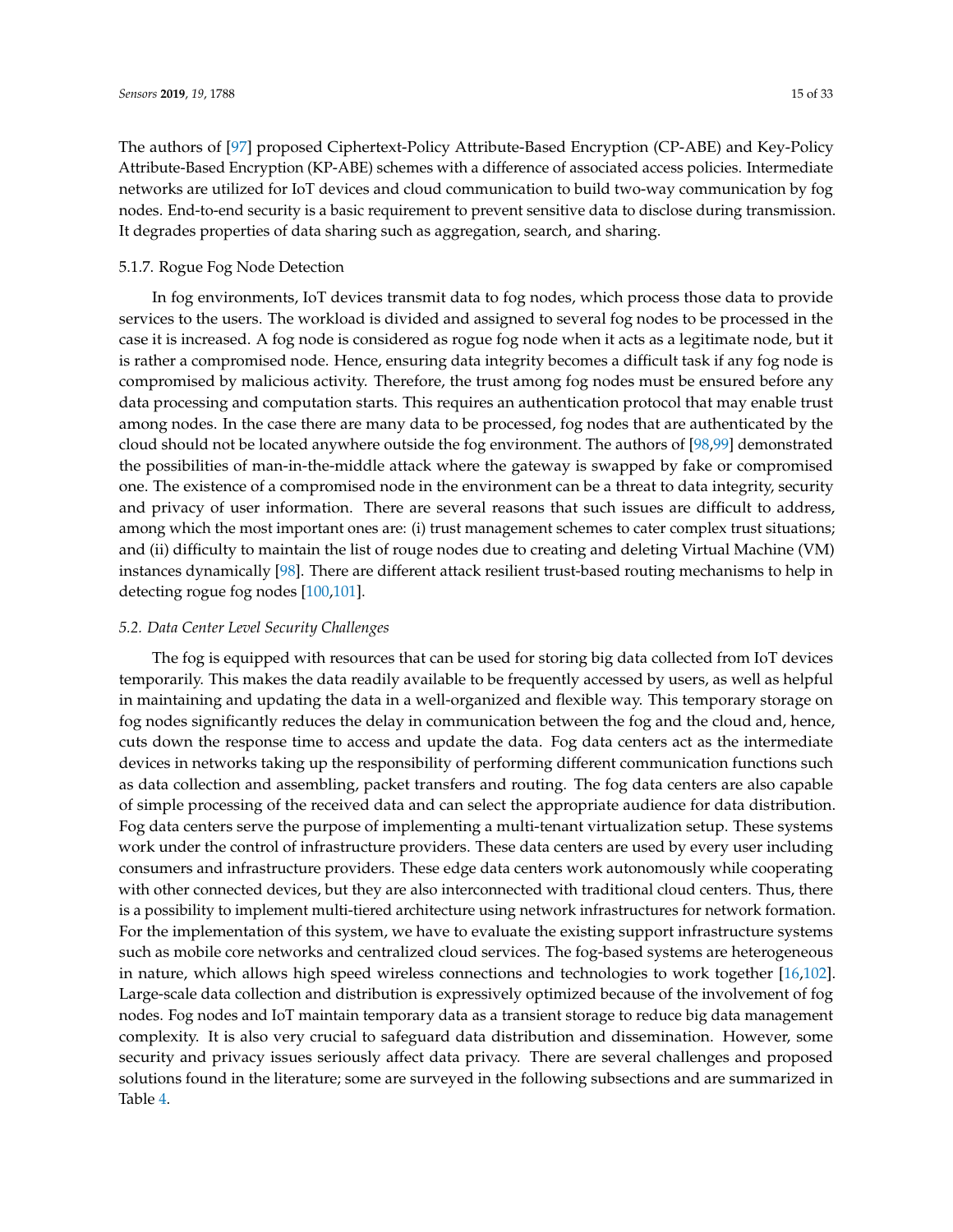<span id="page-15-0"></span>

| Challenges                                        | Solution                                                                                                                                                                                                                     | Limitations                                                                                                                                                                                                                                                                                                                                                                                    |
|---------------------------------------------------|------------------------------------------------------------------------------------------------------------------------------------------------------------------------------------------------------------------------------|------------------------------------------------------------------------------------------------------------------------------------------------------------------------------------------------------------------------------------------------------------------------------------------------------------------------------------------------------------------------------------------------|
| Data identification, aggregation and<br>integrity | Symmetric encryption<br>$\bullet$<br>Asymmetric encryption<br>Homomorphic encryption<br>One-way trapdoor permutation<br>Key distribution and key agreement<br>$\bullet$<br>Homomorphic signature<br>Provable data possession | Overhead of identifying sensitive data<br>Difficult to protect sensitive data due to the large number of IoT devices<br>Data aggregation requirements vary due to heterogeneous IoT application.<br>Difficult to check the integrity of data due to transient storage, user mobility and<br>variety of keys used by IoT devices<br>Data integrity verification is comparatively less efficient |
| Secure data distribution                          | Proxy re-encryption<br>Attribute-based encryption<br>Key-aggregate encryption                                                                                                                                                | Due to time-consuming bilinear pairing, secure data sharing is not very efficient<br>Key management is challenging                                                                                                                                                                                                                                                                             |
| Secure content distribution                       | Secure service discovery<br>$\bullet$<br>Broadcast encryption<br>Key management mechanism<br>Anonymous broadcast encryption                                                                                                  | Key management and broadcast encryption is challenging<br>Simultaneous secure service discovery and anonymous broadcast encryption<br>is needed                                                                                                                                                                                                                                                |
| Secure big data analysis                          | Fully homomorphic encryption<br>Differential privacy<br>$\bullet$                                                                                                                                                            | Computational overhead<br>Designing decentralized big data analysis is challenging with differential privacy                                                                                                                                                                                                                                                                                   |
| Secure computation                                | Server-aided exponentiation<br>$\bullet$<br>Server-aided verification<br>Server-aided encryption<br>Server-aided function evolution<br>Server-aided key exchange                                                             | Execution of complex computational tasks heavier than exponentiation,<br>encryption/decryption and signature verification<br>Smaller multiple fog nodes are even powerful than a single server                                                                                                                                                                                                 |
| Verifiable computation                            | Privately verifiable computation<br>Publically verifiable computation<br>$\bullet$                                                                                                                                           | Mostly based on theoretical approaches<br>Due to distributed architecture of fog computing, an error may be spread to other<br>nodes resulting incorrect final results<br>Verification of results is needed<br>Tracing of compromised fog node is needed                                                                                                                                       |

# **Table 4.** Data center level challenges and solutions with respective limitations.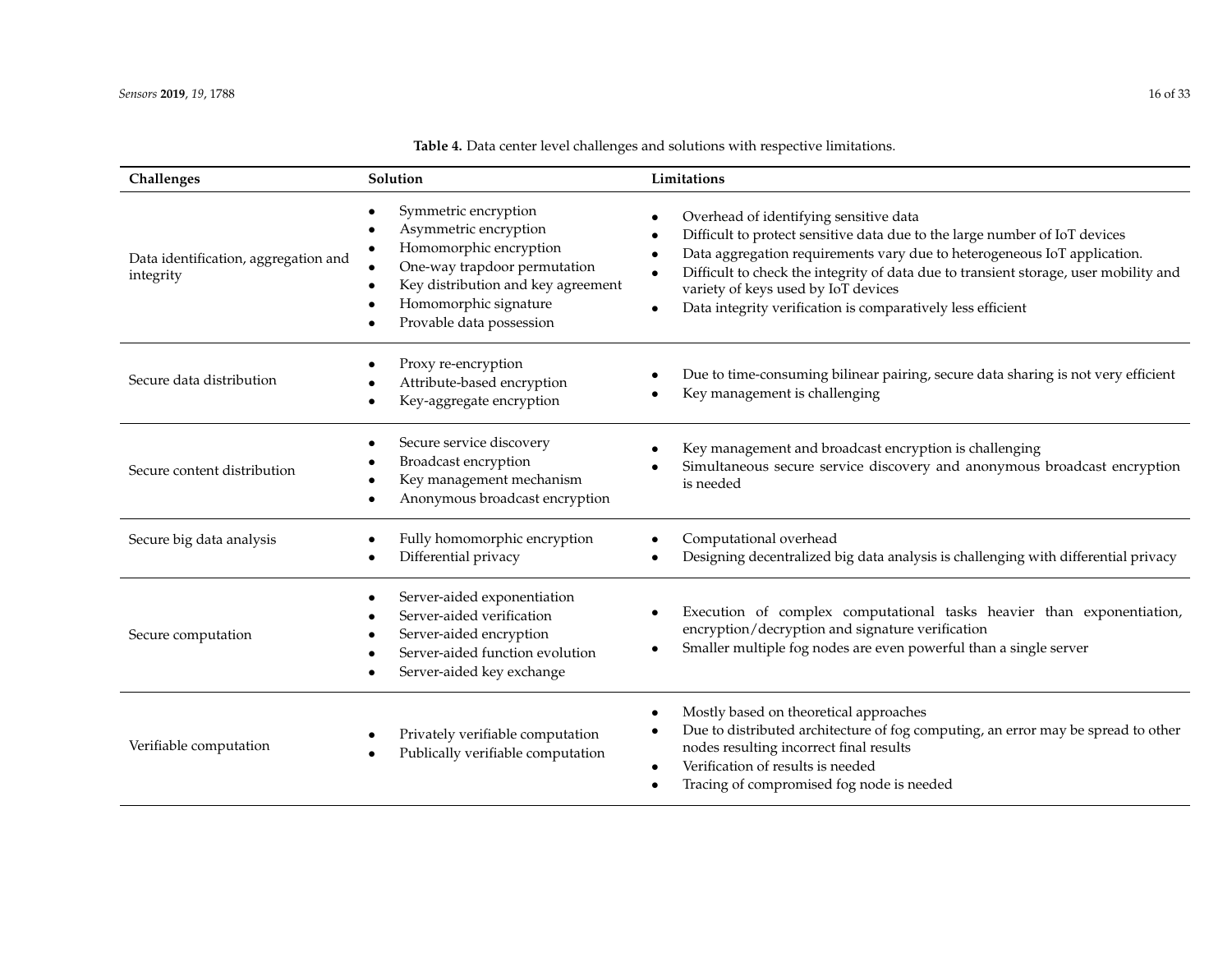#### 5.2.1. Data Identification, Aggregation and Integrity

IoT devices generate huge amount of data, but not all of the data are useful. These devices are unable to identify and distinguish sensitive and important data out of the generated data. Sensitive data identification, aggregation and integrity are critical challenges for fog-enabled IoT systems before uploading to data centers. Data must be aggregated as big data are being generated and collected by several IoT devices and identified as sensitive and required data before processing. Although it is difficult for IoT devices to identify sensitive and useful information, it is possible to classify IoT devices having sensitive data. Furthermore, there is an important requirement to temporarily maintain the data in transient storage to minimize management complexity. However, there are some privacy issues, which affect data confidentiality, integrity and sharing. Ghafir and Prenosil [\[103\]](#page-28-14) presented a novel mechanism to identify malicious downloaded data. To achieve aggregation, there are several techniques presented in the literature. In [\[104](#page-28-15)[,105\]](#page-28-16), the authors proposed Paillier encryption, which is widely implemented for smart grids. Lu et al. [\[106\]](#page-28-17) designed an efficient data aggregation scheme for fog-assisted IoT devices through homomorphic Paillier encryption. In [\[78,](#page-27-8)[81\]](#page-27-11), a homomorphic scheme is adopted to achieve encrypted data processing. For searchable encryption, the authors of [\[107,](#page-28-18)[108\]](#page-28-19) adopted different privacy levels to make searchable data without information exposure. Yang et al. [\[109\]](#page-28-20) proposed a location-based services to limit user access for out of range areas. Boneh et al. [\[110\]](#page-29-0) achieved encrypted mail that is searchable on unreliable mail services. Iovino et al. [\[111\]](#page-29-1) implemented an encrypted data search based on multiple keywords.

### 5.2.2. Secure Content Distribution

Information leakage due to content distribution services is controlled by multiple states of the arts. The authors of [\[112\]](#page-29-2) proposed a secure discovery scheme to ensure authorized user identification for the discovery of information. Park et al. [\[62\]](#page-26-16) suggested a broadcast encryption scheme by delivering encrypted information at the broadcast channel. To protect data privacy at fog nodes, decentralized computing is adopted to secure data from attacks. Papamanthou et al. [\[113\]](#page-29-3) proposed a verifiable computational scheme based on content-based encryption mechanism. Choi et al. [\[79\]](#page-27-9) proposed a model design for dynamic computation at fog environment.

#### 5.2.3. Distributed Computation Challenges

Fog computing is capable of transient storage and computing, where several fog nodes can perform decentralized data computation cooperatively. Fog nodes can take up cloud computational tasks and act as proxies to help users in performing heavy processing tasks. Computation offloading, aided computation, and big data analytics are some of the important fog assisted IoT applications where decentralized computation is involved [\[114\]](#page-29-4). Fog nodes can perform certain computational activities such as processing of data and analysis. Due to potential security breaches in fog computing, the data to be processed may be available to attackers to gain control of the computational results and it may compromise fog node performance. Hence, ensuring data privacy becomes a huge concern for users when they assign computations to fog nodes.

# 5.2.4. Secure Big Data Analysis

Big data is the amalgamation of many technological revolutions that aim at addressing the processing capabilities and storage capacity of systems. Furthermore, the large volume of heterogeneous data are being analyzed using big data analytics that employs many advanced and parallel data analysis techniques. Fog nodes collect big data for processing and analysis in the form of text, images and videos. However, the data analysis techniques also pose many threats regarding the privacy and security of personal data as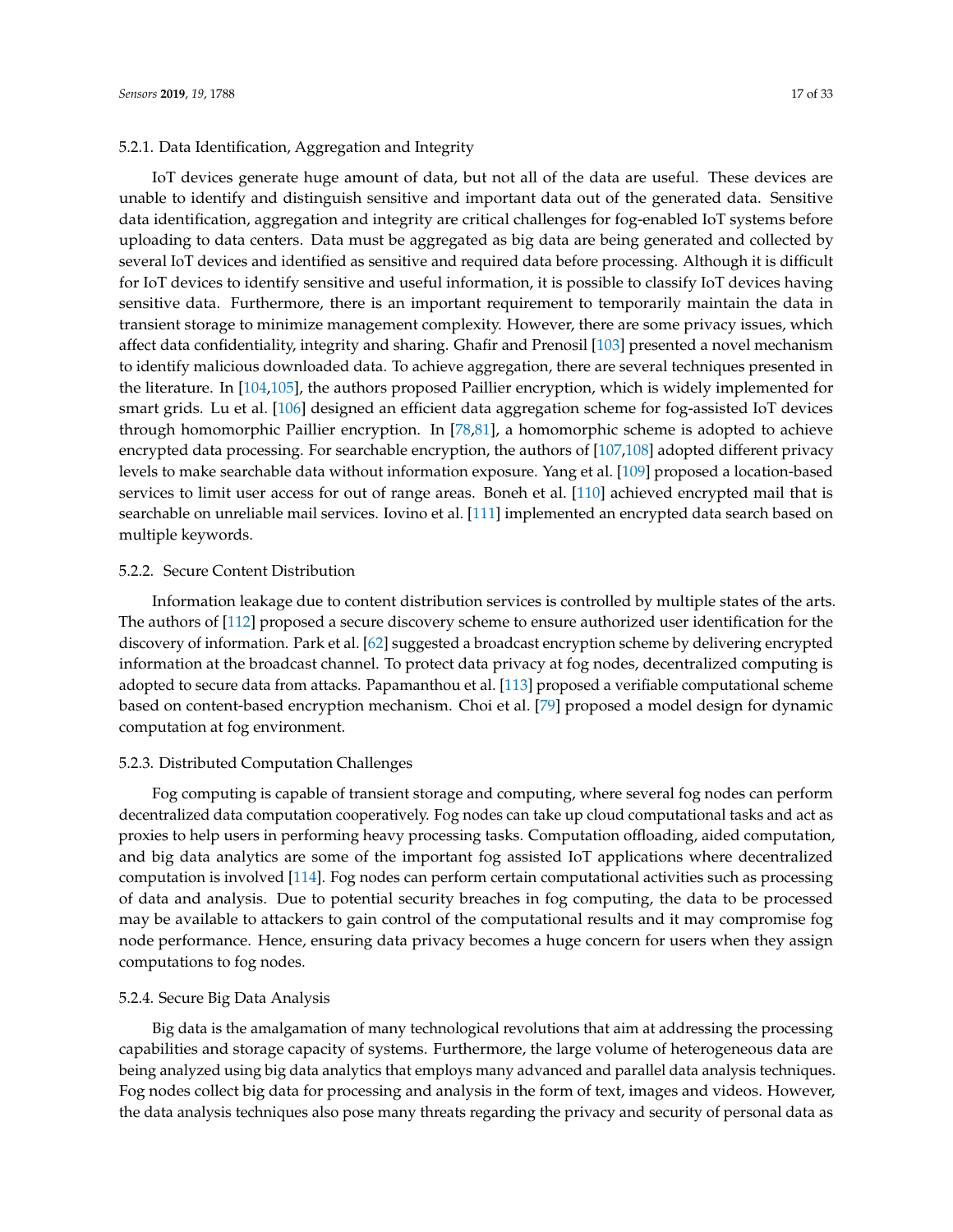the data are obtained, stored and analyzed on any available online sources. Thus, the Internet users are prone to privacy infringements, as their personal data can be used in any form, for any type of analysis, and these tools are capable of extracting sensitive and important information. To counter security issues, several traditional techniques for data security are being employed. However, they are unable to counter these problems due to the complexity and heterogeneity of big data [\[115\]](#page-29-5). Therefore, there is a need for developing new and advanced security systems. To address such challenging issues, e.g., securing users data privacy and analyzing data instantaneously, fully homomorphic encryption [\[116\]](#page-29-6) and differential privacy are commonly applied. Li et al. [\[116\]](#page-29-6) proposed cloud-aided privacy-preserving frequent item set mining scheme for vertically divided databases. Xu et al. [\[117\]](#page-29-7) advocated the use of certificate-less proxy re-encryption scheme that uses randomized and re-encryption keys for data sharing while restricting the control over privacy settings and trust on cloud environment. A Hilbert curve-based cryptographic transformation technique is presented in [\[118\]](#page-29-8) to protect privacy along with improved querying process for outsourced databases. The data confidentiality along with query result integrity is guaranteed in the approach of Jang et al. [\[119\]](#page-29-9), who employed a privacy-aware query authentication process.

#### 5.2.5. Secure Computation

Users do not have full control over computations in distributed environments. This generates privacy and security concerns. For this reason, it is necessary to guarantee secure computations. In this regard, Matsumoto et al. [\[120\]](#page-29-10) introduced the concept of server-aided computation. Their ultimate target was to use insecure auxiliary devices for speeding up private computations. Numerous server-aided computation protocols (e.g., [\[121\]](#page-29-11)) are introduced. Girault and Lefranc [\[122\]](#page-29-12) proposed the concept of server-aided verification for speeding up the process of authentication/signature verification by deploying a portion of computation to untrusted yet powerful servers. Later, a generic procedure achieved server-aided verification using bilinear maps.

# 5.2.6. Verifiable Computation

Verifiable computing offloads the computations to some other perhaps untrusted servers on the condition that results are verifiable and valid. In fog computing, the cloud offloads computations to the fog in distributed fashion. In addition, due to lack of computation resources, the users also approach fog nodes to submit computations for local processing. The fog is not completely trustworthy and may return incorrect results [\[8\]](#page-24-10). Thus, for the both cloud and the user, it is mandatory to check correctness of computed results or it may result in computation offloading failure. Gennaro et al. [\[123\]](#page-29-13) designed a scheme of non-interactive computation and proposed the concept of verifiable computation. Using a small size of a public key, Chung et al. [\[124\]](#page-29-14) applied homomorphic encryption schemes and constructed non-interactive verifiable computation scheme. Based on CP-ABE, Parno et al. [\[125\]](#page-29-15) designed a scheme for publicly verifiable computation. To verify dynamic computation in the cloud environment, Papamanthou et al. [\[113\]](#page-29-3) introduced a new model. Choi et al. [\[79\]](#page-27-9) applied proxy oblivious transfer schemes to support multiple users laid down multi-user non-interactive verifiable computation scheme.

#### *5.3. Device Level Security Challenges*

In fog computing environments, each device has unique identity and visibility. Not all IoT devices are resourceful; many of them have constrained resources such as limited power, storage and computational capacities. Thus, they send their data to upper layer (fog/cloud as required) through gateways for processing, storage and provisioning of different services. Fog-based IoT systems bring significant privacy and security concerns [\[126\]](#page-29-16). The following crucial properties must be considered for securing the data produced at the device level, which are presented and outlined in Table [5.](#page-19-0)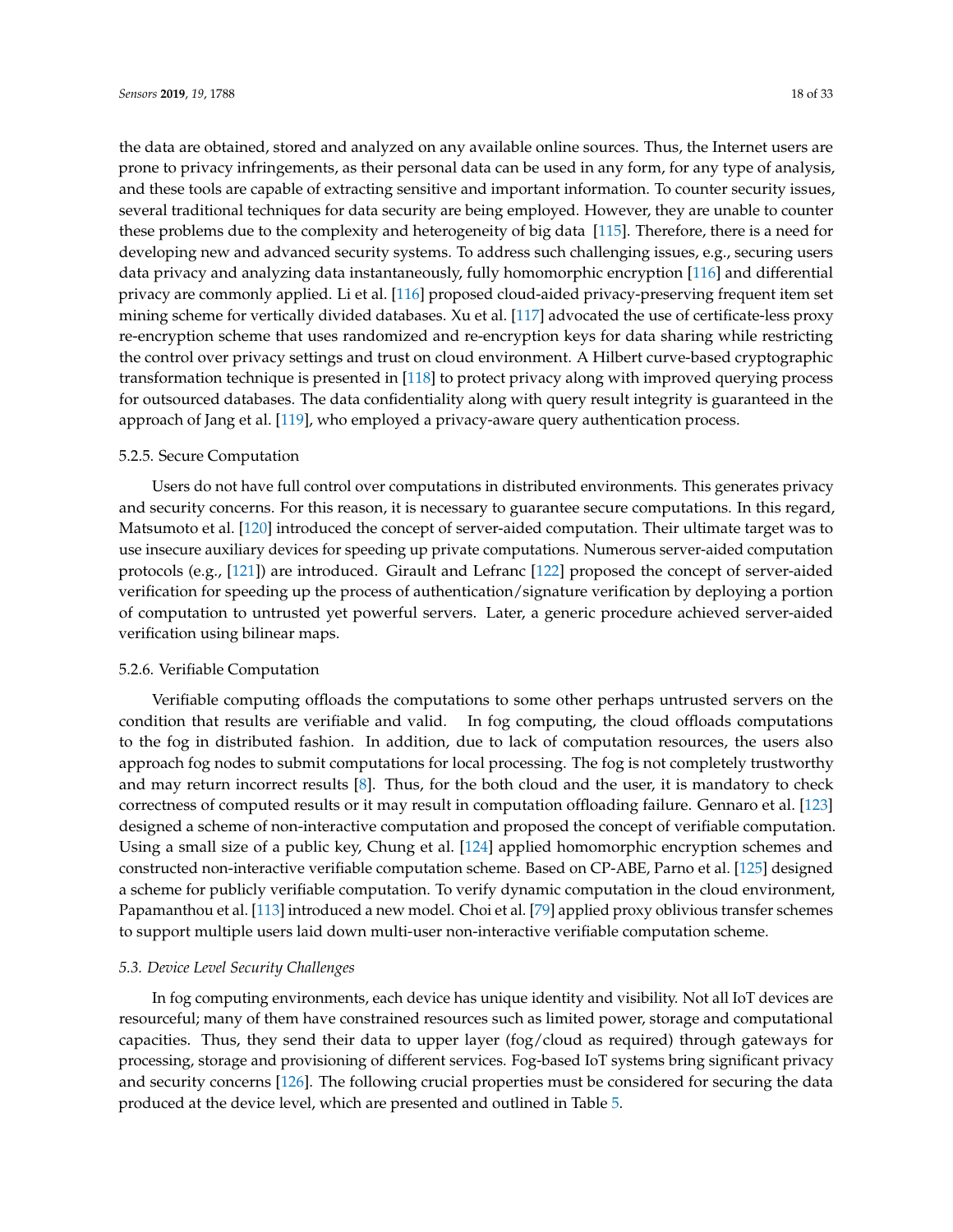#### 5.3.1. Confidentiality

Confidentiality ensures that data are not exposed to an unauthorized entities. There is a great computation and storage overhead involved in existing security protocols such as SSL/TSL-based communication [\[127\]](#page-29-17). For example, it is not effective to apply existing PKI-based systems on all IoT devices due to their heavyweight computation and storage. The PKI and CIA protocols provide strong security in terms of fixed and predefined large sized keys, therefore causing memory and processing overhead. They also do not cater for insider attacks [\[128\]](#page-29-18). Cloud architecture does not meet IoT devices requirements such as timing, scalability and location awareness [\[129\]](#page-30-0). Therefore, lightweight infrastructure is crucial to provide a timely response.

- 1. **Authentication:** As fog computing services are offered to an enormous number of end users through front end fog nodes, authentication becomes a critical issue. Fog nodes require authentication at different levels to ensure security in fog computing, as explained by Stojmenovic et al. [\[102\]](#page-28-13). The existing conventional PKI-based authentication is unable to overcome the security issue being less efficient and with lower scalability options. On the other hand, there exist simple, user-friendly and secure solutions to cater the authentication issues in a location limited channel while depending on physical contact in local ad-hoc wireless network [\[130\]](#page-30-1). Moreover, biometric authentication has emerged as an important technology when it comes to authentication in mobile computing, cloud computing and fog computing. Fingerprint authentication, touch-based authentication or face authentication are few examples [\[98\]](#page-28-9).
- 2. **Privacy:** Users are getting more concerned about the breaching to their private and sensitive information such as personal data, location or other information while using the cloud services, IoT or wireless networks. Therefore, it is the most crucial challenge to preserve the privacy in distributed fog environment, as the fog nodes operate at user's end and must gather more sensitive data than the cloud. Several researchers have proposed various techniques to preserve the privacy in different setups such as wireless network, online social network [\[131\]](#page-30-2), smart grid [\[132\]](#page-30-3) and cloud [\[98](#page-28-9)[,132\]](#page-30-3).
	- **Identity privacy:** IoT user's identity must be protected and preserved from public and other IoT user to prevent impersonation attacks. Different pseudonym techniques [\[133](#page-30-4)[–135\]](#page-30-5) have been proposed to preserve identity privacy. However, periodic pseudonyms may lead to heavy computation cost in resource constraint IoT domain. Furthermore, group signature [\[134\]](#page-30-6) and connection anonymization [\[136](#page-30-7)[–138\]](#page-30-8) techniques are also proposed for protecting identity privacy [\[94\]](#page-28-5).
	- **Data privacy:** The algorithms to preserve privacy in fog networks run between cloud and fog, but the fact that these algorithms utilize a huge amount of resources at the edge devices cannot be ignored. Fog nodes collect sensitive data that are generated through end devices and sensors [\[98\]](#page-28-9). At local gateways, homomorphic encryption can be employed without decryption to permit privacy-preserving collection [\[139\]](#page-30-9). Another technique that differential privacy [\[140\]](#page-30-10) is employed in the case of statistical queries to ensure the privacy of uninformed data entries.
	- **Usage privacy:** Fog computing comes with another very important concern of users' usage pattern privacy. For instance, the smart meter in smart grids reads and collects a huge amount of data that are private to users, such as at what times user is unavailable at home, the consumption pattern, switching on and off certain appliances, etc.; such information is a threat to users' privacy. Many researchers addressed privacy preserving techniques in smart metering [\[141–](#page-30-11)[143\]](#page-30-12). It is unfortunate that these techniques cannot be employed in fog computing because of unavailability of a trusted third-party device to cater energy limitations. One approach to preserve privacy is to create fake tasks by fog client and send them to other nodes; in this way, the real tasks are hidden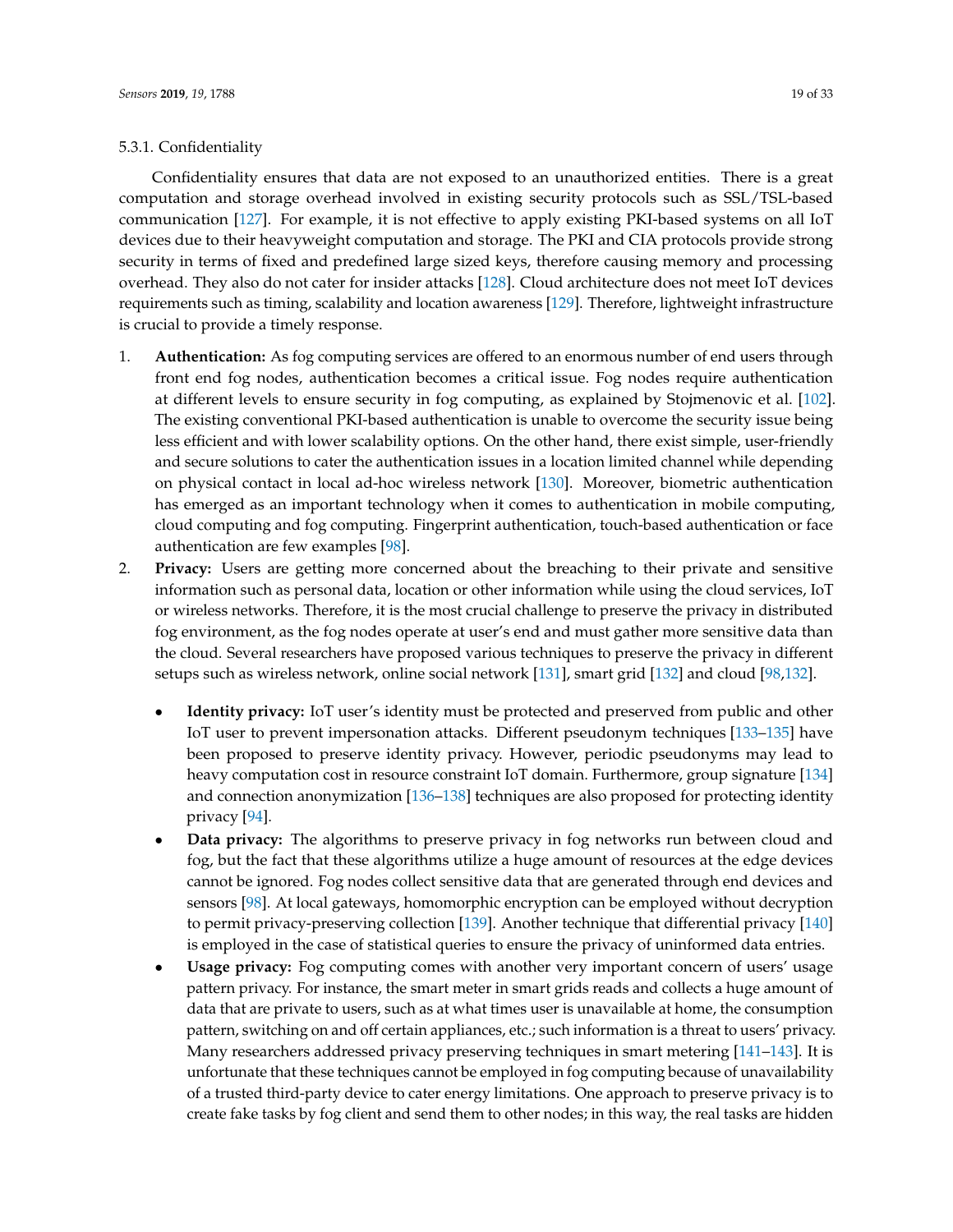behind fake ones. However, this solution is inefficient in terms of cost and energy consumption. Therefore, an effective approach is to design a solution that divides the application in a way that ensures the usage of distributed resources minimizes the disclosing private information [\[98\]](#page-28-9).

• **Location privacy:** The term location privacy denotes the privacy of the location of fog clients in fog computing. When a fog client divests the task to fog nodes, it assumes that those nodes are located nearby, and other nodes are distant, though this is not always the case. Moreover, the fog client may use several fog services at different locations, there are fair chances that the path trajectory may be disclosed to fog nodes. The location privacy is at risk as long as the fog client is attached to a person or device [\[98\]](#page-28-9). One way to hide the location of the fog clients is to obfuscate the fog client identity, so that even the fog node knows that client is nearby and still unable to locate it. Wei et al. [\[144\]](#page-30-13) proposed several techniques to obfuscate the identity, one of which is to employ a trustworthy third party which may generate false identities for each fog client. In real scenarios, it is not necessary for a fog client to choose the nearest fog node, but even if it does so, the client may undergo some criteria such as reputation, latency or load balance to reach that node which may utilize more resources than usual. This can lead the node to have an idea of clients' location but not in a precise manner. Gao et al. [\[145\]](#page-30-14) proposed a method to preserve the privacy of client's location in such situations.

<span id="page-19-0"></span>

| Challenges                       | Solution                                                       | Limitations                                                                                                                                                                                                                                                                                                     |
|----------------------------------|----------------------------------------------------------------|-----------------------------------------------------------------------------------------------------------------------------------------------------------------------------------------------------------------------------------------------------------------------------------------------------------------|
| Confidentiality                  | Authentication protocols<br>Privacy preservation<br>techniques | Difficult identity authentication realization due to<br>decentralized nature of fog computing<br>Scalability issues<br>Response delay due to the mobility of IoT devices<br>Memory and processing overhead due to fixed and<br>predefined large sized keys<br>High computation cost<br>Key management is needed |
| Light-weight trust<br>management | Trust-based<br>routing protocols                               | Trade-off between computation cost and security<br>requirements<br>Scenario specific<br>Compatibility issues with resource-constrained<br><b>IoT</b> devices                                                                                                                                                    |

**Table 5.** Device level security challenges and solutions with respective limitations.

#### 5.3.2. Light-Weight Trust Management

The crux of fog-based IoT network is to endow secure and trustworthy services. There is a need to have certain trust levels among fog network devices. Authentication plays a crucial role in setting a trustful connection between fog nodes and IoT devices. It becomes indispensable to answer what if authenticated nodes behave maliciously such as provoking insider attacks. Conventional trust-based routing protocols have message overhead, high power consumption, require more memory and low trust convergence. Therefore, there is a need to design a trust-based mechanism that is lightweight with low processing, delay and memory consumption overhead and effective in identifying misbehaving nodes. Khan et al. [\[146\]](#page-30-15) proposed a trust-based resilient routing mechanism for IoT which was not effective enough with bad/good mouthing attacks and supported only routing protocol for low power and lossy devices. A comprehensive trust-aware routing protocol with multi-attributes for WSNs was proposed by Sun and Li [\[101\]](#page-28-12), which is characterized by complex calculation processes. For energy efficient trust-aware routing protocol for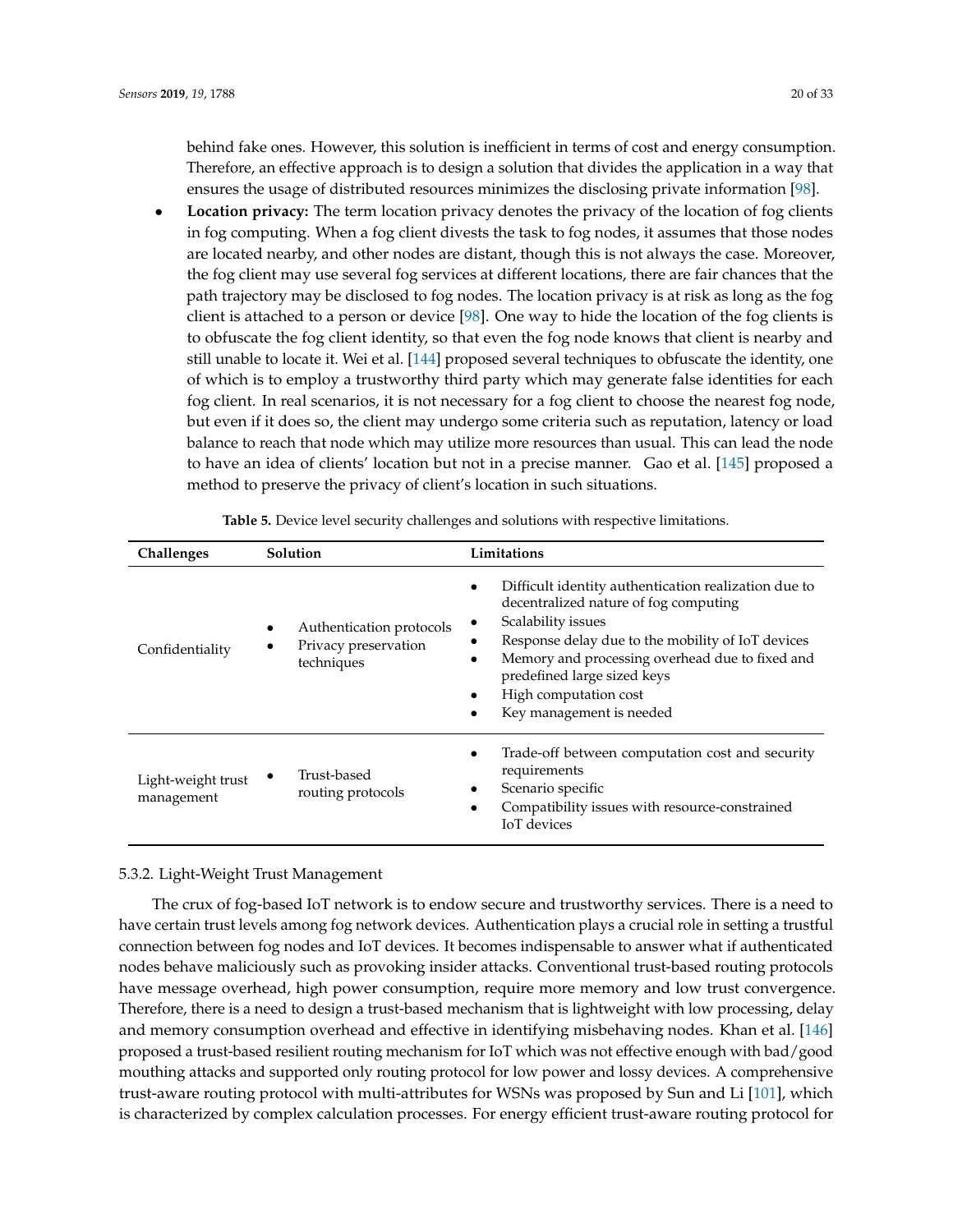WSNs, [\[147\]](#page-30-16) proposed several solutions influenced energy paths problems created by dishonest watcher, slow trust convergence and longer paths.

#### <span id="page-20-0"></span>**6. Blockchain: A Versatile Security Solution**

The concept of blockchain was coined in 2008 [\[148\]](#page-30-17) for bitcoin cryptocurrency network. Therefore, bitcoin is strongly supported by blockchain that is an unassailable log, which keeps record of network transactions. The blockchain incorporates a distributed ledger to accommodate each and every transaction of underlying network. Participants on network, manage blockchain in a distributed method by using variable Public Key (PK). The new records are added in blocks through a process called mining via certain nodes that are known as miners. The process of bitcoin mining comprises of Proof of Work (PoW), which is actually a cryptographic puzzle that consumes the enormous amount of resources.

Because of the key features of blockchain such as anonymity, decentralization and security, it is very useful technology to cater to the above-mentioned security and privacy problems in fog-enabled IoT systems in an easy, efficient, trustworthy and secured manner. In addition, it has been widely implemented for provision of authorized identity to IoT devices. The decentralization ability of blockchain ensures security, authentication and integrity of transmitted data by IoT devices to be cryptographically proofed, assigned by authentic sender using unique public key and GUID (Global Unique IDentifier). Blockchain has made easy the secure tracking of any IoT device transaction [\[149\]](#page-30-18). There are many domains such as (but not limited to) eHealth [\[150\]](#page-30-19), smart home automation [\[151\]](#page-31-0), authentication and secure communication [\[152\]](#page-31-1), and data preserving and integrity [\[153\]](#page-31-2) where blockchain has a remarkable impact, as shown in Table [6.](#page-22-0)

Another very useful feature of blockchain is smart contracts which provide effective rules to authenticate the IoT devices, with nominal complexity as compared to conventional protocols for authorization. Furthermore, smart contracts are also capable of providing privacy to data either in transit or at rest with already set rules and conditions to allow the access to single or multiple users. Furthermore, smart contracts are useful in sensing and averting malicious actions. The system refuses the breached blockchain updates of the device. It also eliminates centralized entity where devices do not need any centralized device for their secure communication. Instead, they can securely communicate with each other, share information and automatically perform executions with the help of smart contracts. Another advantage to implement blockchain is that it provides unique GUID and symmetric key pair to each IoT device connected to blockchain network which completely omits the process of key management and distribution. This simplifies the other security protocols as well, as there is no need left for exchanging PKI certificates or creating master and session keys for the purpose of encryption coding parameters at handshake phase. This way, feasibility of light-weight protocols increases as it would fit the memory resources requirement of IoT devices. In addition, it provides secure communication among devices that enable the verification of device's identity validity and ensure verified cryptography of the transactions made by authentic user. Moreover, there is no single failure point as identical information is recorded on several computers and devices [\[126](#page-29-16)[,154\]](#page-31-3).

Apart from above-mentioned advantages, there are a few challenges associated with using blockchain in IoT domain [\[155,](#page-31-4)[156\]](#page-31-5). In many instances of IoT devices, adaptive and lightweight blockchain security solutions are necessary due to constrained computational and storage capacities. The computations regarding PoW may be disregarded in this scenario. In addition, bitcoin blockchain also poses latency in terms of response time for transaction validation and hence is not suitable in real time domains. Moreover, as discussed above, IoT devices generate huge amount of data as the result of numerous transactions, which consumes colossal amount of bandwidth consequently. Even though blockchain allows anonymous transactions, Conoscenti et al. [\[156\]](#page-31-5) discussed that pseudonyms still may be pursued. Furthermore,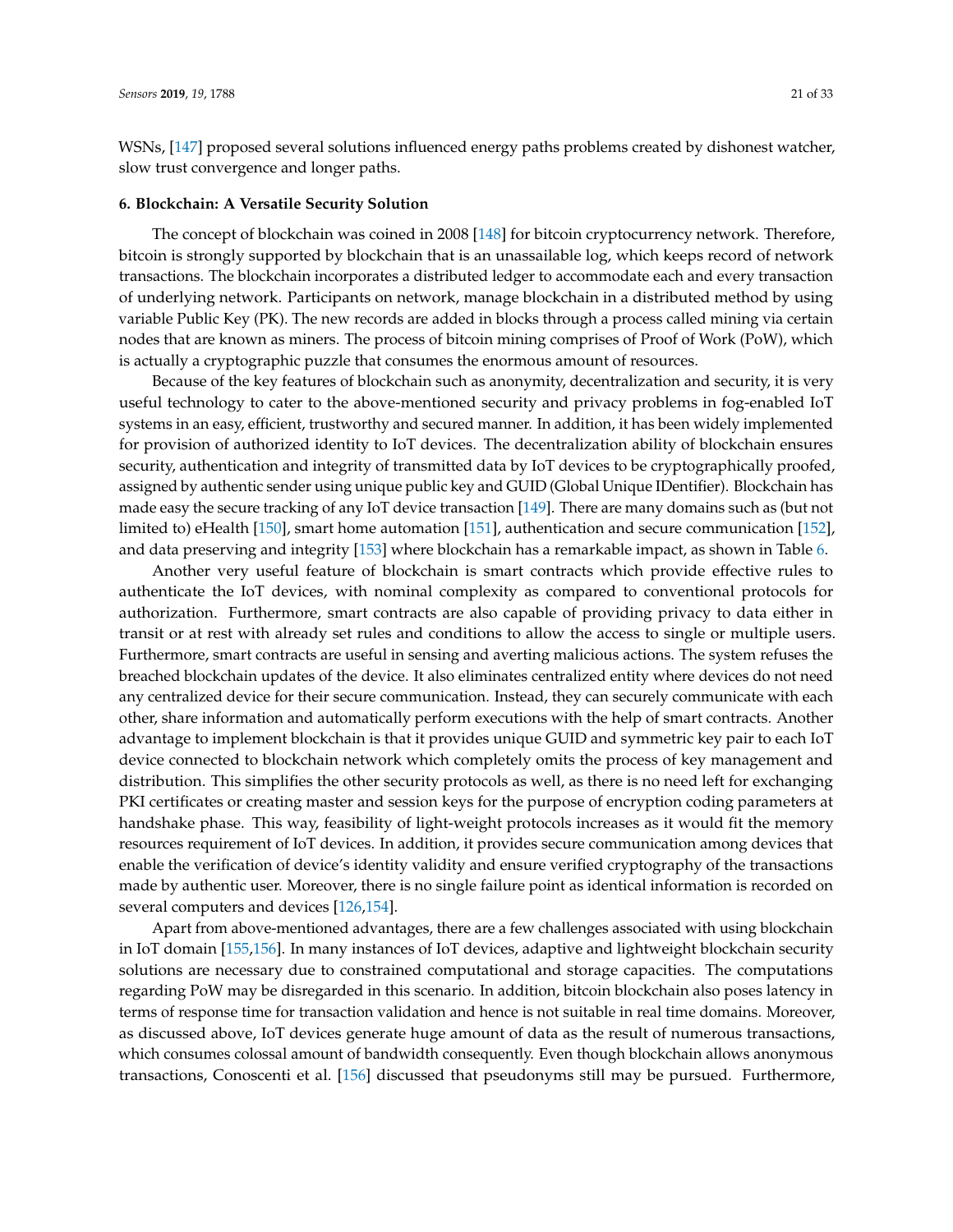in consideration of IoT growth-rate, bitcoin blockchain will eventually face scalabilty issues. The blockchain is also prone to security hazards; the most common attacks are 51% and majority attacks [\[157](#page-31-6)[,158\]](#page-31-7).

| Description                                                                                                                                                                                                                                              | Advantages                                                                                                                                                                                                                                                           |
|----------------------------------------------------------------------------------------------------------------------------------------------------------------------------------------------------------------------------------------------------------|----------------------------------------------------------------------------------------------------------------------------------------------------------------------------------------------------------------------------------------------------------------------|
| A distributed IoT network architecture consisting<br>of an SDN base network using the blockchains<br>technique [159]                                                                                                                                     | Improved system's performance and capacity<br>Threat prevention and protection, data protection,<br>access control, and mitigate network attacks<br>such as cache poising/ARP spoofing, DDoS/DoS<br>attacks                                                          |
| An efficient decentralized authentication<br>mechanism based on the public blockchain,<br>Ethereum to create secured virtual zones for secure<br>communication [152]                                                                                     | Not limited to specific IoT services and scenarios<br>Relies on a public blockchain, hence possesses all<br>of its security properties<br>Well<br>defined<br>security<br>requirements<br>for authentication                                                          |
| A lightweight BC-based hierarchical architecture<br>for IoT that uses a centralized private Immutable<br>Ledger and a distributed trust to reduce the block<br>validation processing time [149]                                                          | Lightweight yet retains privacy and security<br>benefits of classical blockchain security solutions<br>Elimination of overheads associated with<br>conventional blockchain<br>No mining and its processing related delays<br>٠<br>Low packet and processing overhead |
| A decentralized network model based on<br>blockchain approach for data preserving, data<br>integrity and blocking of unregistered devices<br>using Physical Unclonable Functions (PUFs) and<br>Ethereum [153]                                            | Unique identity to each IoT device<br>Defense against botnets and bogus requests such<br>as Denial of Service (DoS), and Distributed Denial<br>of Service (DDoS)<br>Data provenance and integrity<br>٠                                                               |
| A blockchain-based decentralized,<br>infrastructure-independent proof-of-location<br>technique for location trustworthiness and user<br>privacy preservation [160]                                                                                       | Unlimited identifiers for users to avoid location<br>attacks<br>Blockchain is used to store proofs of location<br>Geographic location verification<br>User location privacy preservation                                                                             |
| A cloud-based blockchain solution for identifying<br>IoT devices manufacturing provenance while<br>enforcing users privacy preservation using EPID<br>(Enhanced Privacy Identity protocol) of Intel to<br>incentivize IoT devices for data sharing [161] | Support anonymous device commissioning and<br>incentive to IoT devices<br>Ensures privacy-preservation                                                                                                                                                               |
| A blockchain-based scheme called Healthcare Data<br>Gateway (HGD) architecture to enable patient to<br>own, control and share their own data easily and<br>securely without violating privacy [150]                                                      | No need for trusted third party<br>Ensures privacy-preservation<br>Ensure data confidentiality, data authenticity and<br>data integrity                                                                                                                              |
| A blockchain-based security and privacy scheme<br>for smart homes [151]                                                                                                                                                                                  | Low packet, time and energy overheads<br>Ensured availability of devices<br>Resilient against DDoS and linking attacks                                                                                                                                               |

**Table 6.** Blockchain-based security solutions in IoT systems.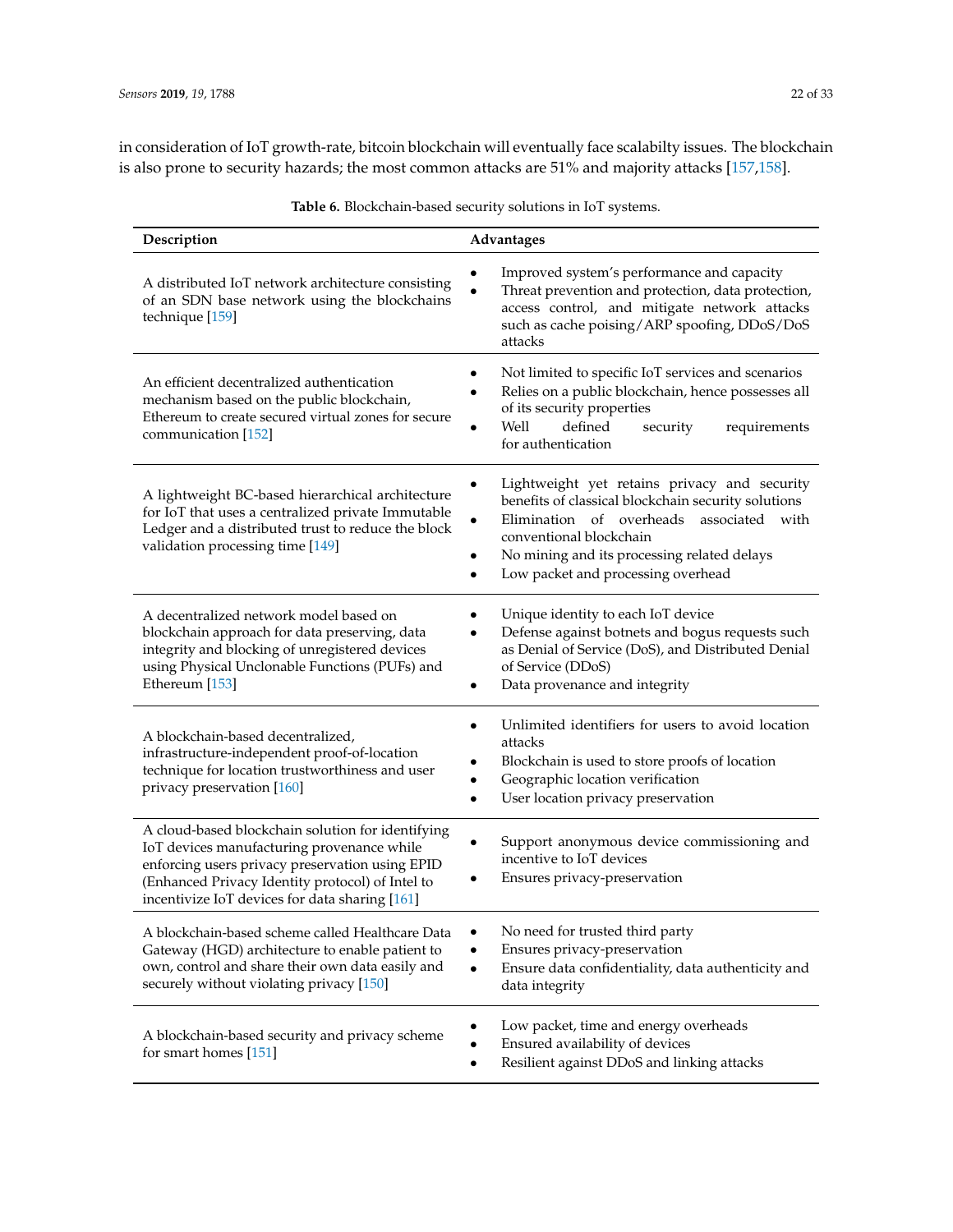<span id="page-22-0"></span>

| Description                                                                                                                                                                                  | <b>Advantages</b>                                                                                                                                    |
|----------------------------------------------------------------------------------------------------------------------------------------------------------------------------------------------|------------------------------------------------------------------------------------------------------------------------------------------------------|
| A blockchain solution for preserving data privacy<br>in Internet of Things using smart contracts along<br>with a firmware scheme using blockchain for<br>prevention of fraudulent data [162] | Trustless access control management<br>constrained IoT device tampering to prevent<br>fraudulent data                                                |
| A blockchain-based proof of concept for securing<br>consumer/home-based IoT devices and the<br>networks by using Ethereum [163]                                                              | No significant storage and CPU overheads<br>Utilization of built-in asymmetric key encryption<br>and digital signatures present in Ethereum protocol |

**Table 6.** *Cont.*

# *Blockchain and Fog-Enabled IoT Systems*

Fog-based IoT systems bring significant privacy and security concerns. The big data produced by a huge number of interconnected IoT device are sensitive and confidential. Thus, it is inevitable to provide end-to-end security and trust. The introduction of blockchain in fog-enabled IoT systems can solve such problems. The design of distributed fog services should be accompanied with state-of-the-art security systems that are capable of working autonomously in real time. As fog computing possess a distributed computing environment, it is impeccable to use distributed security mechanisms to secure network resources and data transactions, such as distributed trust and security solutions. Therefore, blockchain technology offers good grounds for fog-enabled IoT systems to build and manage distributed and decentralized trust and security solutions. The independent consensus among fog nodes and blockchain security architecture secure the network when the new device connects itself to the fog network. Furthermore, it can also detect and isolate the malfunctioning or compromised node to protect the whole system from any security breach. Therefore, this provides the much needed self-healing capability to the fog-enabled IoT systems. For complete success of IoT systems, it needs a new and efficient mechanism of security as the traditional security system and mechanism are unable to cope the challenges posed to this architecture. Therefore, industrial cyber-security systems should come with data securing mechanism to protect big data along with active corporation and control among connected devices [\[164](#page-31-13)[,165\]](#page-31-14).

Moreover, all the fog-enabled IoT applications store large quantity of data for different purposes, such as enterprises store data related to their customers for observing their trends related to their specific interest which causes the privacy concerns. Among this, most of the issues arise due to intervention of third-party apps and services. Blockchain systems can provide highest possible security measures in this regard. The most important feature of blockchain is the introduction of secure storage and transmission by digitally signed documents for enhanced protection and privacy. Moreover, this technology may possibly offer an effortless infrastructure to directly transfer data among IoT devices for secure communication through a reliable time-stamped contractual handshake. These applications are widely used in trade and finance departments due to their sensitive nature for identity validation of users [\[166\]](#page-31-15). There exists some state-of-the-art systems in IoT domain [\[151](#page-31-0)[,167–](#page-31-16)[169\]](#page-31-17). For the smart city, Sharma and Park [\[170\]](#page-31-18) proposed a hybrid network architecture combined with Software Defined Networking (SDN) and blockchain. The authors also proposed a blockchain based scheme for distributed vehicular networks in [\[171\]](#page-32-0). In [\[159\]](#page-31-8), they used SDN and blockchain technology for IoT based transport management system using a distributed mesh network infrastructure. For big data, BigchainDB [\[158\]](#page-31-7) was used for increased throughput and to cater latency issues with the help of decentralized blockchain system. A literature review on applications of blockchain is presented in [\[156\]](#page-31-5), mentioning the usability of blockchain in IoT domains. The authors also highlighted integrity and adaptability issues of blockchain in IoT systems. Samaniego and Deters [\[172\]](#page-32-1)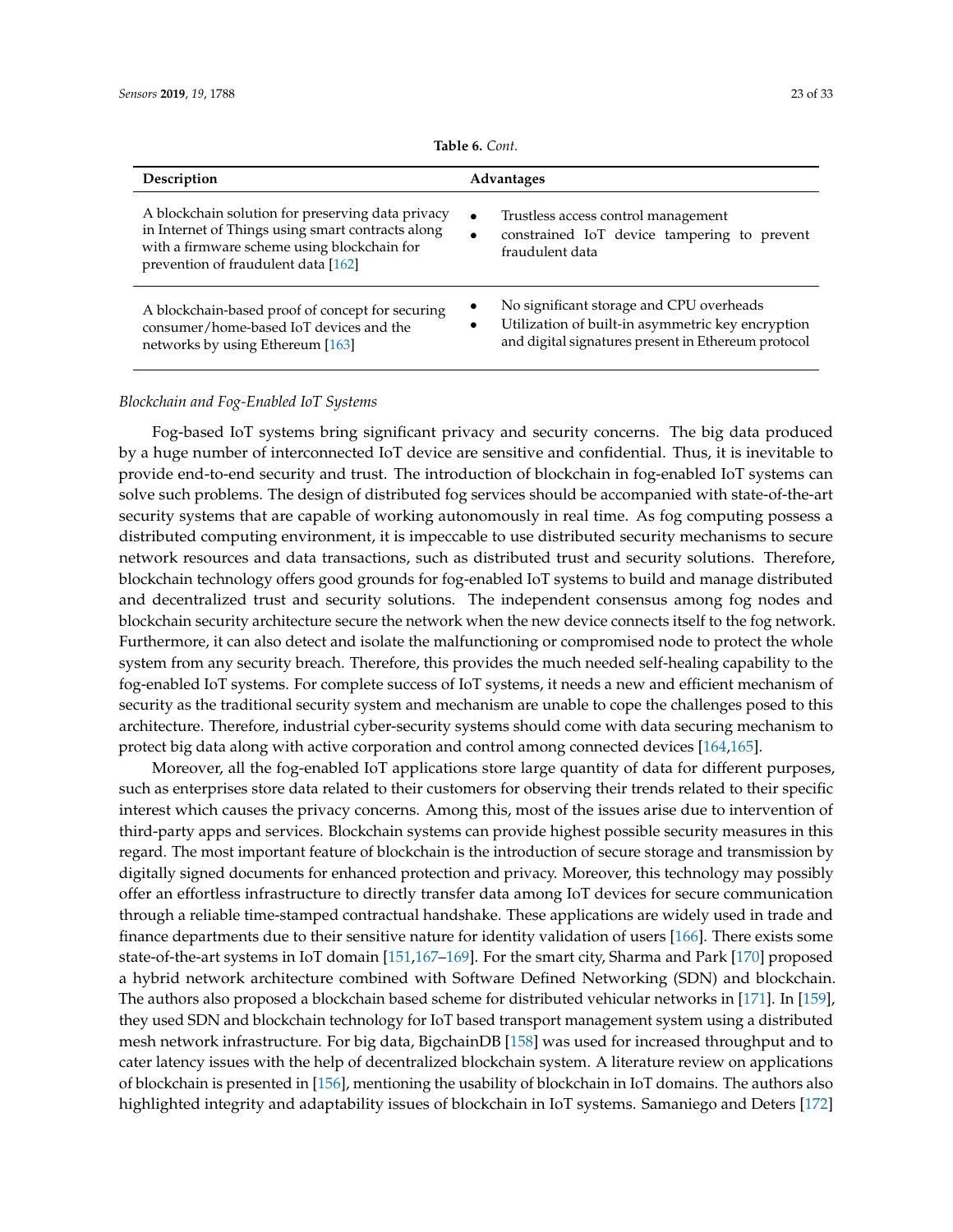compared both cloud and fog platforms to justify which performs better for blockchain based IoT networks. According to their findings, the fog-based scenarios outperform the cloud-based IoT systems.

The security system equipped with blockchain-based security satisfies all the requirements of fog-enabled IoT systems by enhancing independent operation between all the connected nodes. It provides all the required qualities such as distribution and heterogeneity, which is the same as thos provided by the blockchain-based systems. However, fog applications are not supported by all blockchain consensus mechanisms, for instance Proof of Work (PoW) cannot be hosted on fog devices as it demands enormous resources such as power and computing to execute transactions. The OpenFog Consortium [\[164\]](#page-31-13) aims at expeditious fog computing adoption and interoperability with the blockchain technology.

#### <span id="page-23-4"></span>**7. Conclusions**

Due to lack in hardware/software security designs and constrained resources, IoT devices are vulnerable to different security attacks. This paper discusses potential security and privacy challenges in fog-enabled IoT system. The main goal of this work is to provide insight on securing big data generated by fog-enabled IoT applications. We started with different IoT applications that generate massive amount of data followed by fog computing architecture, fog-enabled IoT applications security requirements and fog computing security challenges. We studied different existing state-of-the-art security and privacy approaches to map these challenges along with their limitations. In addition, we also considered the blockchain as an emerging security solution along with the potential benefits to address security issues in fog-enabled IoT domain accompanied by some existing blockchain solutions in IoT systems.

Pursuant to our study and findings, we suggest that existing cryptographic and PKI mechanisms are not appropriate and suitable for resource constraint IoT devices such as sensor tags. There should be efficient security mechanisms that do not exhaust such devices in terms of computation, storage and energy. The blockchain is a decentralized security mechanism, which ensures security, authentication and integrity of transmitted data by IoT devices to be cryptographically proofed. It also provides features such as anonymity; it is a useful technology to cater to security and privacy problems in IoT in an easy and efficient way. Although blockchain provides many advantages, there should be efficient lightweight blockchain security proposals that do not exhaust resource constrained IoT devices in terms of computation, storage and energy.

**Author Contributions:** N.T., and M.A. conceptualized and presented the idea. N.T., M.A., F.A.-O., and M.Z.F. developed the theoretical analysis. F.A.-O., T.B., M.H., and I.G. supervised the findings of this research. N.T. took the lead in writing the manuscript with participation of M.A. and M.Z.F. All authors provided critical feedback and help shaping the research, results discussion and contributed to the final manuscript.

**Funding:** This research received no external funding.

**Conflicts of Interest:** The authors declare no conflict of interest.

#### **References**

- <span id="page-23-0"></span>1. Zio, E. Critical Infrastructures Vulnerability and Risk Analysis. *Eur. J. Secur. Res.* **2016**, *1*, 97–114. [\[CrossRef\]](http://dx.doi.org/10.1007/s41125-016-0004-2)
- 2. Baker, T.; Asim, M.; MacDermott, Á.; Iqbal, F.; Kamoun, F.; Shah, B.; Alfandi, O.; Hammoudeh, M. A secure fog-based platform for SCADA-based IoT critical infrastructure. *Softw. Pract. Exp.* **2019**. [\[CrossRef\]](http://dx.doi.org/10.1002/spe.2688)
- <span id="page-23-1"></span>3. Georgakopoulos, D.; Jayaraman, P.; Fazia, M.; Villari, M.; Ranjan, R. Internet of Things and Edge Cloud Computing Roadmap for Manufacturing. *IEEE Cloud Comput.* **2016**, *4*, 66–73. [\[CrossRef\]](http://dx.doi.org/10.1109/MCC.2016.91)
- <span id="page-23-2"></span>4. Sajid, A.; Abbas, H.; Saleem, K. Cloud-assisted iot-based scada systems security: A review of the state of the art and future challenges. *IEEE Acc.* **2016**, *4*, 1375–1384. [\[CrossRef\]](http://dx.doi.org/10.1109/ACCESS.2016.2549047)
- <span id="page-23-3"></span>5. Kröger, W. Critical infrastructures at risk: A need for a new conceptual approach and extended analytical tools. *Reliab. Eng. Syst. Saf.* **2008**, *93*, 1781–1787. [\[CrossRef\]](http://dx.doi.org/10.1016/j.ress.2008.03.005)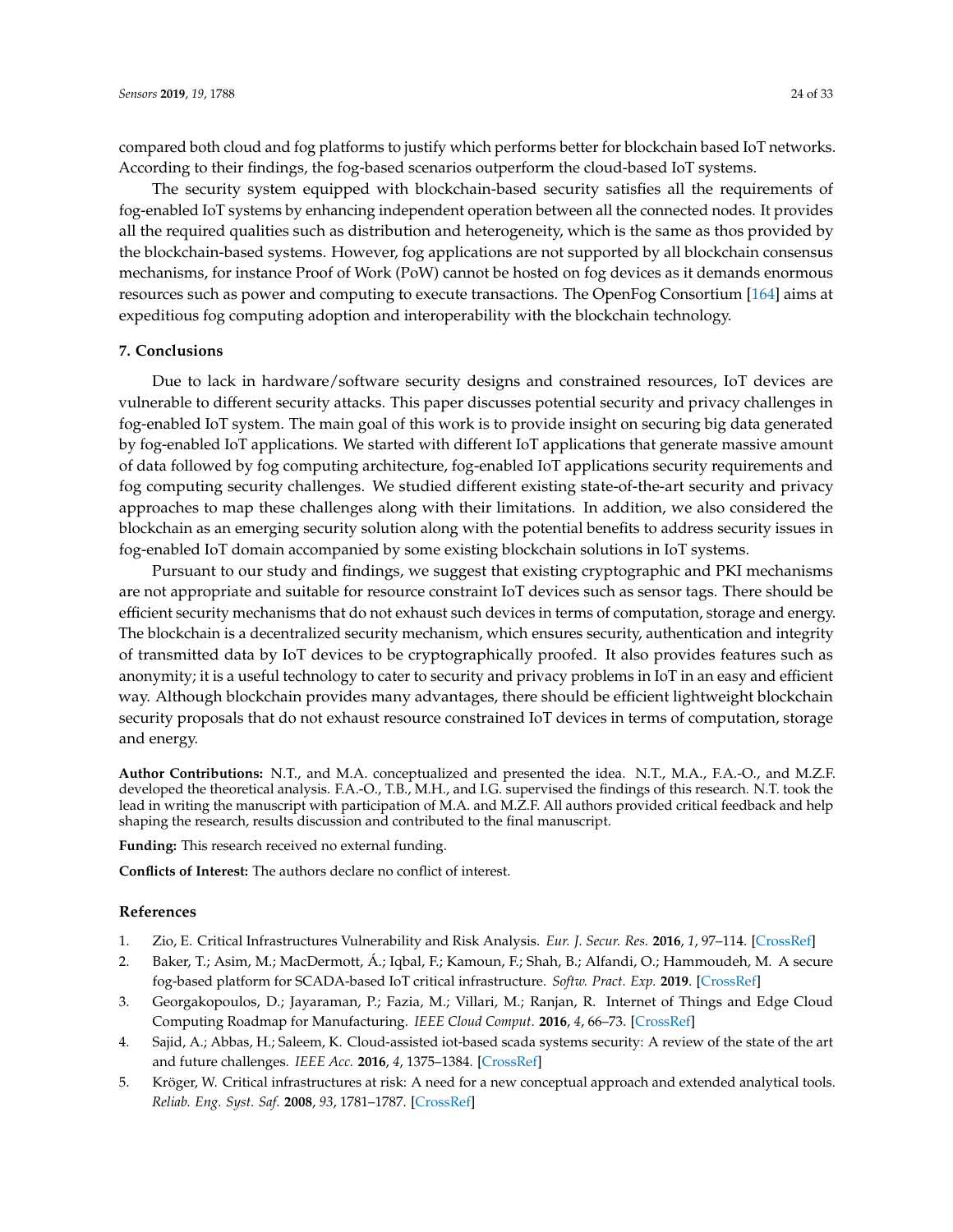- <span id="page-24-0"></span>6. Granic, I.; Lamey, A.V. The self-organization of the Internet and changing modes of thought. *New Ideas Psychol.* **2000**, *18*, 93–107. [\[CrossRef\]](http://dx.doi.org/10.1016/S0732-118X(99)00039-2)
- <span id="page-24-1"></span>7. Kelly, D.; Hammoudeh, M. Optimisation of the public key encryption infrastructure for the internet of things. In Proceedings of the 2nd International Conference on Future Networks and Distributed Systems, Amman, Jordan, 26–27 June 2018; p. 45.
- <span id="page-24-10"></span>8. Ni, J.; Zhang, K.; Lin, X.; Shen, X. Securing fog computing for internet of things applications: Challenges and solutions. *IEEE Commun. Surv. Tutor.* **2017**, *20*, 601–628. [\[CrossRef\]](http://dx.doi.org/10.1109/COMST.2017.2762345)
- <span id="page-24-2"></span>9. Abbas, N.; Asim, M.; Tariq, N.; Baker, T.; Abbas, S. A Mechanism for Securing IoT-enabled Applications at the Fog Layer. *J. Sens. Actuator Netw.* **2019**, *8*, 16. [\[CrossRef\]](http://dx.doi.org/10.3390/jsan8010016)
- <span id="page-24-3"></span>10. Networking, C.V. *Cisco Global Cloud Index: Forecast and Methodology, 2014–2019*; White Paper; Cisco: San Jose, CA, USA, 2013.
- <span id="page-24-4"></span>11. Zeng, X.; Garg, S.; Strazdins, P.; Jayaraman, P.; Georgakopoulos, D.; Ranjan, R. IOTSim: A simulator for analysing IoT applications. *J. Syst. Archit.* **2017**, *72*, 93–107. [\[CrossRef\]](http://dx.doi.org/10.1016/j.sysarc.2016.06.008)
- 12. Ma, Y.; Wang, L.; Liu, P.; Ranjan, R. Towards building a data-intensive index for big data computing—A case study of Remote Sensing data processing. *Inf. Sci.* **2015**, *319*, 171–188. [\[CrossRef\]](http://dx.doi.org/10.1016/j.ins.2014.10.006)
- <span id="page-24-5"></span>13. Pàmies-Estrems, D.; Kaaniche, N.; Laurent, M.; Castellà-Roca, J.; Garcia-Alfaro, J. Lifelogging protection scheme for internet-based personal assistants. In *Data Privacy Management, Cryptocurrencies and Blockchain Technology*; Springer: Berlin, Germany, 2018; pp. 431–440.
- <span id="page-24-6"></span>14. Liang, K.; Zhao, L.; Chu, X.; Chen, H.H. An integrated architecture for software defined and virtualized radio access networks with fog computing. *IEEE Netw.* **2017**, *31*, 80–87. [\[CrossRef\]](http://dx.doi.org/10.1109/MNET.2017.1600027NM)
- <span id="page-24-7"></span>15. Almeida, V.A.; Doneda, D.; Monteiro, M. Governance challenges for the Internet of Things. *IEEE Internet Comput.* **2015**, *19*, 56–59. [\[CrossRef\]](http://dx.doi.org/10.1109/MIC.2015.86)
- <span id="page-24-8"></span>16. Roman, R.; Lopez, J.; Mambo, M. Mobile edge computing, fog et al.: A survey and analysis of security threats and challenges. *Future Gener. Comput. Syst.* **2018**, *78*, 680–698. [\[CrossRef\]](http://dx.doi.org/10.1016/j.future.2016.11.009)
- <span id="page-24-9"></span>17. Granjal, J.; Monteiro, E.; Silva, J.S. Security for the internet of things: A survey of existing protocols and open research issues. *IEEE Commun. Surv. Tutor.* **2015**, *17*, 1294–1312. [\[CrossRef\]](http://dx.doi.org/10.1109/COMST.2015.2388550)
- <span id="page-24-11"></span>18. Zhang, K.; Liang, X.; Lu, R.; Yang, K.; Shen, X.S. Exploiting mobile social behaviors for sybil detection. In Proceedings of the 2015 IEEE Conference on Computer Communications (INFOCOM), Hong Kong, China, 26 April–1 May 2015; pp. 271–279.
- <span id="page-24-12"></span>19. Zhou, J.; Cao, Z.; Dong, X.; Lin, X.; Vasilakos, A.V. Securing m-healthcare social networks: Challenges, countermeasures and future directions. *IEEE Wirel. Commun.* **2013**, *20*, 12–21. [\[CrossRef\]](http://dx.doi.org/10.1109/MWC.2013.6590046)
- <span id="page-24-13"></span>20. Lyu, L.; Jin, J.; Rajasegarar, S.; He, X.; Palaniswami, M. Fog-Empowered Anomaly Detection in IoT Using Hyperellipsoidal Clustering. *IEEE Internet Things J.* **2017**, *4*, 1174–1184. [\[CrossRef\]](http://dx.doi.org/10.1109/JIOT.2017.2709942)
- <span id="page-24-14"></span>21. Ghafir, I.; Prenosil, V.; Hammoudeh, M.; Baker, T.; Jabbar, S.; Khalid, S.; Jaf, S. BotDet: A System for Real Time Botnet Command and Control Traffic Detection. *IEEE Acc.* **2018**, *6*, 38947–38958. [\[CrossRef\]](http://dx.doi.org/10.1109/ACCESS.2018.2846740)
- <span id="page-24-15"></span>22. Nepal, S.; Ranjan, R.; Choo, K.K.R. Trustworthy Processing of Healthcare Big Data in Hybrid Clouds. *IEEE Cloud Comput.* **2015**, *2*, 78–84. [\[CrossRef\]](http://dx.doi.org/10.1109/MCC.2015.36)
- <span id="page-24-16"></span>23. Luong, N.C.; Hoang, D.T.; Wang, P.; Niyato, D.; Kim, D.I.; Han, Z. Data collection and wireless communication in Internet of Things (IoT) using economic analysis and pricing models: A survey. *IEEE Commun. Surv. Tutor.* **2016**, *18*, 2546–2590. [\[CrossRef\]](http://dx.doi.org/10.1109/COMST.2016.2582841)
- <span id="page-24-17"></span>24. Farahani, B.; Firouzi, F.; Chang, V.; Badaroglu, M.; Constant, N.; Mankodiya, K. Towards fog-driven IoT eHealth: Promises and challenges of IoT in medicine and healthcare. *Future Gener. Comput. Syst.* **2018**, *78*, 659–676. [\[CrossRef\]](http://dx.doi.org/10.1016/j.future.2017.04.036)
- <span id="page-24-18"></span>25. Ni, J.; Lin, X.; Zhang, K.; Yu, Y.; Shen, X.S. Device-invisible two-factor authenticated key agreement protocol for BYOD. In Proceedings of the 2016 IEEE/CIC International Conference on Communications in China (ICCC), Chengdu, China, 27–29 July 2016; pp. 1–6.
- <span id="page-24-19"></span>26. Jogunola, O.; Ikpehai, A.; Anoh, K.; Adebisi, B.; Hammoudeh, M.; Son, S.Y.; Harris, G. State-Of-The-Art and Prospects for Peer-To-Peer Transaction-Based Energy System. *Energies* **2017**, *10*, 2106. [\[CrossRef\]](http://dx.doi.org/10.3390/en10122106)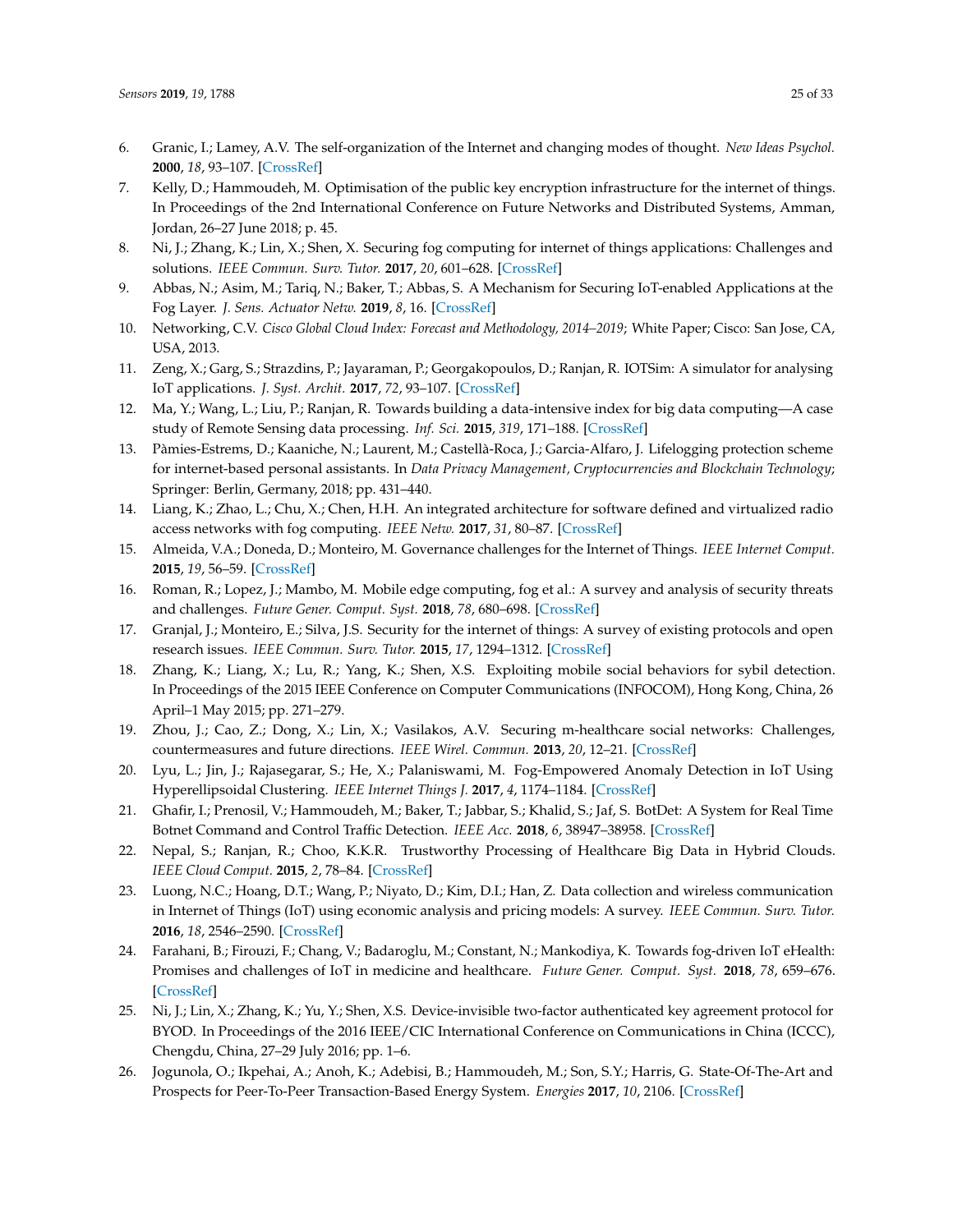- <span id="page-25-0"></span>27. Vieira, K.; Schulter, A.; Westphall, C.; Westphall, C. Intrusion detection for grid and cloud computing. *It Prof.* **2010**, *12*, 38–43. [\[CrossRef\]](http://dx.doi.org/10.1109/MITP.2009.89)
- <span id="page-25-1"></span>28. Jogunola, O.; Ikpehai, A.; Anoh, K.; Adebisi, B.; Hammoudeh, M.; Gacanin, H.; Harris, G. Comparative Analysis of P2P Architectures for Energy Trading and Sharing. *Energies* **2018**, *11*, 62. [\[CrossRef\]](http://dx.doi.org/10.3390/en11010062)
- <span id="page-25-2"></span>29. Byers, C.C. Architectural imperatives for fog computing: Use cases, requirements, and architectural techniques for fog-enabled iot networks. *IEEE Commun. Mag.* **2017**, *55*, 14–20. [\[CrossRef\]](http://dx.doi.org/10.1109/MCOM.2017.1600885)
- 30. Mushunuri, V.; Kattepur, A.; Rath, H.K.; Simha, A. Resource optimization in fog enabled IoT deployments. In Proceedings of the 2017 Second International Conference on Fog and Mobile Edge Computing (FMEC), Valencia, Spain, 8–11 May 2017; pp. 6–13.
- <span id="page-25-3"></span>31. Charalampidis, P.; Tragos, E.; Fragkiadakis, A. A fog-enabled IoT platform for efficient management and data collection. In Proceedings of the 2017 IEEE 22nd International Workshop on Computer Aided Modeling and Design of Communication Links and Networks (CAMAD), Lund, Sweden, 19–21 June 2017; pp. 1–6.
- <span id="page-25-4"></span>32. Azimi, I.; Anzanpour, A.; Rahmani, A.M.; Pahikkala, T.; Levorato, M.; Liljeberg, P.; Dutt, N. HiCH: Hierarchical fog-assisted computing architecture for healthcare IoT. *ACM Trans. Embed. Comput. Syst. (TECS)* **2017**, *16*, 174. [\[CrossRef\]](http://dx.doi.org/10.1145/3126501)
- <span id="page-25-5"></span>33. Gazis, V. A Survey of Standards for Machine-to-Machine and the Internet of Things. *IEEE Commun. Surv. Tutor.* **2017**, *19*, 482–511. [\[CrossRef\]](http://dx.doi.org/10.1109/COMST.2016.2592948)
- <span id="page-25-6"></span>34. Kim, J.T. Requirement of security for IoT application based on gateway system. *Communications* **2015**, *9*, 201–208. [\[CrossRef\]](http://dx.doi.org/10.14257/ijsia.2015.9.10.18)
- <span id="page-25-7"></span>35. Agustin, J.P.C.; Jacinto, J.H.; Limjoco, W.J.R.; Pedrasa, J.R.I. IPv6 routing protocol for low-power and lossy networks implementation in network simulator—3. In Proceedings of the TENCON 2017-2017 IEEE Region 10 Conference, Penang, Malaysia, 5–8 November 2017; pp. 3129–3134.
- <span id="page-25-8"></span>36. Baig, Z.A.; Szewczyk, P.; Valli, C.; Rabadia, P.; Hannay, P.; Chernyshev, M.; Johnstone, M.; Kerai, P.; Ibrahim, A.; Sansurooah, K.; et al. Future challenges for smart cities: Cyber-security and digital forensics. *Digit. Investig.* **2017**, *22*, 3–13. [\[CrossRef\]](http://dx.doi.org/10.1016/j.diin.2017.06.015)
- <span id="page-25-9"></span>37. Liu, C.; Qiu, J. Study on a Secure Wireless Data Communication in Internet of Things Applications. *Int. J. Comput. Sci. Netw. Secur. (IJCSNS)* **2015**, *15*, 18.
- <span id="page-25-10"></span>38. Chandrasekhar, S.; Singhal, M. Efficient and scalable query authentication for cloud-based storage systems with multiple data sources. *IEEE Trans. Serv. Comput.* **2017**, *10*, 520–533. [\[CrossRef\]](http://dx.doi.org/10.1109/TSC.2015.2500568)
- <span id="page-25-11"></span>39. Daneva, M.; Lazarov, B. Requirements for smart cities: Results from a systematic review of literature. In Proceedings of the 2018 12th International Conference on Research Challenges in Information Science (RCIS), Nantes, France, 29–31 May 2018; pp. 1–6.
- <span id="page-25-12"></span>40. Hui, T.K.; Sherratt, R.S.; Sánchez, D.D. Major requirements for building Smart Homes in Smart Cities based on Internet of Things technologies. *Future Gener. Comput. Syst.* **2017**, *76*, 358–369. [\[CrossRef\]](http://dx.doi.org/10.1016/j.future.2016.10.026)
- <span id="page-25-13"></span>41. Khan, Z.; Pervez, Z.; Abbasi, A.G. Towards a secure service provisioning framework in a smart city environment. *Future Gener. Comput. Syst.* **2017**, *77*, 112–135. [\[CrossRef\]](http://dx.doi.org/10.1016/j.future.2017.06.031)
- <span id="page-25-14"></span>42. Sundaravadivel, P.; Kougianos, E.; Mohanty, S.P.; Ganapathiraju, M.K. Everything you wanted to know about smart health care: Evaluating the different technologies and components of the internet of things for better health. *IEEE Consum. Electron. Mag.* **2018**, *7*, 18–28. [\[CrossRef\]](http://dx.doi.org/10.1109/MCE.2017.2755378)
- <span id="page-25-15"></span>43. Terzi, D.S.; Arslan, B.; Sagiroglu, S. Smart grid security evaluation with a big data use case. In Proceedings of the 2018 IEEE 12th International Conference on Compatibility, Power Electronics and Power Engineering (CPE-POWERENG 2018), Doha, Qatar, 10–12 April 2018; pp. 1–6.
- <span id="page-25-16"></span>44. Wu, F.; Xu, L.; Kumari, S.; Li, X.; Shen, J.; Choo, K.K.R.; Wazid, M.; Das, A.K. An efficient authentication and key agreement scheme for multi-gateway wireless sensor networks in IoT deployment. *J. Netw. Comput. Appl.* **2017**, *89*, 72–85. [\[CrossRef\]](http://dx.doi.org/10.1016/j.jnca.2016.12.008)
- <span id="page-25-17"></span>45. Hussain, R.; Abdullah, I. Review of Different Encryptionand Decryption Techniques Used for Security and Privacy of IoT in Different Applications. In Proceedings of the 2018 IEEE International Conference on Smart Energy Grid Engineering (SEGE), Oshawa, ON, Canada, 12–15 August 2018; pp. 293–297.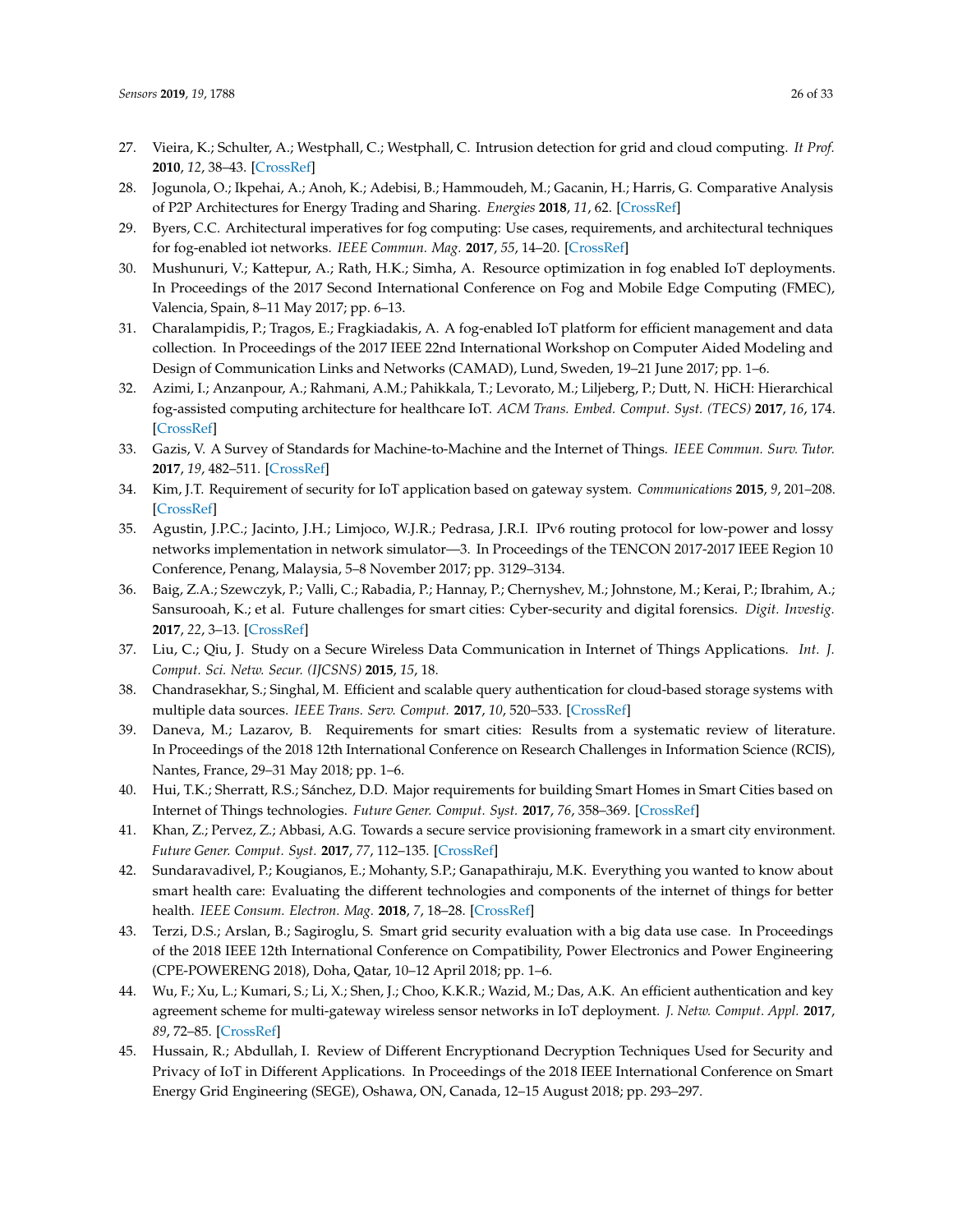- <span id="page-26-0"></span>46. Arı¸s, A.; Oktu ˘g, S.F.; Voigt, T. Security of Internet of Things for a Reliable Internet of Services. In *Autonomous Control for a Reliable Internet of Services*; Springer: Berlin, Germany, 2018; pp. 337–370.
- <span id="page-26-1"></span>47. Mishra, A.K.; Tripathy, A.K.; Puthal, D.; Yang, L.T. Analytical Model for Sybil Attack Phases in Internet of Things. *IEEE Internet Things J.* **2018**, *6*, 379–387. [\[CrossRef\]](http://dx.doi.org/10.1109/JIOT.2018.2843769)
- <span id="page-26-2"></span>48. Fadele, A.A.; Othman, M.; Hashem, I.A.T.; Yaqoob, I.; Imran, M.; Shoaib, M. A novel countermeasure technique for reactive jamming attack in internet of things. *Multimed. Tools Appl.* **2018**, 1–22. [\[CrossRef\]](http://dx.doi.org/10.1007/s11042-018-6684-z)
- <span id="page-26-3"></span>49. Alaba, F.A.; Othman, M.; Hashem, I.A.T.; Alotaibi, F. Internet of Things security: A survey. *J. Netw. Comput. Appl.* **2017**, *88*, 10–28. [\[CrossRef\]](http://dx.doi.org/10.1016/j.jnca.2017.04.002)
- <span id="page-26-4"></span>50. Liang, L.; Zheng, K.; Sheng, Q.; Wang, W.; Fu, R.; Huang, X. A Denial of Service Attack Method for IoT System in Photovoltaic Energy System. In Proceedings of the International Conference on Network and System Security, Hong Kong, China, 27–29 August 2017; pp. 613–622.
- <span id="page-26-5"></span>51. Amin, R.; Kumar, N.; Biswas, G.; Iqbal, R.; Chang, V. A light weight authentication protocol for IoT-enabled devices in distributed Cloud Computing environment. *Future Gener. Comput. Syst.* **2018**, *78*, 1005–1019. [\[CrossRef\]](http://dx.doi.org/10.1016/j.future.2016.12.028)
- <span id="page-26-6"></span>52. Lin, X.; Ni, J.; Shen, X.S. Summary and Future Directions. In *Privacy-Enhancing Fog Computing and Its Applications*; Springer: Berlin, Germany, 2018; pp. 87–89.
- <span id="page-26-7"></span>53. Giri, D.; Borah, S.; Pradhan, R. Approaches and Measures to Detect Wormhole Attack in Wireless Sensor Networks: A Survey. In *Advances in Communication, Devices and Networking*; Springer: Berlin, Germany, 2018; pp. 855–864.
- <span id="page-26-8"></span>54. Airehrour, D.; Gutierrez, J.A.; Ray, S.K. SecTrust-RPL: A secure trust-aware RPL routing protocol for Internet of Things. *Future Gener. Comput. Syst.* **2018**, *93*, 860–876. [\[CrossRef\]](http://dx.doi.org/10.1016/j.future.2018.03.021)
- <span id="page-26-9"></span>55. Huang, C.; Liu, D.; Ni, J.; Lu, R.; Shen, X. Reliable and Privacy-Preserving Selective Data Aggregation for Fog-Based IoT. In Proceedings of the 2018 IEEE International Conference on Communications (ICC), Kansas City, MO, USA, 20–24 May 2018; pp. 1–6.
- <span id="page-26-10"></span>56. Singh, C.R. Analysis of Router Poisoning using network attacks. *Int. Res. J. Eng. Technol. (IRJET)* **2018**, *5*, 775–780.
- <span id="page-26-11"></span>57. Zarpelão, B.B.; Miani, R.S.; Kawakani, C.T.; de Alvarenga, S.C. A survey of intrusion detection in Internet of Things. *J. Netw. Comput. Appl.* **2017**, *84*, 25–37. [\[CrossRef\]](http://dx.doi.org/10.1016/j.jnca.2017.02.009)
- <span id="page-26-12"></span>58. Jain, A.; Jain, S. A Survey on Miscellaneous Attacks and Countermeasures for RPL Routing Protocol in IoT. In *Emerging Technologies in Data Mining and Information Security*; Springer: Berlin, Germany, 2019; pp. 611–620.
- <span id="page-26-13"></span>59. Aman, M.N.; Sikdar, B.; Chua, K.C.; Ali, A. Low Power Data Integrity in IoT Systems. *IEEE Internet Things J.* **2018**, *5*, 3102–3113. [\[CrossRef\]](http://dx.doi.org/10.1109/JIOT.2018.2833206)
- <span id="page-26-14"></span>60. Lu, Y.; Da Xu, L. Internet of Things (IoT) Cybersecurity Research: A Review of Current Research Topics. *IEEE Internet Things J.* **2018**. [\[CrossRef\]](http://dx.doi.org/10.1109/JIOT.2018.2869847)
- <span id="page-26-15"></span>61. Zhang, P.; Nagarajan, S.G.; Nevat, I. Secure Location of Things (SLOT): Mitigating Localization Spoofing Attacks in the Internet of Things. *IEEE Internet Things J.* **2017**, *4*, 2199–2206. [\[CrossRef\]](http://dx.doi.org/10.1109/JIOT.2017.2753579)
- <span id="page-26-16"></span>62. Park, J.H.; Kim, H.J.; Sung, M.H.; Lee, D.H. Public key broadcast encryption schemes with shorter transmissions. *IEEE Trans. Broadcast.* **2008**, *54*, 401–411. [\[CrossRef\]](http://dx.doi.org/10.1109/TBC.2008.919940)
- <span id="page-26-17"></span>63. Quercia, D.; Hailes, S. Sybil attacks against mobile users: Friends and foes to the rescue. In Proceedings of the 2010 Proceedings IEEE INFOCOM, San Diego, CA, USA, 14–19 March 2010; pp. 1–5.
- <span id="page-26-18"></span>64. Alrawais, A.; Alhothaily, A.; Hu, C.; Cheng, X. Fog computing for the internet of things: Security and privacy issues. *IEEE Internet Comput.* **2017**, *21*, 34–42. [\[CrossRef\]](http://dx.doi.org/10.1109/MIC.2017.37)
- <span id="page-26-19"></span>65. Mukherjee, M.; Matam, R.; Shu, L.; Maglaras, L.; Ferrag, M.A.; Choudhury, N.; Kumar, V. Security and privacy in fog computing: Challenges. *IEEE Acc.* **2017**, *5*, 19293–19304. [\[CrossRef\]](http://dx.doi.org/10.1109/ACCESS.2017.2749422)
- <span id="page-26-20"></span>66. Svoboda, J.; Ghafir, I.; Prenosil, V. Network monitoring approaches: An overview. *Int. J. Adv. Comput. Netw. Secur.* **2015**, *5*, 88–93.
- <span id="page-26-21"></span>67. Choo, K.K.R. Cloud computing: Challenges and future directions. In *Trends and Issues in Crime and Criminal Justice*; Australian Institute of Criminology: Canberra, Australia, 2010; p. 1.
- <span id="page-26-22"></span>68. Landau, S. Highlights from making sense of Snowden, part II: What's significant in the NSA revelations. *IEEE Secur. Priv.* **2014**, *12*, 62–64. [\[CrossRef\]](http://dx.doi.org/10.1109/MSP.2013.161)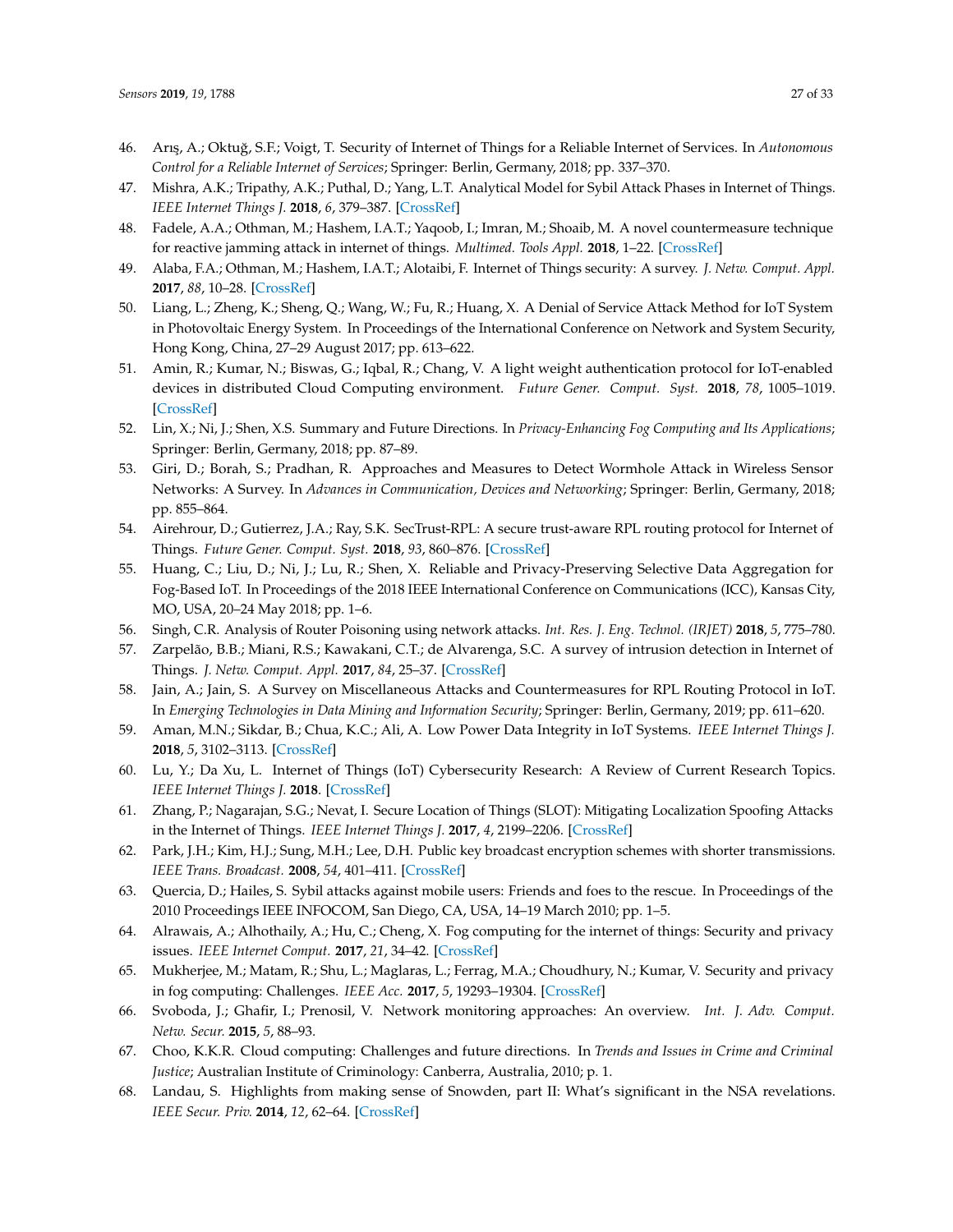- <span id="page-27-0"></span>69. Yi, S.; Li, C.; Li, Q. A survey of fog computing: Concepts, applications and issues. In Proceedings of the 2015 Workshop on Mobile Big Data, Hangzhou, China, 21 June 2015; pp. 37–42.
- 70. Hao, Z.; Tang, Y.; Zhang, Y.; Novak, E.; Carter, N.; Li, Q. SMOC: A secure mobile cloud computing platform. In Proceedings of the 2015 IEEE Conference on Computer Communications (INFOCOM), Hong Kong, China, 26 April–1 May 2015; pp. 2668–2676.
- <span id="page-27-1"></span>71. Thota, C.; Sundarasekar, R.; Manogaran, G.; Varatharajan, R.; Priyan, M. Centralized fog computing security platform for IoT and cloud in healthcare system. In *Fog Computing: Breakthroughs in Research and Practice*; IGI Global: Hershey, PA, USA, 2018; pp. 365–378.
- <span id="page-27-2"></span>72. Mandlekar, V.G.; Mahale, V.; Sancheti, S.S.; Rais, M.S. Survey on Fog Computing Mitigating Data Theft Attacks in Cloud. *Int. J. Innov. Res. Comput. Sci. Technol.* **2014**, *2*, 13–16.
- <span id="page-27-3"></span>73. Sandhu, R.; Sohal, A.S.; Sood, S.K. Identification of malicious edge devices in fog computing environments. *Inf. Secur. J. Glob. Perspect.* **2017**, *26*, 213–228. [\[CrossRef\]](http://dx.doi.org/10.1080/19393555.2017.1334843)
- <span id="page-27-4"></span>74. Zhang, T.; Antunes, H.; Aggarwal, S. Defending connected vehicles against malware: Challenges and a solution framework. *IEEE Internet Things J.* **2014**, *1*, 10–21. [\[CrossRef\]](http://dx.doi.org/10.1109/JIOT.2014.2302386)
- <span id="page-27-5"></span>75. Chiang, M.; Zhang, T. Fog and IoT: An overview of research opportunities. *IEEE Internet Things J.* **2016**, *3*, 854–864. [\[CrossRef\]](http://dx.doi.org/10.1109/JIOT.2016.2584538)
- <span id="page-27-6"></span>76. Li, C.; Qin, Z.; Novak, E.; Li, Q. Securing SDN Infrastructure of IoT–Fog Networks From MitM Attacks. *IEEE Internet Things J.* **2017**, *4*, 1156–1164. [\[CrossRef\]](http://dx.doi.org/10.1109/JIOT.2017.2685596)
- <span id="page-27-7"></span>77. Blaze, M.; Bleumer, G.; Strauss, M. *Divertible Protocols and Atomic Proxy Cryptography*; Springer: Berlin, Germany, 1998; pp. 127–144.
- <span id="page-27-8"></span>78. van Dijk, M.; Gentry, C.; Halevi, S.; Vaikuntanathan, V. Fully Homomorphic Encryption over the Integers. In *Advances in Cryptology—EUROCRYPT 2010*; Gilbert, H., Ed.; Springer: Berlin/Heidelberg, Germany, 2010; pp. 24–43.
- <span id="page-27-9"></span>79. Choi, S.G.; Katz, J.; Kumaresan, R.; Cid, C. Multi-client non-interactive verifiable computation. In *Theory of Cryptography*; Springer: Berlin, Germany, 2013; pp. 499–518.
- <span id="page-27-10"></span>80. Salonikias, S.; Mavridis, I.; Gritzalis, D. Access control issues in utilizing fog computing for transport infrastructure. In Proceedings of the International Conference on Critical Information Infrastructures Security, Berlin, Germany, 5–7 October 2015; pp. 15–26.
- <span id="page-27-11"></span>81. Smart, N.P.; Vercauteren, F. Fully homomorphic encryption with relatively small key and ciphertext sizes. In Proceedings of the International Workshop on Public Key Cryptography, Paris, France, 26–28 May 2010; pp. 420–443.
- <span id="page-27-12"></span>82. Belguith, S.; Kaaniche, N.; Laurent, M.; Jemai, A.; Attia, R. Phoabe: Securely outsourcing multi-authority attribute based encryption with policy hidden for cloud assisted iot. *Comput. Netw.* **2018**, *133*, 141–156. [\[CrossRef\]](http://dx.doi.org/10.1016/j.comnet.2018.01.036)
- <span id="page-27-13"></span>83. Belguith, S.; Kaaniche, N.; Russello, G. Lightweight attribute-based encryption supporting access policy update for cloud assisted IoT. In Proceedings of the 15th International Joint Conference on e-Business and Telecommunications-Volume 1: SECRYPT, Porto, Portugal, 26–28 July 2018; pp. 135–146.
- <span id="page-27-14"></span>84. Final Lightweight Cryptography Status Report, European Network of Excellence in Cryptology II D.SYM.12. 2012. Available online: <http://www.ecrypt.eu.org/ecrypt2/documents/D.SYM.12.pdf> (accessed on 5 December 2018).
- <span id="page-27-15"></span>85. Arshad, J.; Townend, P.; Xu, J. An abstract model for integrated intrusion detection and severity analysis for clouds. *Int. J. Cloud Appl. Comput. (IJCAC)* **2011**, *1*, 1–16. [\[CrossRef\]](http://dx.doi.org/10.4018/ijcac.2011010101)
- <span id="page-27-16"></span>86. Hamad, H.; Al-Hoby, M. Managing intrusion detection as a service in cloud networks. *Int. J. Comput. Appl.* **2012**, *41*. [\[CrossRef\]](http://dx.doi.org/10.5120/5508-7533)
- <span id="page-27-17"></span>87. Houmansadr, A.; Zonouz, S.A.; Berthier, R. A cloud-based intrusion detection and response system for mobile phones. In Proceedings of the 2011 IEEE/IFIP 41st International Conference on Dependable Systems and Networks Workshops (DSN-W), Hong Kong, China, 27–30 June 2011; pp. 31–32.
- <span id="page-27-18"></span>88. Jain, A.K.; Tokekar, V.; Shrivastava, S. Security Enhancement in MANETs Using Fuzzy-Based Trust Computation Against Black Hole Attacks. In *Information and Communication Technology*; Springer: Berlin, Germany, 2018; pp. 39–47.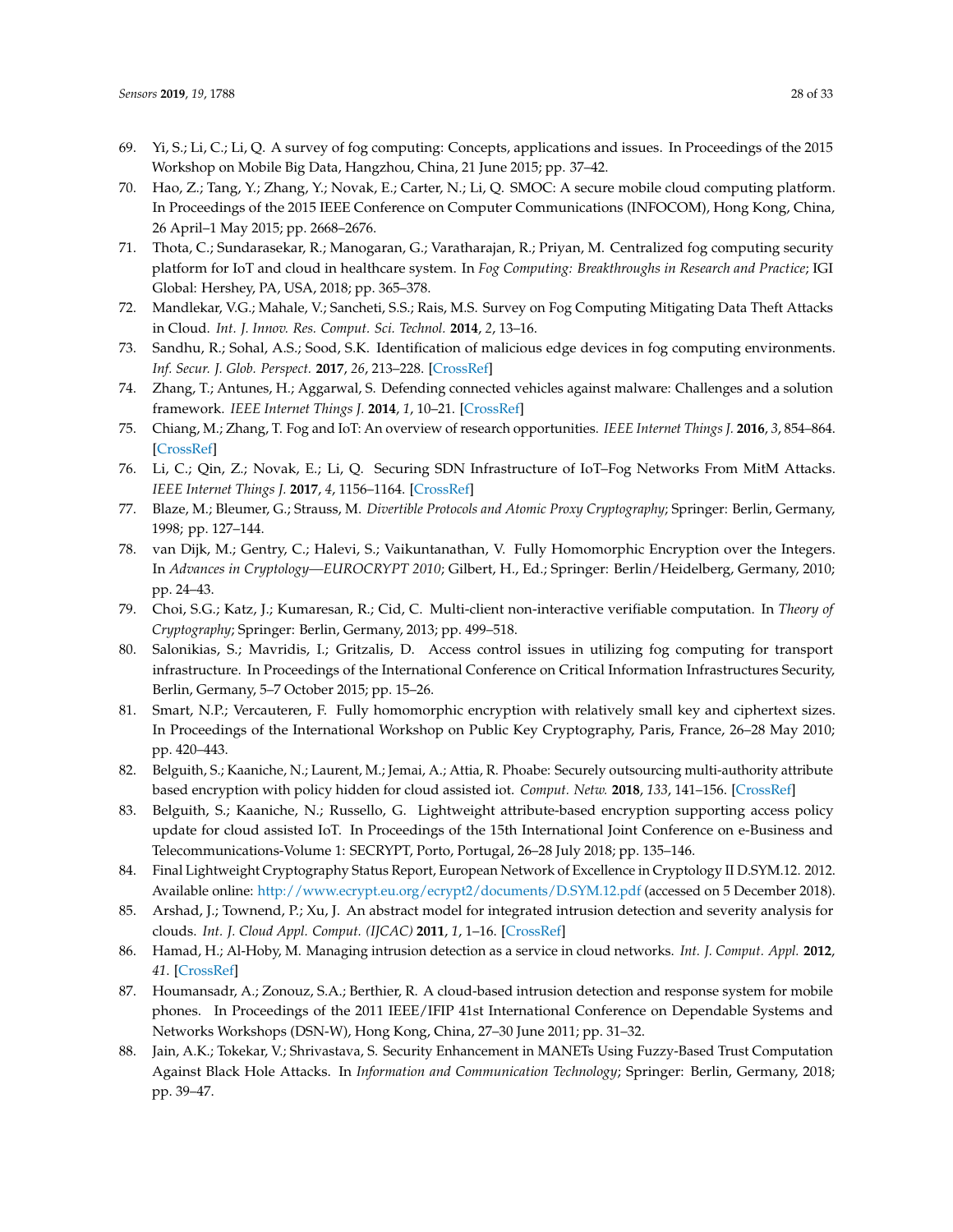- <span id="page-28-0"></span>89. Liang, X.; Lin, X.; Shen, X.S. Enabling trustworthy service evaluation in service-oriented mobile social networks. *IEEE Trans. Parallel Distrib. Syst.* **2014**, *25*, 310–320. [\[CrossRef\]](http://dx.doi.org/10.1109/TPDS.2013.37)
- <span id="page-28-1"></span>90. Yu, H.; Shen, Z.; Leung, C.; Miao, C.; Lesser, V.R. A survey of multi-agent trust management systems. *IEEE Acc.* **2013**, *1*, 35–50.
- <span id="page-28-2"></span>91. Nitti, M.; Girau, R.; Atzori, L. Trustworthiness Management in the Social Internet of Things. *IEEE Trans. Knowl. Data Eng.* **2014**, *26*, 1253–1266. [\[CrossRef\]](http://dx.doi.org/10.1109/TKDE.2013.105)
- <span id="page-28-3"></span>92. Wei, Z.; Tang, H.; Yu, F.R.; Wang, M.; Mason, P. Security enhancements for mobile ad hoc networks with trust management using uncertain reasoning. *IEEE Trans. Veh. Technol.* **2014**, *63*, 4647–4658. [\[CrossRef\]](http://dx.doi.org/10.1109/TVT.2014.2313865)
- <span id="page-28-4"></span>93. Su, Z.; Biennier, F.; Lv, Z.; Peng, Y.; Song, H.; Miao, J. Toward architectural and protocol-level foundation for end-to-end trustworthiness in Cloud/Fog computing. *IEEE Trans. Big Data* **2017**. [\[CrossRef\]](http://dx.doi.org/10.1109/TBDATA.2017.2705418)
- <span id="page-28-5"></span>94. Zhou, J.; Cao, Z.; Dong, X.; Vasilakos, A.V. Security and privacy for cloud-based IoT: Challenges. *IEEE Commun. Mag.* **2017**, *55*, 26–33. [\[CrossRef\]](http://dx.doi.org/10.1109/MCOM.2017.1600363CM)
- <span id="page-28-6"></span>95. Canetti, R.; Hohenberger, S. Chosen-ciphertext secure proxy re-encryption. In Proceedings of the 14th ACM Conference on Computer and Communications Security, Alexandria, VA, USA, 29 October–2 November 2007; pp. 185–194.
- <span id="page-28-7"></span>96. Sahai, A.; Waters, B. Fuzzy identity-based encryption. In Proceedings of the Annual International Conference on the Theory and Applications of Cryptographic Techniques, Aarhus, Denmark, 22–26 May 2005; pp. 457–473.
- <span id="page-28-8"></span>97. Goyal, V.; Pandey, O.; Sahai, A.; Waters, B. Attribute-based encryption for fine-grained access control of encrypted data. In Proceedings of the 13th ACM Conference on Computer and Communications Security, Alexandria, VA, USA, 30 October–3 November 2006; pp. 89–98.
- <span id="page-28-9"></span>98. Yi, S.; Qin, Z.; Li, Q. Security and privacy issues of fog computing: A survey. In Proceedings of the International Conference on Wireless Algorithms, Systems, and Applications, Qufu, China, 10–12 August 2015; pp. 685–695.
- <span id="page-28-10"></span>99. Klaedtke, F.; Karame, G.O.; Bifulco, R.; Cui, H. Access control for SDN controllers. In Proceedings of the Third Workshop on Hot Topics in Software Defined Networking, Chicago, IL, USA, 22 August 2014; pp. 219–220.
- <span id="page-28-11"></span>100. Aravazhi, A.; Sarathi, P. Secure Routing In Wireless Sensor Networks Via Pomdps. In Proceedings of the IJCAI, Stockholm, Sweden, 13–19 July 2018; pp. 2617–2623.
- <span id="page-28-12"></span>101. Sun, B.; Li, D. A Comprehensive Trust-Aware Routing Protocol With Multi-Attributes For Wsns. *IEEE Acc.* **2018**, *6*, 4725–4741. [\[CrossRef\]](http://dx.doi.org/10.1109/ACCESS.2017.2786944)
- <span id="page-28-13"></span>102. Stojmenovic, I.; Wen, S. The fog computing paradigm: Scenarios and security issues. In Proceedings of the 2014 Federated Conference on Computer Science and Information Systems (FedCSIS), Warsaw, Poland, 7–10 September 2014; pp. 1–8.
- <span id="page-28-14"></span>103. Ghafir, I.; Prenosil, V. Malicious file hash detection and drive-by download attacks. In *Proceedings of the Second International Conference on Computer and Communication Technologies*; Satapathy, S., Raju, K., Mandal, J., Bhateja, V., Eds.; Springer: Berlin, Germany, 2016; pp. 661–669.
- <span id="page-28-15"></span>104. Paillier, P. Public-key cryptosystems based on composite degree residuosity classes. In Proceedings of the International Conference on the Theory and Applications of Cryptographic Techniques, Prague, Czech Republic, 2–6 May 1999; pp. 223–238.
- <span id="page-28-16"></span>105. Boneh, D.; Goh, E.J.; Nissim, K. Evaluating 2-DNF formulas on ciphertexts. In Proceedings of the Theory of Cryptography Conference, Cambridge, MA, USA, 10–12 February 2005; pp. 325–341.
- <span id="page-28-17"></span>106. Lu, R.; Heung, K.; Lashkari, A.H.; Ghorbani, A.A. A lightweight privacy-preserving data aggregation scheme for fog computing-enhanced IoT. *IEEE Acc.* **2017**, *5*, 3302–3312. [\[CrossRef\]](http://dx.doi.org/10.1109/ACCESS.2017.2677520)
- <span id="page-28-18"></span>107. Rizomiliotis, P.; Gritzalis, S. ORAM based forward privacy preserving dynamic searchable symmetric encryption schemes. In Proceedings of the 2015 ACM Workshop on Cloud Computing Security Workshop, Denver, CO, USA, 16 October 2015; ACM: New York, NY, USA, 2015; pp. 65–76.
- <span id="page-28-19"></span>108. Naveed, M.; Prabhakaran, M.; Gunter, C.A. Dynamic searchable encryption via blind storage. In Proceedings of the 2014 IEEE Symposium on Security and Privacy (SP), San Jose, CA, USA, 18–21 May 2014; pp. 639–654.
- <span id="page-28-20"></span>109. Yang, X.; Yin, F.; Tang, X. A Fine-Grained and Privacy-Preserving Query Scheme for Fog Computing-Enhanced Location-Based Service. *Sensors* **2017**, *17*, 1611. [\[CrossRef\]](http://dx.doi.org/10.3390/s17071611)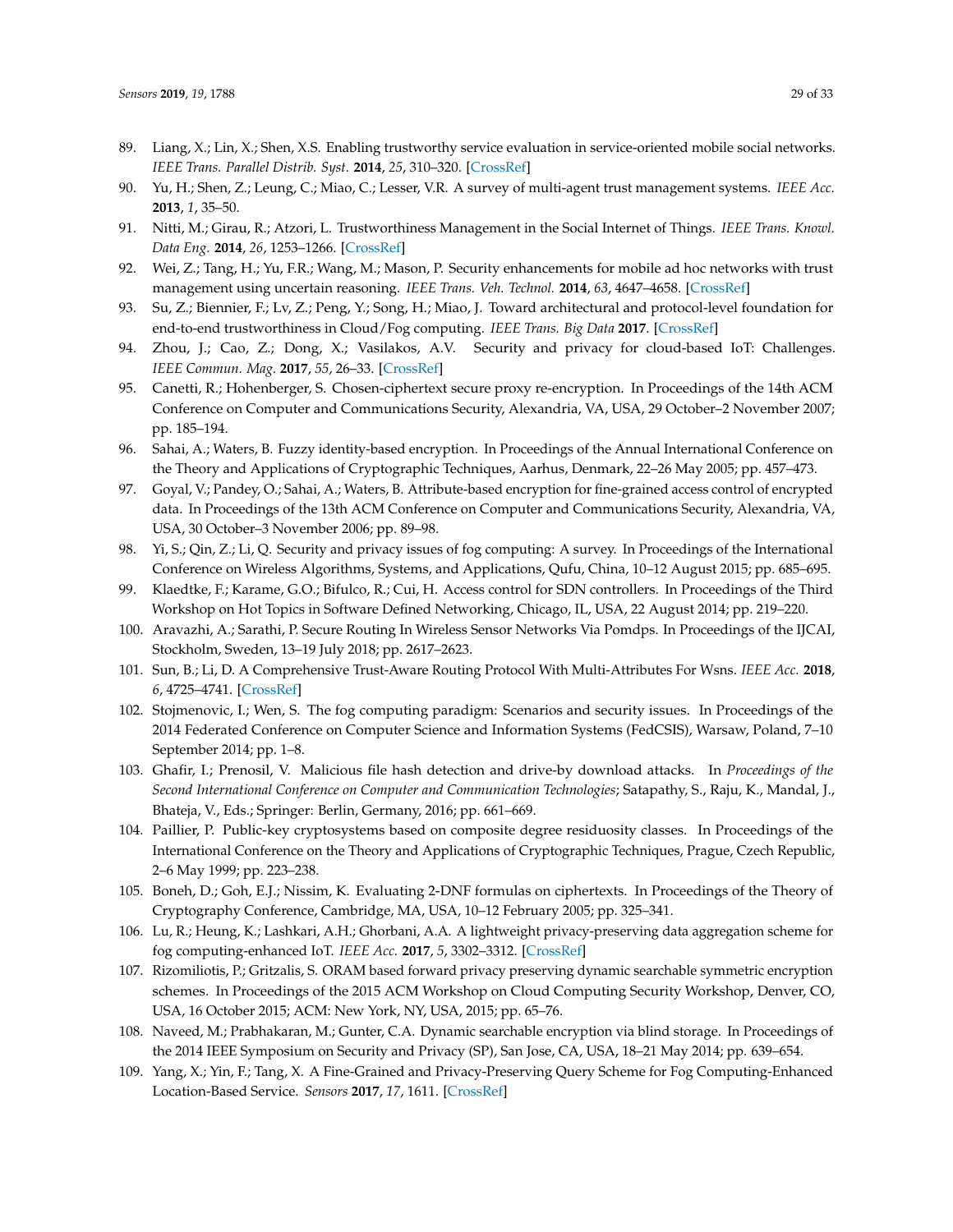- <span id="page-29-0"></span>110. Boneh, D.; Di Crescenzo, G.; Ostrovsky, R.; Persiano, G. Public key encryption with keyword search. In Proceedings of the International Conference on the Theory and Applications of Cryptographic Techniques, Interlaken, Switzerland, 2–6 May 2004; pp. 506–522.
- <span id="page-29-1"></span>111. Iovino, V.; Persiano, G. Hidden-vector encryption with groups of prime order. In Proceedings of the International Conference on Pairing-Based Cryptography, Egham, UK, 1–3 September 2008; pp. 75–88.
- <span id="page-29-2"></span>112. Czerwinski, S.E.; Zhao, B.Y.; Hodes, T.D.; Joseph, A.D.; Katz, R.H. An architecture for a secure service discovery service. In Proceedings of the 5th Annual ACM/IEEE International Conference on Mobile Computing and Networking, Seattle, WA, USA, 15–19 August 1999; pp. 24–35.
- <span id="page-29-3"></span>113. Papamanthou, C.; Shi, E.; Tamassia, R. Signatures of correct computation. In *Theory of Cryptography*; Springer: Berlin, Germany, 2013; pp. 222–242.
- <span id="page-29-4"></span>114. Bello-Orgaz, G.; Jung, J.J.; Camacho, D. Social big data: Recent achievements and new challenges. *Inf. Fusion* **2016**, *28*, 45–59. [\[CrossRef\]](http://dx.doi.org/10.1016/j.inffus.2015.08.005)
- <span id="page-29-5"></span>115. Gahi, Y.; Guennoun, M.; Mouftah, H.T. Big data analytics: Security and privacy challenges. In Proceedings of the 2016 IEEE Symposium on Computers and Communication (ISCC), Messina, Italy, 27–30 June 2016; pp. 952–957.
- <span id="page-29-6"></span>116. Li, L.; Lu, R.; Choo, K.K.R.; Datta, A.; Shao, J. Privacy-preserving-outsourced association rule mining on vertically partitioned databases. *IEEE Trans. Inf. Forensics Secur.* **2016**, *11*, 1847–1861. [\[CrossRef\]](http://dx.doi.org/10.1109/TIFS.2016.2561241)
- <span id="page-29-7"></span>117. Xu, L.; Wu, X.; Zhang, X. CL-PRE: A certificateless proxy re-encryption scheme for secure data sharing with public cloud. In Proceedings of the 7th ACM Symposium on Information, Computer and Communications Security, Seoul, Korea, 2–4 May 2012; pp. 87–88.
- <span id="page-29-8"></span>118. Kim, H.I.; Hong, S.; Chang, J.W. Hilbert curve-based cryptographic transformation scheme for spatial query processing on outsourced private data. *Data Knowl. Eng.* **2016**, *104*, 32–44. [\[CrossRef\]](http://dx.doi.org/10.1016/j.datak.2015.05.002)
- <span id="page-29-9"></span>119. Jang, M.; Yoon, M.; Chang, J.W. A privacy-aware query authentication index for database outsourcing. In Proceedings of the 2014 International Conference on Big Data and Smart Computing (BIGCOMP), Bangkok, Thailand, 15–17 January 2014; pp. 72–76.
- <span id="page-29-10"></span>120. Matsumoto, T.; Kato, K.; Imai, H. Speeding up secret computations with insecure auxiliary devices. In *Proceedings on Advances in Cryptology*; Springer: New York, NY, USA, 1990; pp. 497–506.
- <span id="page-29-11"></span>121. Cavallo, B.; Di Crescenzo, G.; Kahrobaei, D.; Shpilrain, V. Efficient and secure delegation of group exponentiation to a single server. In Proceedings of the International Workshop on Radio Frequency Identification: Security and Privacy Issues, New York, NY, USA, 23–24 June 2015; pp. 156–173.
- <span id="page-29-12"></span>122. Girault, M.; Lefranc, D. Server-aided verification: Theory and practice. In Proceedings of the International Conference on the Theory and Application of Cryptology and Information Security, Chennai, India, 4–8 December 2005; pp. 605–623.
- <span id="page-29-13"></span>123. Gennaro, R.; Gentry, C.; Parno, B. Non-interactive verifiable computing: Outsourcing computation to untrusted workers. In Proceedings of the Annual Cryptology Conference, Santa Barbara, CA, USA, 15–19 August 2010; pp. 465–482.
- <span id="page-29-14"></span>124. Chung, K.M.; Kalai, Y.; Vadhan, S. Improved delegation of computation using fully homomorphic encryption. In Proceedings of the Annual Cryptology Conference, Santa Barbara, CA, USA, 15–19 August 2010; pp. 483–501.
- <span id="page-29-15"></span>125. Parno, B.; Raykova, M.; Vaikuntanathan, V. How to delegate and verify in public: Verifiable computation from attribute-based encryption. In Proceedings of the Theory of Cryptography Conference, Tokyo, Japan, 3–6 March 2012; pp. 422–439.
- <span id="page-29-16"></span>126. Khan, M.A.; Salah, K. IoT security: Review, blockchain solutions, and open challenges. *Future Gener. Comput. Syst.* **2018**, *82*, 395–411. [\[CrossRef\]](http://dx.doi.org/10.1016/j.future.2017.11.022)
- <span id="page-29-17"></span>127. Ghafir, I.; Prenosil, V.; Hammoudeh, M.; Han, L.; Raza, U. Malicious ssl certificate detection: A step towards advanced persistent threat defence. In Proceedings of the International Conference on Future Networks and Distributed Systems, Cambridge, UK, 19–20 July 2017; p. 27.
- <span id="page-29-18"></span>128. Walker-Roberts, S.; Hammoudeh, M.; Dehghantanha, A. A Systematic Review of the Availability and Efficacy of Countermeasures to Internal Threats in Healthcare Critical Infrastructure. *IEEE Acc.* **2018**, *6*, 25167–25177. [\[CrossRef\]](http://dx.doi.org/10.1109/ACCESS.2018.2817560)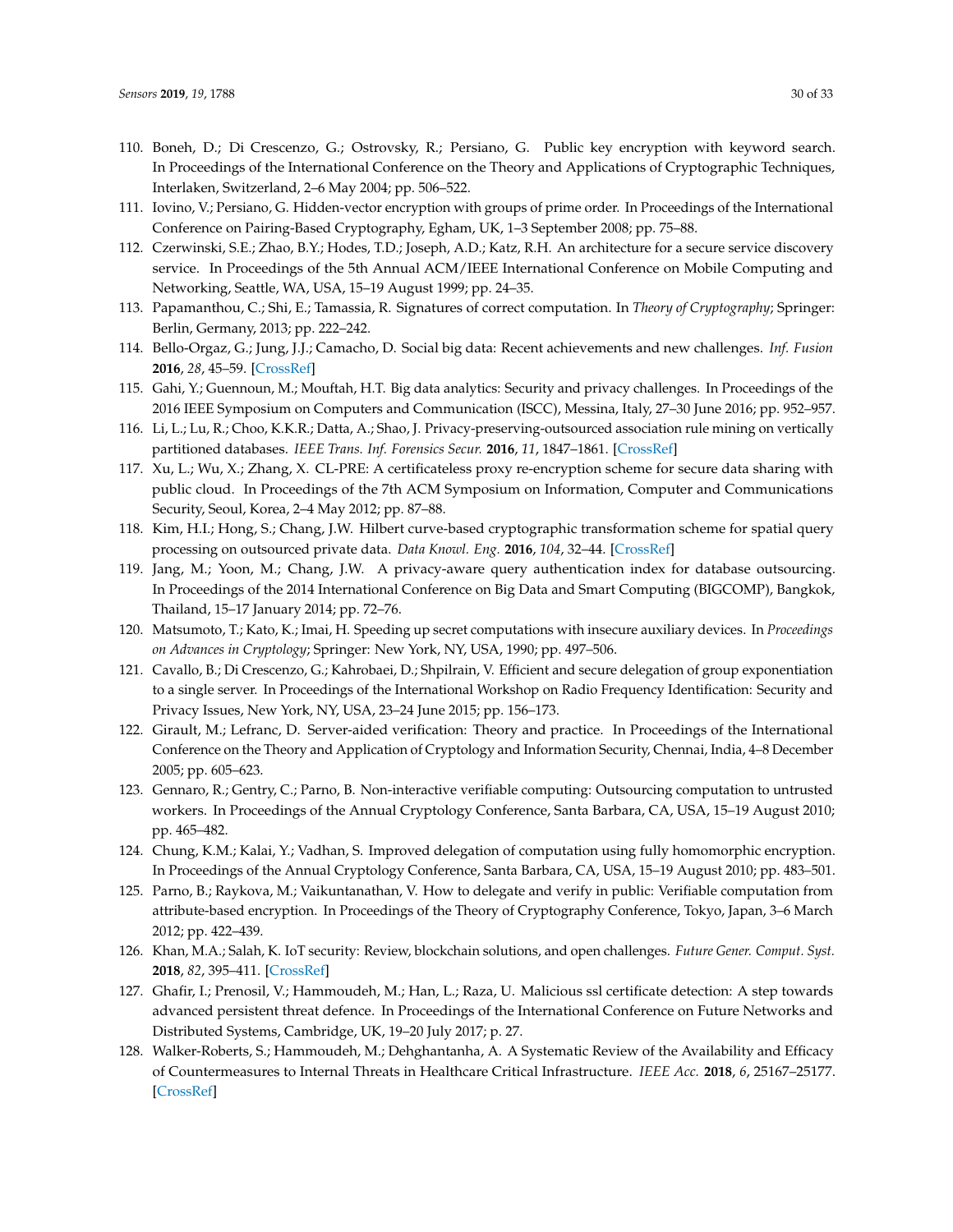- <span id="page-30-0"></span>129. Diro, A.A.; Chilamkurti, N.; Kumar, N. Lightweight Cybersecurity Schemes Using Elliptic Curve Cryptography In Publish-Subscribe Fog Computing. *Mob. Netw. Appl.* **2017**, *22*, 848–858. [\[CrossRef\]](http://dx.doi.org/10.1007/s11036-017-0851-8)
- <span id="page-30-1"></span>130. Balfanz, D.; Smetters, D.K.; Stewart, P.; Wong, H.C. Talking to Strangers: Authentication in Ad-Hoc Wireless Networks. In *NDSS*; Citeseer: University Park, PA, USA, 2002.
- <span id="page-30-2"></span>131. McLaughlin, S.; McDaniel, P.; Aiello, W. Protecting consumer privacy from electric load monitoring. In Proceedings of the 18th ACM Conference on Computer and Communications Security, Chicago, IL, USA, 17–21 October 2011; pp. 87–98.
- <span id="page-30-3"></span>132. Qin, Z.; Yi, S.; Li, Q.; Zamkov, D. Preserving secondary users' privacy in cognitive radio networks. In Proceedings of the IEEE INFOCOM 2014—IEEE Conference on Computer Communications, Toronto, ON, USA, 27 April–2 May 2014; pp. 772–780.
- <span id="page-30-4"></span>133. Lin, X.; Sun, X.; Wang, X.; Zhang, C.; Ho, P.H.; Shen, X. TSVC: Timed efficient and secure vehicular communications with privacy preserving. *IEEE Trans. Wirel. Commun.* **2008**, *7*, 4987–4998. [\[CrossRef\]](http://dx.doi.org/10.1109/T-WC.2008.070773)
- <span id="page-30-6"></span>134. Lin, X.; Li, X. Achieving efficient cooperative message authentication in vehicular ad hoc networks. *IEEE Trans. Veh. Technol.* **2013**, *62*, 3339–3348.
- <span id="page-30-5"></span>135. Zhu, H.; Lin, X.; Lu, R.; Fan, Y.; Shen, X. SMART: A Secure Multilayer Credit-Based Incentive Scheme for Delay-Tolerant Networks. *IEEE Trans. Veh. Technol.* **2009**, *58*, 4628–4639.
- <span id="page-30-7"></span>136. Sen, J. Privacy preservation technologies in Internet of Things. *arXiv preprint* **2010**, arXiv:1012.2177.
- 137. Ghafir, I.; Svoboda, J.; Prenosil, V. Tor-based malware and Tor connection detection. In Proceedings of the International Conference on Frontiers of Communications, Networks and Applications, Kuala Lumpur, Malaysia, 3–5 November 2014; pp. 1–6.
- <span id="page-30-8"></span>138. Lu, R.; Lin, X.; Zhu, H.; Shen, X.; Preiss, B. Pi: A practical incentive protocol for delay tolerant networks. *IEEE Trans. Wirel. Commun.* **2010**, *9*, 1483–1493. [\[CrossRef\]](http://dx.doi.org/10.1109/TWC.2010.04.090557)
- <span id="page-30-9"></span>139. Lu, R.; Liang, X.; Li, X.; Lin, X.; Shen, X. Eppa: An efficient and privacy-preserving aggregation scheme for secure smart grid communications. *IEEE Trans. Parallel Distrib. Syst.* **2012**, *23*, 1621–1631.
- <span id="page-30-10"></span>140. Dwork, C.; van Tilborg, H.; Jajodia, S. Differential Privacy. In *Encyclopedia of Cryptography and Security*; Springer: Berlin, Germany, 2011.
- <span id="page-30-11"></span>141. Novak, E.; Li, Q. Near-pri: Private, proximity based location sharing. In Proceedings of the IEEE INFOCOM 2014—IEEE Conference on Computer Communications, Toronto, ON, USA, 27 April–2 May 2014; pp. 37–45.
- 142. Chu, S.M.; Gong, M.; Li, D.S.; Yan, J.C.; Zhang, W.P. Privacy-Preserving Smart Metering. U.S. Patent App. 15/249,564, 1 March 2018.
- <span id="page-30-12"></span>143. Rial, A.; Danezis, G. Privacy-preserving smart metering. In Proceedings of the 10th Annual ACM Workshop on Privacy in the Electronic Society, Chicago, IL, USA, 17 October 2011; pp. 49–60.
- <span id="page-30-13"></span>144. Wei, W.; Xu, F.; Li, Q. Mobishare: Flexible privacy-preserving location sharing in mobile online social networks. In Proceedings of the 2012 Proceedings IEEE INFOCOM, Orlando, FL, USA, 25–30 March 2012; pp. 2616–2620.
- <span id="page-30-14"></span>145. Gao, Z.; Zhu, H.; Liu, Y.; Li, M.; Cao, Z. Location privacy in database-driven cognitive radio networks: Attacks and countermeasures. In Proceedings of the 2013 Proceedings IEEE INFOCOM, Turin, Italy, 14–19 April 2013; pp. 2751–2759.
- <span id="page-30-15"></span>146. Khan, Z.A.; Ullrich, J.; Voyiatzis, A.G.; Herrmann, P. A Trust-Based Resilient Routing Mechanism for The Internet of Things. In Proceedings of the 12th International Conference on Availability, Reliability And Security—ARES '17, Reggio Calabria, Italy, 29 August–1 September 2017. [\[CrossRef\]](http://dx.doi.org/10.1145/3098954.3098963)
- <span id="page-30-16"></span>147. Gong, P.; Chen, T.M.; Xu, Q. ETARP: An Energy Efficient Trust-Aware Routing Protocol For Wireless Sensor Networks. *J. Sens.* **2015**, 1–10. [\[CrossRef\]](http://dx.doi.org/10.1155/2015/469793)
- <span id="page-30-17"></span>148. Outchakoucht, A.; Hamza, E.S.; Leory, J.P. Dynamic access control policy based on blockchain and machine learning for the internet of things. *Int. J. Adv. Comput. Sci. Appl. (IJACSA)* **2017**, *8*, 417–424. [\[CrossRef\]](http://dx.doi.org/10.14569/IJACSA.2017.080757)
- <span id="page-30-18"></span>149. Dorri, A.; Kanhere, S.S.; Jurdak, R. Towards an optimized blockchain for IoT. In Proceedings of the Second International Conference on Internet-of-Things Design and Implementation, Pittsburgh, PA, USA, 18–21 April 2017; pp. 173–178.
- <span id="page-30-19"></span>150. Yue, X.; Wang, H.; Jin, D.; Li, M.; Jiang, W. Healthcare data gateways: Found healthcare intelligence on blockchain with novel privacy risk control. *J. Med. Syst.* **2016**, *40*, 218. [\[CrossRef\]](http://dx.doi.org/10.1007/s10916-016-0574-6)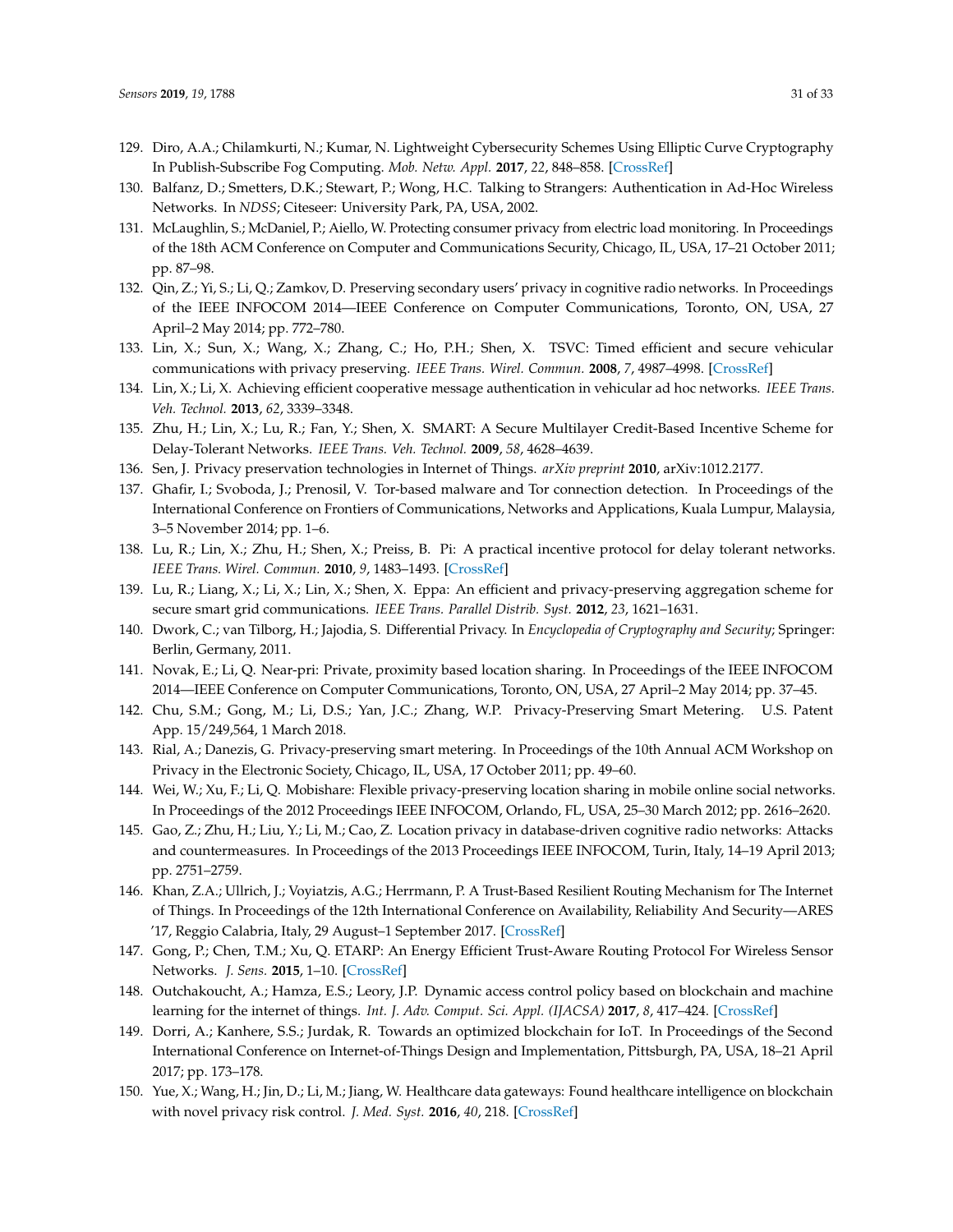- <span id="page-31-0"></span>151. Dorri, A.; Kanhere, S.S.; Jurdak, R.; Gauravaram, P. Blockchain for IoT security and privacy: The case study of a smart home. In Proceedings of the 2017 IEEE International Conference on Pervasive Computing and Communications Workshops (PerCom Workshops), Big Island, HI, USA, 13–17 March 2017; pp. 618–623.
- <span id="page-31-1"></span>152. Hammi, M.T.; Hammi, B.; Bellot, P.; Serhrouchni, A. Bubbles of Trust: A decentralized Blockchain-based authentication system for IoT. *Comput. Secur.* **2018**, *78*, 126–142. [\[CrossRef\]](http://dx.doi.org/10.1016/j.cose.2018.06.004)
- <span id="page-31-2"></span>153. Javaid, U.; Aman, M.N.; Sikdar, B. BlockPro: Blockchain based Data Provenance and Integrity for Secure IoT Environments. In Proceedings of the 1st Workshop on Blockchain-enabled Networked Sensor Systems, Shenzhen, China, 4–7 November 2018; pp. 13–18.
- <span id="page-31-3"></span>154. Kshetri, N. Can blockchain strengthen the internet of things? *IT Prof.* **2017**, *19*, 68–72. [\[CrossRef\]](http://dx.doi.org/10.1109/MITP.2017.3051335)
- <span id="page-31-4"></span>155. Kouicem, D.E.; Bouabdallah, A.; Lakhlef, H. Internet of things security: A top-down survey. *Comput. Netw.* **2018**, *141*, 199–221. [\[CrossRef\]](http://dx.doi.org/10.1016/j.comnet.2018.03.012)
- <span id="page-31-5"></span>156. Conoscenti, M.; Vetro, A.; De Martin, J.C. Blockchain for the Internet of Things: A systematic literature review. In Proceedings of the 2016 IEEE/ACS 13th International Conference of Computer Systems and Applications (AICCSA), Agadir, Morocco, 29 November–2 December 2016; pp. 1–6.
- <span id="page-31-6"></span>157. Li, X.; Jiang, P.; Chen, T.; Luo, X.; Wen, Q. A survey on the security of blockchain systems. *Future Gener. Comput. Syst.* **2017**. [\[CrossRef\]](http://dx.doi.org/10.1016/j.future.2017.08.020)
- <span id="page-31-7"></span>158. Reyna, A.; Martín, C.; Chen, J.; Soler, E.; Díaz, M. On blockchain and its integration with IoT. Challenges and opportunities. *Future Gener. Comput. Syst.* **2018**, *88*, 173–190. [\[CrossRef\]](http://dx.doi.org/10.1016/j.future.2018.05.046)
- <span id="page-31-8"></span>159. Sharma, P.K.; Singh, S.; Jeong, Y.S.; Park, J.H. Distblocknet: A distributed blockchains-based secure sdn architecture for iot networks. *IEEE Commun. Mag.* **2017**, *55*, 78–85. [\[CrossRef\]](http://dx.doi.org/10.1109/MCOM.2017.1700041)
- <span id="page-31-9"></span>160. Brambilla, G.; Amoretti, M.; Zanichelli, F. Using Blockchain for Peer-to-Peer Proof-of-Location. *arXiv* **2016**, arXiv:1607.00174.
- <span id="page-31-10"></span>161. Hardjono, T.; Smith, N. Cloud-based commissioning of constrained devices using permissioned blockchains. In Proceedings of the 2nd ACM International Workshop on IoT Privacy, Trust, and Security, Xi'an, China, 30 May 2016; pp. 29–36.
- <span id="page-31-11"></span>162. Nguyen, T.D.; Pham, H.A.; Thai, M.T. Leveraging Blockchain to Enhance Data Privacy in IoT-Based Applications. In Proceedings of the International Conference on Computational Social Networks, Paris, France, 29–30 October 2018; pp. 211–221.
- <span id="page-31-12"></span>163. Mendez Mena, D.M.; Yang, B. Blockchain-Based Whitelisting for Consumer IoT Devices and Home Networks. In Proceedings of the 19th Annual SIG Conference on Information Technology Education. International World Wide Web Conferences Steering Committee, Lyon, France, 23–27 April 2018; pp. 7–12.
- <span id="page-31-13"></span>164. Available online: <https://blogs.cisco.com/innovation/blockchain-and-fog-made-for-each-other> (accessed on 19 December 2018).
- <span id="page-31-14"></span>165. Available online: [http://www.embedded-computing.com/iot/redesigning-security-for-fog-computing-with](http://www.embedded-computing.com/iot/redesigning-security-for-fog-computing-with-blockchain)[blockchain](http://www.embedded-computing.com/iot/redesigning-security-for-fog-computing-with-blockchain) (accessed on 18 March 2019).
- <span id="page-31-15"></span>166. Mainelli, M. Blockchain will help us prove our identities in a digital world. *Harv. Bus. Rev.* **2017**.
- <span id="page-31-16"></span>167. Huh, S.; Cho, S.; Kim, S. Managing IoT devices using blockchain platform. In Proceedings of the 2017 19th International Conference on Advanced Communication Technology (ICACT), PyeongChang, Korea, 19–22 February 2017; pp. 464–467.
- 168. Christidis, K.; Devetsikiotis, M. Blockchains and smart contracts for the internet of things. *IEEE Acc.* **2016**, *4*, 2292–2303. [\[CrossRef\]](http://dx.doi.org/10.1109/ACCESS.2016.2566339)
- <span id="page-31-17"></span>169. Li, Z.; Kang, J.; Yu, R.; Ye, D.; Deng, Q.; Zhang, Y. Consortium blockchain for secure energy trading in industrial internet of things. *IEEE Trans. Ind. Inform.* **2018**, *14*, 3690–3700. [\[CrossRef\]](http://dx.doi.org/10.1109/TII.2017.2786307)
- <span id="page-31-18"></span>170. Sharma, P.K.; Park, J.H. Blockchain based hybrid network architecture for the smart city. *Future Gener. Comput. Syst.* **2018**, *86*, 650–655. [\[CrossRef\]](http://dx.doi.org/10.1016/j.future.2018.04.060)